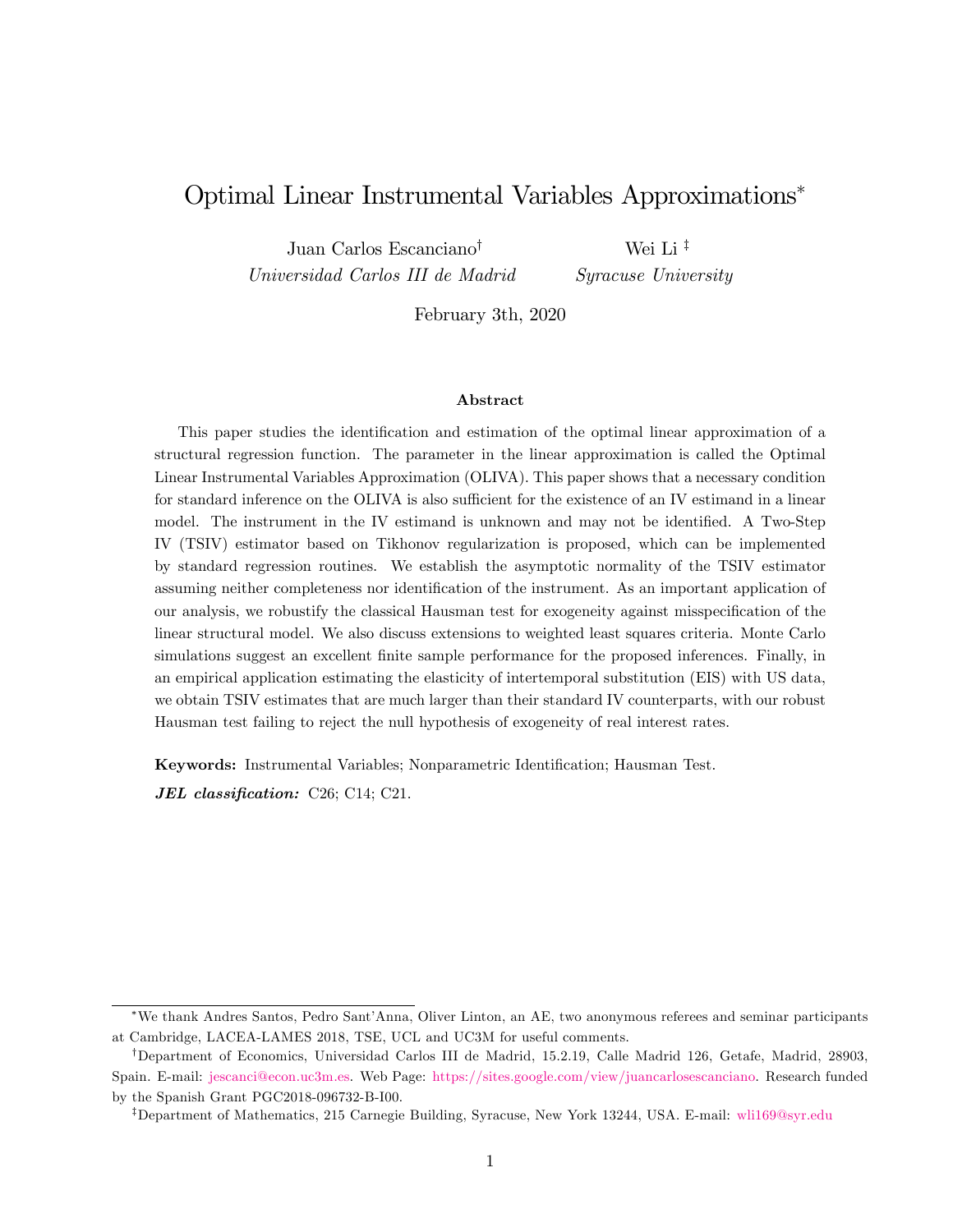### 1 Introduction

The Ordinary Least Squares (OLS) estimator has an appealing nonparametric interpretation—it provides the optimal linear approximation (in a mean-square error sense) to the true regression function. That is, the OLS estimand is a meaningful and easily interpretable parameter under misspecification of the linear model. Unfortunately, except in special circumstances (such as with random assignment), this parameter does not have a causal interpretation. Commonly used estimands based on Instrumental Variables (IV) do have a causal interpretation (see, e.g., [Imbens and Angrist](#page-35-0) [\(1994\)](#page-35-0)), but they do not share with OLS the appealing nonparametric interpretation (see, e.g., [Imbens, Angrist and Graddy](#page-33-0) [\(2000\)](#page-33-0)). The main goal of our paper is to Öll this gap and to propose an IV estimand that has the same nonparametric interpretation as OLS, but under endogeneity.

The parameter of interest is thus the vector of slopes in the optimal linear approximation of the structural regression function. We call this parameter the Optimal Linear IV Approximation (OLIVA). We investigate regular identification of the OLIVA, i.e. identification with a finite efficiency bound, based on the results in [Severini and Tripathi](#page-35-1) [\(2012\)](#page-35-1). The main contribution of our paper is to show that a necessary condition for regular identification of the OLIVA is also sufficient for existence of an IV estimand in a linear structural regression. That is, we show that, under a minimal condition for standard inference on the OLIVA, it is possible to obtain an IV estimator for it.

The identification result is constructive and leads to a Two-Step IV (TSIV) estimation strategy. The necessary condition for regular identification is a conditional moment restriction that is used to estimate a suitable instrument in a first step. The second step is simply a standard linear IV estimator with the estimated instrument from the first step. The situation is somewhat analogous to optimal IV (see, e.g., [Robinson](#page-35-2)  $(1976)$  and [Newey](#page-35-3)  $(1990)$ ), but more difficult due to the lack of identification of the Örst step and the Örst step problem being statistically harder than a nonparametric regression problem. To select an instrument among potentially many candidates, we use Tikhonov regularization, combined with a sieve approach to obtain a Penalized Sieve Minimum Distance (PSMD) first step estimator (cf. [Chen and Pouzo](#page-34-0) [\(2012\)](#page-34-0)). The instrument choice based on Tikhonov is statistically and empirically justified. Statistically, a Tikhonov instrument exhibits a certain sufficiency property explained below. Empirically, the resulting PSMD estimator can be computed with standard regression routines. The TSIV estimator is shown to be asymptotically normal and to perform favorably in simulations when compared to alternative estimators, being competitive with the oracle IV under linearity of the structural model, while robustifying it otherwise.

An important application of our approach is to a Hausman test for exogeneity that is robust to misspecification of the linear model. This robustness comes from our TSIV being nonparametrically comparable to OLS under exogeneity. The robust Hausman test is a standard t-test in an augmented regression that does not require any correction for standard errors for its validity, as we show below. [Lochner and Moretti](#page-35-4) [\(2015\)](#page-35-4) consider a different exogeneity test comparing the classical IV estimator with a weighted OLS estimator when the endogenous variable is discrete. In contrast, our test com-pares the standard OLS with our TSIV estimator–more in the spirit of the original [Hausman](#page-35-5) [\(1978\)](#page-35-5)<sup>'s</sup> exogeneity test-while allowing for general endogenous variables (continuous, discrete or mixed). Monte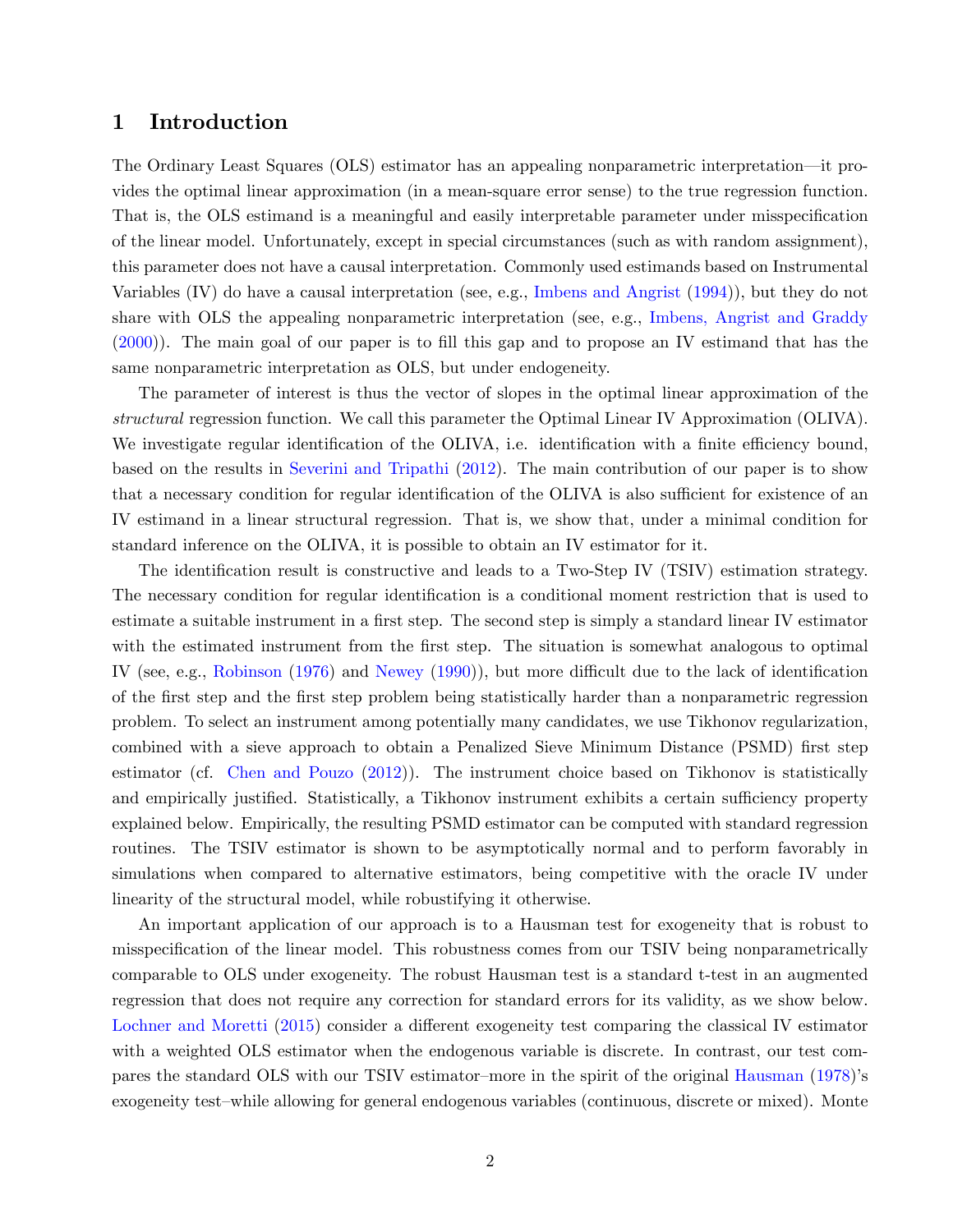Carlo simulations confirm the robustness of the proposed Hausman test, and the inability of the standard Hausman test to control the empirical size under misspecification of the linear model.

Our paper contributes to two different strands of the literature. The first strand is the nonparametric IV literature; see, e.g., [Newey and Powell](#page-35-6) [\(2003\)](#page-35-6), [Ai and Chen](#page-33-1) [\(2003\)](#page-33-1), [Hall and Horowitz](#page-34-1) [\(2005\)](#page-34-1), [Blundell, Chen and Kristensen](#page-33-2) [\(2007\)](#page-33-2), [Horowitz](#page-35-7) [\(2007\)](#page-35-7), [Horowitz](#page-35-8) [\(2011\)](#page-35-8), [Darolles, Fan, Florens and](#page-34-2) [Renault](#page-34-2) [\(2011\)](#page-34-2), [Santos](#page-35-9) [\(2012\)](#page-35-9), [Chetverikov and Wilhem](#page-34-3) [\(2017\)](#page-34-3), and [Freyberger](#page-34-4) [\(2017\)](#page-34-4), among others. [Severini and Tripathi](#page-35-10)  $(2006, 2012)$  $(2006, 2012)$  $(2006, 2012)$  discuss identification and efficiency of linear functionals of the structural function without assuming completeness. Their results on regular identification are adapted to the OLIVA below. [Santos](#page-35-11) [\(2011\)](#page-35-11) establishes regular asymptotic normality for weighted integrals of the structural function in nonparametric IV, also allowing for lack of nonparametric identification of the structural function. [Blundell and Horowitz](#page-33-3) [\(2007\)](#page-33-3) develop a nonparametric test of exogeneity under the maintained assumption of nonparametric identification. The OLIVA functional was not considered in [Severini and Tripathi](#page-35-10) [\(2006,](#page-35-10) [2012\)](#page-35-1) or [Santos](#page-35-11) [\(2011\)](#page-35-11), and the semiparametric robust Hausman test complements the nonparametric test of [Blundell and Horowitz](#page-33-3) [\(2007\)](#page-33-3).

Our paper is also related to the Causal IV literature that interprets IV nonparametrically as a Local Average Treatment Effect (LATE); see [Imbens and Angrist](#page-35-0) [\(1994\)](#page-35-0). A forerunner of our paper is [Abadie](#page-33-4) [\(2003\)](#page-33-4). He defines the Complier Causal Response Function and its best linear approximation in the presence of covariates. He also develops two-step inference for the linear approximation coefficients when the endogenous variable is binary. Within this binary case, we show that the OLIVA's slope parameter is the IV estimand resulting from using the propensity score as instrument, a recommended IV estimator in the literature (see [Imbens and Angrist](#page-35-0) [\(1994\)](#page-35-0) and pg. 623 in [Wooldridge](#page-36-0) [\(2002\)](#page-36-0)). Our asymptotic results for the binary endogenous case can thus be viewed as extensions of existing methods (such as, e.g., Theorem 3 in [Imbens and Angrist](#page-35-0) [\(1994\)](#page-35-0)) to a nonparametrically estimated propensity score.

The main theoretical contributions of this paper are thus the interpretation of the regular identification of the OLIVA as existence of an IV estimand, the asymptotic normality of a TSIV estimator, and the robust Hausman test. The identification, estimation and exogeneity test of this paper are all robust to the lack of the identification of the structural function (i.e. lack of completeness) and lack of identification of the first step instrument. Furthermore, the proposed methods are also robust to misspecification of linear model, sharing the nonparametric robustness of OLS, but in a setting with endogenous regressors.

We illustrate the utility of our methods with an empirical application estimating the elasticity of intertemporal substitution (EIS) with quarterly US data, revisiting previous work by [Yogo](#page-36-1) [\(2004\)](#page-36-1). If the structural relationship between consumption growth and interest rates is linear, then the TSIV and standard IV estimands should be the same. In contrast, we obtain a TSIV estimate much larger than the standard IV estimate, with a similar level of precision, thereby suggesting that nonlinearities matter in this application. The TSIV and OLS estimates are rather close, and the robust Hausman test fails to reject the null hypothesis of exogeneity of real interest rates.

The rest of the paper is organized as follows. Section [2](#page-3-0) defines formally the parameter of inter-est and its regular identification. Section [3](#page-6-0) proposes a PSMD first step and establishes the asymp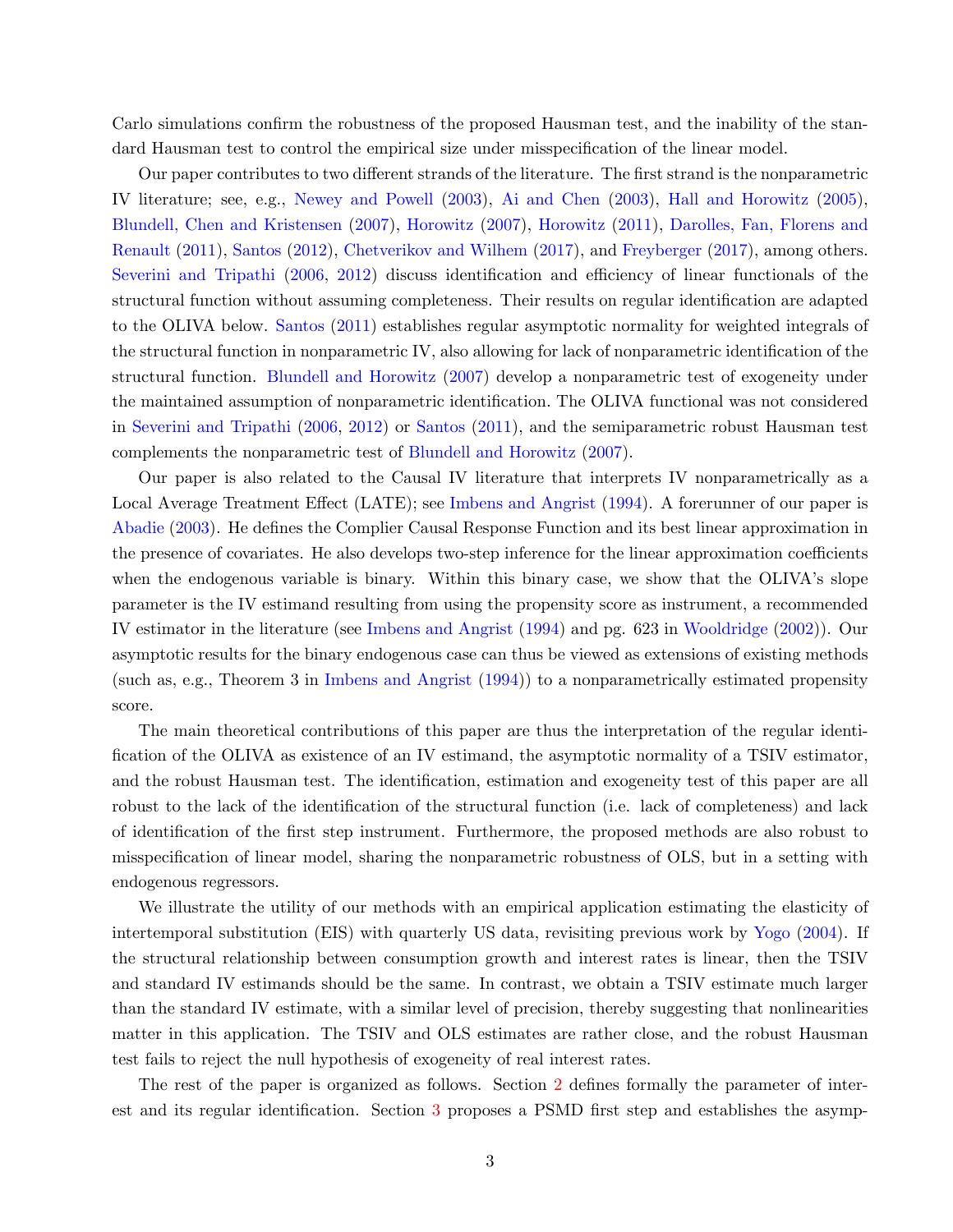totic normality of the TSIV. Section [4](#page-14-0) derives the asymptotic properties of the robust Hausman test for exogeneity. The finite sample performance of the TSIV and the robust Hausman test is investigated in Section [5.](#page-15-0) Finally, Section [6](#page-20-0) reports the results of our empirical application to the EIS. Appendix A presents notation, assumptions and some preliminary results that are needed for the main proofs in Appendix B. A Supplemental Appendix contains further simulation results, including extensive sensitivity analysis.

## <span id="page-3-0"></span>2 Optimal Linear Instrumental Variables Approximations

### 2.1 Nonparametric Interpretation

Let the dependent variable Y be related to the  $p$ -dimensional vector X through the equation

<span id="page-3-1"></span>
$$
Y = g(X) + \varepsilon,\tag{1}
$$

where  $E[\varepsilon]Z] = 0$  almost surely (a.s), for a q-dimensional vector of instruments Z.

The OLIVA parameter  $\beta$  solves, for g satisfying [\(1\)](#page-3-1),

<span id="page-3-2"></span>
$$
\beta = \arg\min_{\gamma \in \mathbb{R}^p} E[(g(X) - \gamma' X)^2],\tag{2}
$$

where henceforth  $A'$  denotes the transpose of A. Note that X may (and in general, will) contain an intercept. For extensions to weighted least squares versions of [\(2\)](#page-3-2) see Section [3.5.](#page-14-1)

If  $E[XX']$  is positive definite, then

<span id="page-3-3"></span>
$$
\beta \equiv \beta(g) = E[XX']^{-1}E[Xg(X)].\tag{3}
$$

When X is exogenous, i.e.  $E[\varepsilon|X] = 0$  a.s., the function  $g(\cdot)$  is the regression function  $E[Y|X] = \cdot$ and  $\beta$  is identified and consistently estimated by OLS under mild conditions. In many economic applications, however, X is endogenous, i.e.  $E[\varepsilon|X] \neq 0$ , and identification and estimation of [\(3\)](#page-3-3) becomes a more difficult issue than in the exogenous case, albeit less difficult than identification and estimation of the structural function g in [\(1\)](#page-3-1). Of course, if g is linear  $g(x) = \gamma'_0 x$ , then  $\beta = \gamma_0$ .

We first investigate regular identification of  $\beta$  in [\(1\)](#page-3-1)-[\(2\)](#page-3-2). The terminology of regular identification is proposed in [Khan and Tamer](#page-35-12)  $(2010)$ , and refers to identification with a finite efficiency bound. Regular identification of a parameter is desirable because it means possibility of standard inference (see [Chamberlain](#page-34-5)  $(1986)$ ). It will be shown below that a necessary condition for regular identification of  $\beta$  is

<span id="page-3-4"></span>
$$
E[h(Z)|X] = X \text{ a.s},\tag{4}
$$

for an square integrable  $h(\cdot)$ ; see Lemma [2.1,](#page-5-0) which builds on [Severini and Tripathi](#page-35-1) [\(2012\)](#page-35-1). We show that condition [\(4\)](#page-3-4) is also sufficient for existence of an IV estimand identifying  $\beta$ . That is, we show that [\(4\)](#page-3-4) implies that  $\beta$  is identified from a linear structural regression

<span id="page-3-5"></span>
$$
Y = X'\beta + U, \qquad E[Uh(Z)] = 0. \tag{5}
$$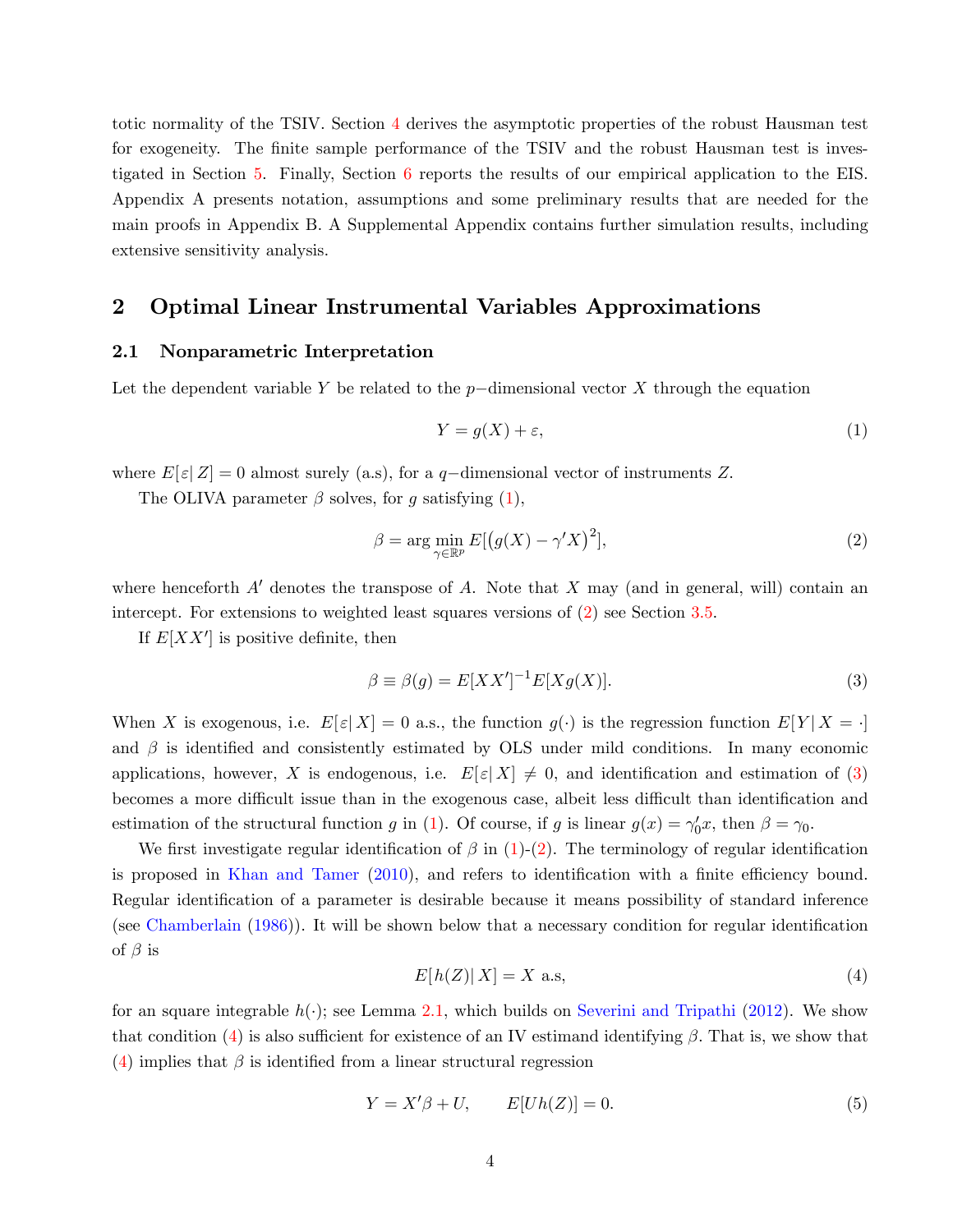The IV estimand uses the unknown, possibly not unique, transformation  $h(\cdot)$  of Z as instruments. We propose below a Two-Step IV (TSIV) estimator that Örst estimates the instruments from [\(4\)](#page-3-4) and then applies IV with the estimated instruments. The proposed IV estimator has the same nonparametric interpretation as OLS, but under endogeneity.

If the nonparametric structural function g is identified, then  $\beta$  is of course identified (from [3\)](#page-3-3). Conditions for point identification and consistent estimation of  $q$  are given in the references above on the nonparametric IV literature. Likewise, asymptotic normality for continuous functionals of a point-identified g has been analyzed in [Ai and Chen](#page-33-5)  $(2003)$ , Ai and Chen  $(2007)$ , [Carrasco, Florens](#page-33-6) [and Renault](#page-33-6) [\(2006\)](#page-33-6), [Carrasco, Florens and Renault](#page-33-7) [\(2014\)](#page-33-7), [Chen and Pouzo](#page-34-6) [\(2015\)](#page-34-6) and [Breunig and](#page-33-8) [Johannes](#page-33-8) [\(2016\)](#page-33-8), among others.

Nonparametric identification of g is, however, not necessary for identification of the OLIVA; see [Severini and Tripathi](#page-35-10) [\(2006,](#page-35-10) [2012\)](#page-35-1). It is indeed desirable to obtain identification of  $\beta$  without requiring completeness assumptions, which are known to be impossible to test (cf. [Canay, Santos and Shaikh](#page-33-9)  $(2013)$ ). In this paper we focus on regular identification of the OLIVA without assuming completeness, i.e. without assuming identification of  $g$ .

Section [2.2](#page-4-0) below shows the necessity of the conditional moment restriction [\(4\)](#page-3-4) for regular identification of the OLIVA. When regular identification of the OLIVA does not hold, but the OLIVA is identified, we expect our estimator to provide a good approximation to the OLIVA. This follows because (i) under irregular identification of the OLIVA, the first step instrument approximately solves the first step conditional moment, and (ii) small errors in the first step equation lead to small errors in the second step limit.<sup>1</sup> Inference under irregular identification is known to be less stable, see [Chamberlain](#page-34-5) [\(1986\)](#page-34-5), and it is beyond the scope of this paper. See [Babii and Florens](#page-33-10) [\(2018\)](#page-33-10) for recent advances in this direction, and [Escanciano and Li](#page-34-7)  $(2013)$  for partial identification results.

#### <span id="page-4-0"></span>2.2 Regular Identification of the OLIVA

We observe a random vector  $W = (Y, X', Z')'$  satisfying [\(1\)](#page-3-1), or equivalently,

<span id="page-4-1"></span>
$$
r(z) := E[Y | Z = z] = E[g(X) | Z = z] := T^*g(z),
$$
\n(6)

where  $T^*$  denotes the adjoint operator of the operator T, with  $Th(x) = E[h(Z)|X = x]$  a.s. Let  $\mathcal G$ denote the parameter space for g. Assume  $g \in \mathcal{G} \subseteq L_2(X)$  and  $r \in L_2(Z)$ , where henceforth, for a generic random variable V;  $L_2(V)$  denotes the space of (measurable) square integrable functions of V; i.e.  $f \in L_2(V)$  if  $||f||^2 := E \left[|f(V)|^2\right] < \infty$ , and where  $|A| = trace (A'A)^{1/2}$  is the Euclidean norm.<sup>2</sup>

The next result, which follows from an application of Lemma 4.1 in [Severini and Tripathi](#page-35-1) [\(2012\)](#page-35-1), provides a necessary condition for regular identification of the OLIVA. Define  $g_0 := \arg\min_{g: r=T^*g} \|g\|$ , and note that correct specification of the model guarantees that  $g_0$  is uniquely defined; see [Engl, Hanke](#page-34-8) [and Neubauer](#page-34-8) [\(1996\)](#page-34-8). Define  $\xi = Y - g_0(X)$ ,  $\Omega(z) = E[\xi^2 | Z = z]$ , and let  $S_Z$  denote the support of Z. For future reference, define the range of the operator T as  $\mathcal{R}(T) := \{f \in L_2(X) : \exists s \in L_2(Z), T s = f\},\$ and for a subspace V, let  $V^{\perp}$  and V denote, respectively, its orthogonal complement and its closure.

<sup>&</sup>lt;sup>1</sup>We thank Andres Santos for making this point to us.

<sup>&</sup>lt;sup>2</sup>When f is vector-valued, by  $f(V) \in L_2(V)$  we mean that its components are all in  $L_2(V)$ .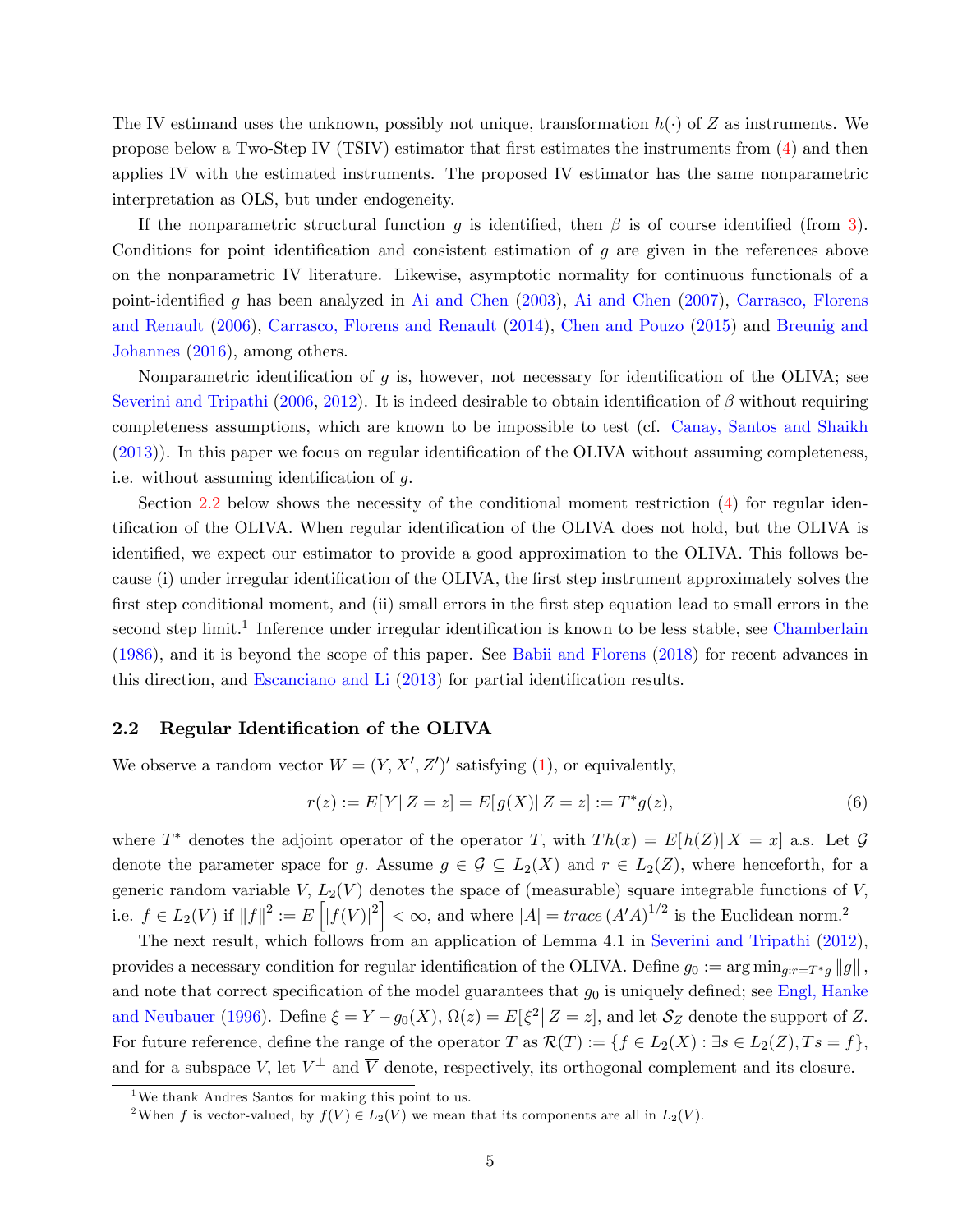**Assumption 1**: [\(6\)](#page-4-1) holds,  $g \in \mathcal{G} \subseteq L_2(X)$ ,  $r \in L_2(Z)$ , and  $E[XX']$  is finite and positive definite.

**Assumption 2**:  $0 < \inf_{z \in S_Z} \Omega(z) \le \sup_{z \in S_Z} \Omega(z) < \infty$  and T is compact.

<span id="page-5-0"></span>**Assumption 3:** There exists  $h(\cdot) \in L_2(Z)$  such that [\(4\)](#page-3-4) holds.

**Lemma 2.1** Let Assumptions 1-2 hold. If  $\beta$  is regularly identified, then Assumption 3 must hold.

The proof of Lemma [2.1](#page-5-0) and other results in the text are gathered in Appendix B. Assumptions 1 and 2 are taken from [Severini and Tripathi](#page-35-1) [\(2012\)](#page-35-1) and are standard in the literature. Given the necessity of Assumption 3 and its importance for our results it is useful to provide some discussion on it. The first observation is that although sufficient conditions for Assumption 3 to hold can be obtained for parametric settings, such as those in the Monte Carlo section, it is hard to give primitive sufficient conditions in nonparametric settings. The second observation is that Assumption 3 may hold when  $L_2$ -completeness of X given Z fails and g is thus not identified (see [Newey and Powell](#page-35-6) [\(2003\)](#page-35-6) for discussion of  $L_2$ -completeness). To illustrate this point, we consider the empirically relevant case where X is continuous and Z is discrete. It is well known that in this case  $g$  is not identified. In contrast, Assumption 3 may hold and, importantly, it is testable. To see this, let  $\{z_1, ..., z_J\}$  denote the support of Z, with  $J < \infty$ , and note that any function h can be identified with a  $J \times p$  matrix through the representation

$$
h(z) = \sum_{j=1}^{J} h(z_j) 1(z = z_j),
$$

where  $1(A)$  is the indicator function of the event A. Assumption 3 is then simply the conditional moment restriction with a finite number of parameters  $\theta = (h(z_1), ..., h(z_J)) \in \mathbb{R}^{p \times J}$  given by

<span id="page-5-1"></span>
$$
E[\theta \mathbf{1} - X | X] = 0 \text{ a.s.}
$$
\n<sup>(7)</sup>

where  $\mathbf{1} = (1(Z = z_1), ..., 1(Z = z_J))'$ . To deal with the potential lack of identification of h (i.e. of  $\theta$ ) we use the minimum norm estimator described below, which is consistent for a population analog  $h_0(Z) = \theta_0 \mathbf{1}$ . Furthermore, the estimator of  $\theta_0$  can be shown to be asymptotically normal. Thus, standard tools from nonparametric regression testing can be used to test for [\(7\)](#page-5-1); see, e.g., [Bierens](#page-33-11) [\(1982\)](#page-33-11) and [Escanciano](#page-34-9) [\(2006\)](#page-34-9). Whether the nonparametric conditional moment restriction in Assumption 3 is testable more generally (i.e. with continuous  $Z$ ) is a delicate issue, see [Chen and Santos](#page-34-10) [\(2018\)](#page-34-10), and it will be investigated elsewhere.

When Assumption 3 does not hold two possibilities may arise: (i)  $\beta$  is identified, but it has infinite efficiency bound, and (ii)  $\beta$  is not identified. When  $\beta$  is identified and Assumption 3 fails, X belongs to the boundary of the range of T (i.e.  $X \in \overline{\mathcal{R}(T)} \setminus \mathcal{R}(T)$ , see [Severini and Tripathi](#page-35-1) [\(2012\)](#page-35-1)), and thus our IV estimand can be made arbitrarily close to  $\beta$ . As we explain below in Remark [3.1,](#page-7-0) even when Assumption 3 does not hold, our estimator has a well-defined IV estimand as its limit, provided a mild condition is satisfied.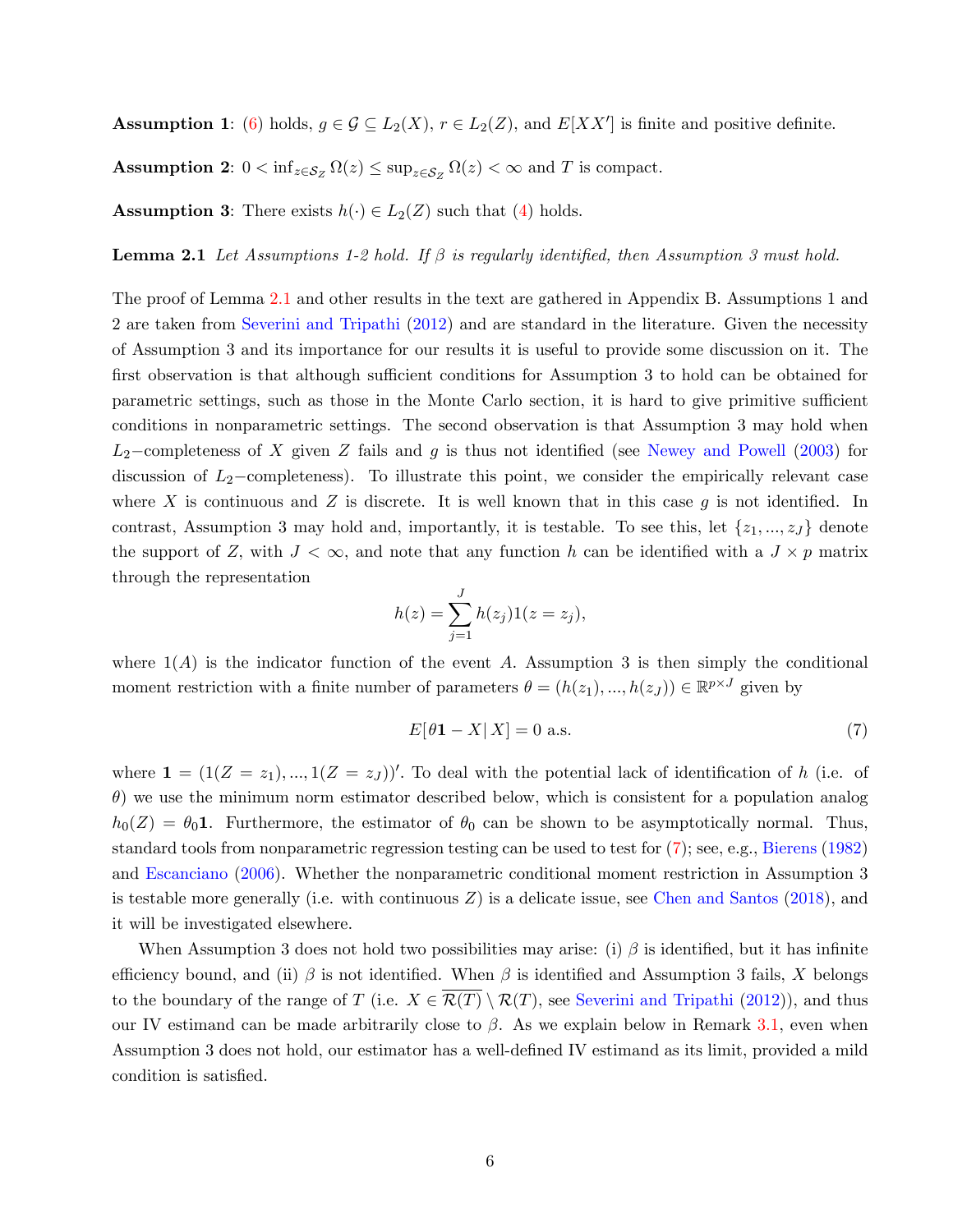The main observation of this paper is that the necessary condition for regular identification of  $\beta$  is also sufficient for existence of an IV estimand. This follows because by the law of iterated expectations, Assumption 3 and  $E[\varepsilon|Z] = 0$  a.s.,

<span id="page-6-1"></span>
$$
\beta = E[XX']^{-1}E[Xg(X)] \n= E[E[h(Z)|X]X']^{-1}E[E[h(Z)|X]g(X)] \n= E[h(Z)X']^{-1}E[h(Z)Y],
$$
\n(8)

which is the IV estimand using  $h(Z)$  as instruments for X. We note that to obtain this IV representation in [\(8\)](#page-6-1) a weaker exogeneity than  $E[\varepsilon|Z] = 0$  suffices, namely  $E[\varepsilon h(Z)] = 0$ . We maintain the "strict" exogeneity  $E[\varepsilon]Z] = 0$  because it is often used in the literature and simplifies some of our subsequent asymptotic results, although see Remark [3.2.](#page-9-0) The following result summarizes this finding and shows that, although there are potentially many solutions to  $(4)$ , the corresponding  $\beta$  is unique.

<span id="page-6-2"></span>**Proposition 2.2** Let Assumptions 1-3 hold. Then,  $\beta$  is regularly identified as [\(8\)](#page-6-1).

**Remark 2.1** By [\(4\)](#page-3-4),  $E[h(Z)X'] = E[XX']$ . Thus, non-singularity of  $E[h(Z)X']$  follows from that of  $E[XX']$ . Thus, the strength of the instruments  $h(Z)$  is measured by the level of multicollinearity in X.

## <span id="page-6-0"></span>3 Two-Step Instrumental Variables Estimation

Proposition [2.2](#page-6-2) suggests a TSIV estimation method where, first, an h is estimated from  $(4)$  and then, an IV estimator is considered using the estimated  $h$  as instrument. To describe the estimator, let  $\{W_i \equiv (Y_i, X'_i, Z'_i)'\}_{i=1}^n$  be an independent and identically distributed *(iid)* sample of size *n* satisfying [\(1\)](#page-3-1). The TSIV estimator follows the steps:

**Step 1.** Estimate an instrument  $h(Z)$  satisfying  $E[h(Z)|X] = X$  a.s., say  $\hat{h}_n$ , as defined in [\(13\)](#page-8-0) below.

**Step 2.** Run linear IV using instruments  $\hat{h}_n(Z)$  for X in  $Y = X'\beta + U$ , i.e.

$$
\hat{\beta} = \left(\frac{1}{n}\sum_{i=1}^{n}\hat{h}_n(Z_i)X_i'\right)^{-1}\left(\frac{1}{n}\sum_{i=1}^{n}\hat{h}_n(Z_i)Y_i\right),\tag{9}
$$

where  $\hat{h}_n$  is the first step estimator given in Step 1.

For ease of exposition, we consider first the case where  $X$  and  $Z$  have no overlapping components (i.e. no included exogenous or controls) and both are continuous. We also analyze below the case of control variables and discrete variables.

#### 3.1 First-Step Estimation

As argued in pg. 130 of [Santos](#page-35-9)  $(2012)$  identification of h in  $(4)$  is problematic, as in most instances instruments posses a variation that is unrelated to the endogenous regressor (i.e., there exists a function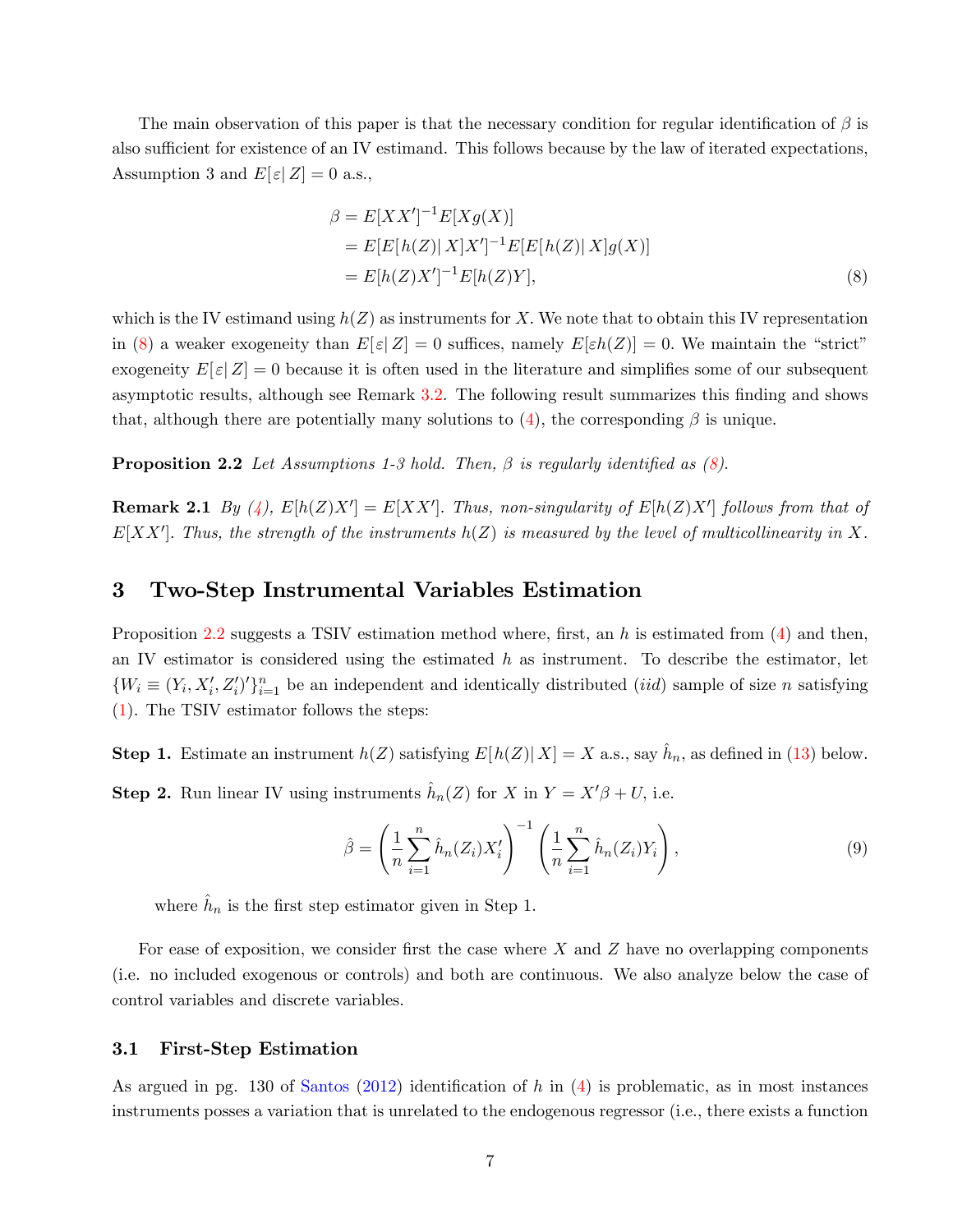$\psi(z)$  such that  $E[\psi(Z)|X] = 0$  a.s.). To deal with the problem of lack of uniqueness of h, we consider a Tikhonov-type estimator. This approach is commonly used in the literature estimating  $q$ , see [Hall](#page-34-1) [and Horowitz](#page-34-1) [\(2005\)](#page-34-1), [Carrasco, Florens and Renault](#page-33-6) [\(2006\)](#page-33-6), [Florens, Johannes and Van Bellegem](#page-34-11) [\(2011\)](#page-34-11), [Chen and Pouzo](#page-34-0) [\(2012\)](#page-34-0) and [Gagliardini and Scaillet](#page-34-12) [\(2012\)](#page-34-12), among others. [Chen and Pouzo](#page-34-0) [\(2012\)](#page-34-0) propose a PSMD estimator of g and show the  $L_2$ -consistency of a solution identified via a strict convex penalty. These authors also obtain rates in Banach norms under point identification. Our first-step estimator  $\hat{h}_n$  is a PSMD estimator of the form considered in [Chen and Pouzo](#page-34-0) [\(2012\)](#page-34-0) when identification is achieved with an  $L_2$ -penalty. As it turns out, the Tikhonov-type or  $L_2$ -penalty estimator is well motivated in our setting, as we explain below. It implies that our instrument satisfies a certain sufficiency property.

Defining  $m(X; h) := E[h(Z) - X|X]$ , we estimate the unique  $h_0$  satisfying  $h_0 = \lim_{\lambda \downarrow 0} h_0(\lambda)$ , where

$$
h_0(\lambda) = \arg \min \{ ||m(\cdot; h)||^2 + \lambda ||h||^2 : h \in L_2(Z) \},\
$$

and  $\lambda > 0$ . Assumption 3 guarantees the existence and uniqueness of  $h_0$ , see [Engl, Hanke and Neubauer](#page-34-8) [\(1996\)](#page-34-8). The sufficiency property mentioned above is that for any distinct solution  $h_1$  of [\(4\)](#page-3-4),  $h_1 \neq h_0$ ; it holds that in the Örst stage regression

<span id="page-7-1"></span>
$$
X = c_0 + \alpha_0 h_0(Z) + \alpha_1 h_1(Z) + V, \qquad Cov(V, h_j(Z)) = 0, \ j = 0, 1,
$$
\n(10)

 $\alpha_1$  must be zero, as shown in the next result. We note that V is simply a least squares (i.e. reduced form) error term.

#### <span id="page-7-2"></span>**Proposition 3.1** Let  $h_1 \neq h_0$  be another solution of [\(4\)](#page-3-4). Then,  $\alpha_1 = 0$  in [\(10\)](#page-7-1).

This result states that after controlling for  $h_0(Z)$  in the first stage regression, any other distinct solution to [\(4\)](#page-3-4) is irrelevant in the first stage. It is in this precise sense that we say  $h_0(Z)$  is sufficient. We note, however, that this property does not imply that  $h_0$  is better than any other solution to  $(4)$ in terms of leading to a more efficient estimation of  $\beta$ . For efficiency considerations see [Severini and](#page-35-1) [Tripathi](#page-35-1) [\(2012\)](#page-35-1).

<span id="page-7-0"></span>**Remark 3.1** The minimum norm  $h_0$  is well-defined under a weaker condition than Assumption 3. From [Engl, Hanke and Neubauer](#page-34-8) [\(1996\)](#page-34-8), for existence of  $h_0$  it suffices that X belongs to the dense set  $\mathcal{R}(T)+\mathcal{R}(T)^{\perp}.$  In particular, this assumption holds when X is a square integrable continuous variable and Z is discrete (since  $\mathcal{R}(T) + \mathcal{R}(T)^{\perp} \equiv L_2(X)$  in this case). Thus, under mild conditions,  $\hat{\beta}$  has a probabilistic limit satisfying [\(5\)](#page-3-5).

Having motivated the Tikhonov-type instrument, we introduce now its PSMD estimator. Let  $E_n[g(W)]$  denote the sample mean operator, i.e.  $E_n[g(W)] = n^{-1} \sum_{i}^{n} g(W_i)$ , let  $||g||_n = \left(E_n[|g(W)|^2]\right)^{1/2}$ be the empirical  $L_2$  norm, and let  $E[h(Z)|X]$  be a series-based estimator for the conditional mean  $E[h(Z)|X]$ , which is given as follows. Consider a vector of approximating functions

$$
p^{K_n}(x) = (p_1(x), ..., p_{K_n}(x))',
$$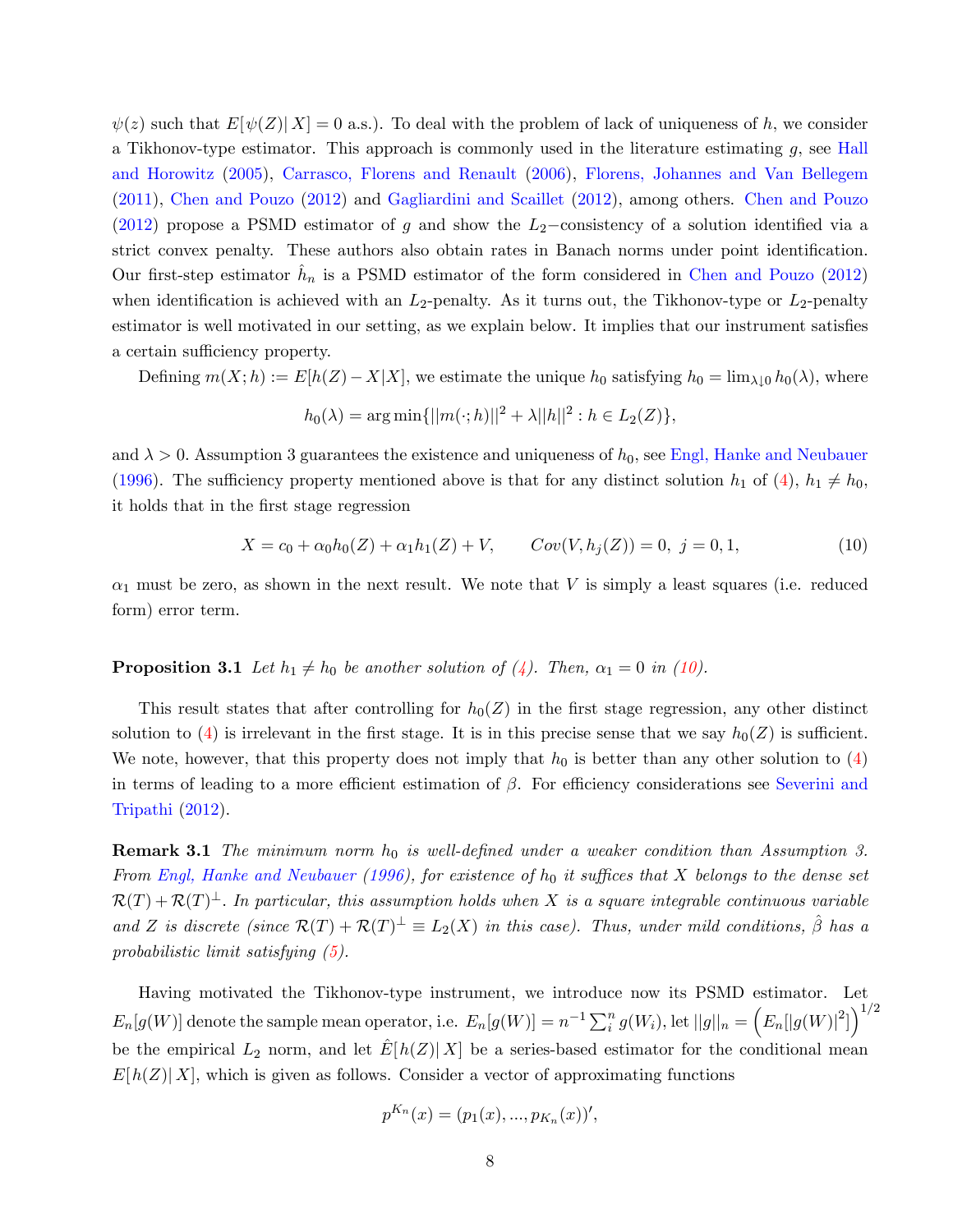having the property that a linear combination can approximate  $E[h(Z)|X=x]$  well. Then,

$$
\hat{E}[h(Z)|X = x] = p^{K_n'}(x)(P'P)^{-1} \sum_{i=1}^n p^{K_n}(X_i)h(Z_i),
$$

where  $P = [p^{K_n}(X_1), ..., p^{K_n}(X_n)]'$  and  $K_n \to \infty$  as  $n \to \infty$ .

Let  $\mathcal{H} \subseteq L_2(\mathbb{Z})$  denote the parameter space for h. Then, define the estimator

<span id="page-8-1"></span>
$$
\hat{h}_n := \arg \min \{ ||\hat{m}(X; h)||_n^2 + \lambda_n ||h||_n^2 : h \in \mathcal{H}_n \},\tag{11}
$$

where  $\mathcal{H}_n \subset \mathcal{H} \subseteq L_2(Z)$  is a linear sieve parameter space whose complexity grows with sample size,  $\hat{m}(X_i; h) = \hat{E}(h(Z) - X|X_i)$ , and  $\lambda_n$  is a sequence of positive numbers satisfying that  $\lambda_n \downarrow 0$  as  $n \uparrow \infty$ , and some further conditions given in the Appendix A. In our implementation  $\mathcal{H}_n$  is the finite dimensional linear sieve given by

$$
\mathcal{H}_n = \left\{ h : h = \sum_{j=1}^{J_n} a_j q_j (\cdot) \right\} \tag{12}
$$

where  $q^{J_n}(z) = (q_1(z), ..., q_{J_n}(z))'$  is a vector containing a linear sieve basis, with  $J_n \to \infty$  as  $n \to \infty$ .

To better understand the first step estimator and how it can be computed by standard methods consider the approximation

$$
X = E[h(Z)|X] \approx E[a'q^{J_n}(Z)]|X] = a'E[q^{J_n}(Z)]|X],
$$

which suggests a two step procedure for obtaining  $\hat{h}_n$  : (i) first compute the fitted values  $\hat{q}(X)$  =  $\hat{E}[q^{J_n}(Z) | X]$  by OLS of  $q^{J_n}(Z)$  on  $p^{K_n}(X)$ ; and then (ii) run Ridge regression X on  $\hat{q}(X)$ . Indeed, if we define  $D_n = E_n[\hat{q}(X)X']$ ,  $Q_{2n} = E_n[q^{J_n}(Z)q^{J_n}(Z)']$ , and

$$
\hat{A}_{\lambda_n} = E_n[\hat{q}(X)\hat{q}(X)'] + \lambda_n Q_{2n}.
$$

Then, the closed form solution to  $(11)$  is given by

<span id="page-8-0"></span>
$$
\hat{h}_n(\cdot) = D'_n \hat{A}_{\lambda_n}^{-1} q^{J_n}(\cdot). \tag{13}
$$

This estimator can be easily implemented by an OLS and a standard Ridge regression steps: (i) standardize  $q^{J_n}$  so that  $Q_{2n}$  becomes the identity (simply multiply the original  $q^{J_n}$  by  $Q_{2n}^{-1/2}$ ); (ii) run OLS  $q^{J_n}(Z)$  on  $p^{K_n}(X)$  and keep fitted values  $\hat{q}(X)$ ; (iii) run standard Ridge regression of X on  $\hat{q}(X)$ ; the slope coefficient in the last regression is  $D'_n \hat{A}_{\lambda_n}^{-1}$ . Section [3.4](#page-12-0) further discusses implementation of the estimation of  $h_0$  in a more general setting with additional exogenous variables.

An alternative minimum norm approach requires choosing two sequences of positive numbers  $a_n$ and  $b_n$  and solving the program

$$
\tilde{h}_n := \arg \min \{ ||h||_n^2 : h \in \mathcal{H}_n, ||\hat{m}(X;h)||_n^2 \le b_n/a_n \}.
$$

This is the approach used in [Santos](#page-35-11) [\(2011\)](#page-35-11) for different functionals than the OLIVA. We prefer our implementation, since we only need one tuning parameter rather than two, and data driven methods for choosing  $\lambda_n$  are readily available; see Section [3.4.](#page-12-0)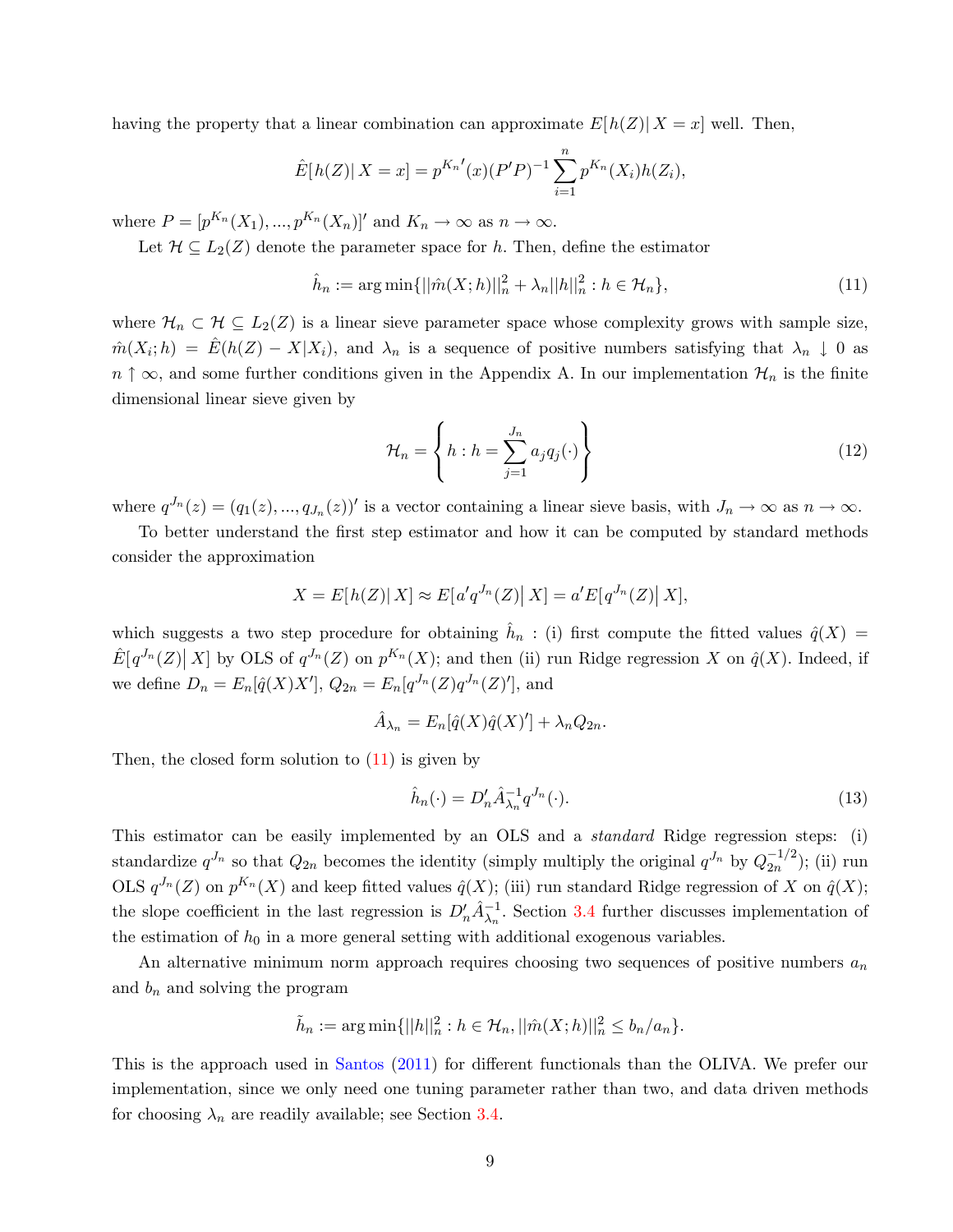#### 3.2 Second-Step Estimation and Inference

This section establishes the consistency and asymptotic normality of  $\beta$ , and the consistency of its asymptotic variance, which is useful for inference. Recall  $W = (Y, X', Z')'$  and define

<span id="page-9-1"></span>
$$
m(W, \beta, h, g) = (Y - X'\beta)h(Z) - (g(X) - X'\beta)(h(Z) - X),
$$
\n(14)

with the short notation  $m_0 = m(W, \beta, h_0, g_0)$ . The second term in [\(14\)](#page-9-1) accounts for the asymptotic impact of estimating the instrument  $h_0$ . When the minimum norm structural function  $g_0$  is linear, like with a binary treatment, this second term is zero and there will be no impact from estimating  $h_0$  on inference. Thus, we can interpret this second term in  $m$  as accounting for a "nonlinearity bias" in inference of the IV estimator.

To estimate the asymptotic variance of  $\hat{\beta}$  is useful to estimate  $g_0$ . We introduce a Tikhonov-type estimator that is the dual of  $\hat{h}_n$ . Let  $\hat{g}_n(\cdot)$  denote a PSMD estimator of  $g_0$  given by

$$
\hat{g}_n(\cdot) = G'_n B_{\lambda_n}^{-1} p^{K_n}(\cdot),\tag{15}
$$

with  $G_n = E_n[\hat{p}(Z)Y], \ \hat{p}(Z) = \hat{E}[p^{K_n}(X) | Z], \ \hat{E}[g(X)| Z = z] = q^{J_n'}(z)(Q'Q)^{-1} \sum_{i=1}^n q^{J_n}(Z_i)g(X_i),$  $Q = [q^{J_n}(Z_1), ..., q^{J_n}(Z_n)]', P_{2n} = E_n[p^{K_n}(X)p^{K_n}(X)']$ , and  $\hat{B}_{\lambda_n} = E_n[\hat{p}(Z)\hat{p}(Z)'] + \lambda_n P_{2n}$ . For ease of presentation, we use the same notation for the tuning parameters in  $\hat{h}_n$  and  $\hat{g}_n$ , although of course we will use different tuning parameters  $K_n$  and  $J_n$  for estimating  $\hat{h}_n$  or  $\hat{g}_n$ , see Section [3.4](#page-12-0) for issues of implementation.

<span id="page-9-2"></span>**Theorem 3.2** Let Assumptions 1-3 above and Assumptions A1-A5,  $A6(i-iii)$  in the Appendix A hold. Then,  $\hat{\beta}$  is consistent and asymptotically normal, i.e.

$$
\sqrt{n}(\hat{\beta}-\beta) \longrightarrow_d N(0,\Sigma),
$$

where  $\Sigma = E[h_0(Z)X']^{-1}E[m_0m'_0]E[Xh_0(Z)']^{-1}$ . Furthermore,  $\Sigma$  is consistently estimated by

$$
\hat{\Sigma} = E_n[\hat{h}_n(Z_i)X_i']^{-1}E_n[\hat{m}_{ni}\hat{m}_{ni}']E_n[X_i\hat{h}_n'(Z_i)]^{-1},
$$
\n(16)

<span id="page-9-0"></span>where  $\hat{m}_{ni} = m(W_i, \hat{\beta}, \hat{h}_n, \hat{g}_n)$ .

**Remark 3.2** If  $E[\varepsilon | Z] = 0$  is relaxed to only  $E[\varepsilon h_0(Z)] = 0$ , then the asymptotic normality of  $\hat{\beta}$  goes through with  $(g(X) - X'\beta)$  in  $m_0$  replaced by  $v_n$  in [\(40\)](#page-30-0) of the Appendix, provided  $v_n$  and the resulting  $m_0$  have finite variances, see the proof of Theorem [3.2.](#page-9-2)

The assumptions in Theorem [3.2](#page-9-2) are standard in the literature of two-step semiparametric estima-tors. Theorem [3.2](#page-9-2) can be then used to construct confidence regions for  $\beta$  and testing hypotheses about  $\beta$  following standard procedures. The proof of Theorem [3.2](#page-9-2) relies on new  $L_2$ -rates of convergence for  $\hat{h}_n$  and  $\hat{g}_n$  under partial identification of h and g (note that the rates in [Chen and Pouzo](#page-34-0) [\(2012\)](#page-34-0) are given under point identification and [Santos](#page-35-11) [\(2011\)](#page-35-11) obtained related rates but for a weak norm).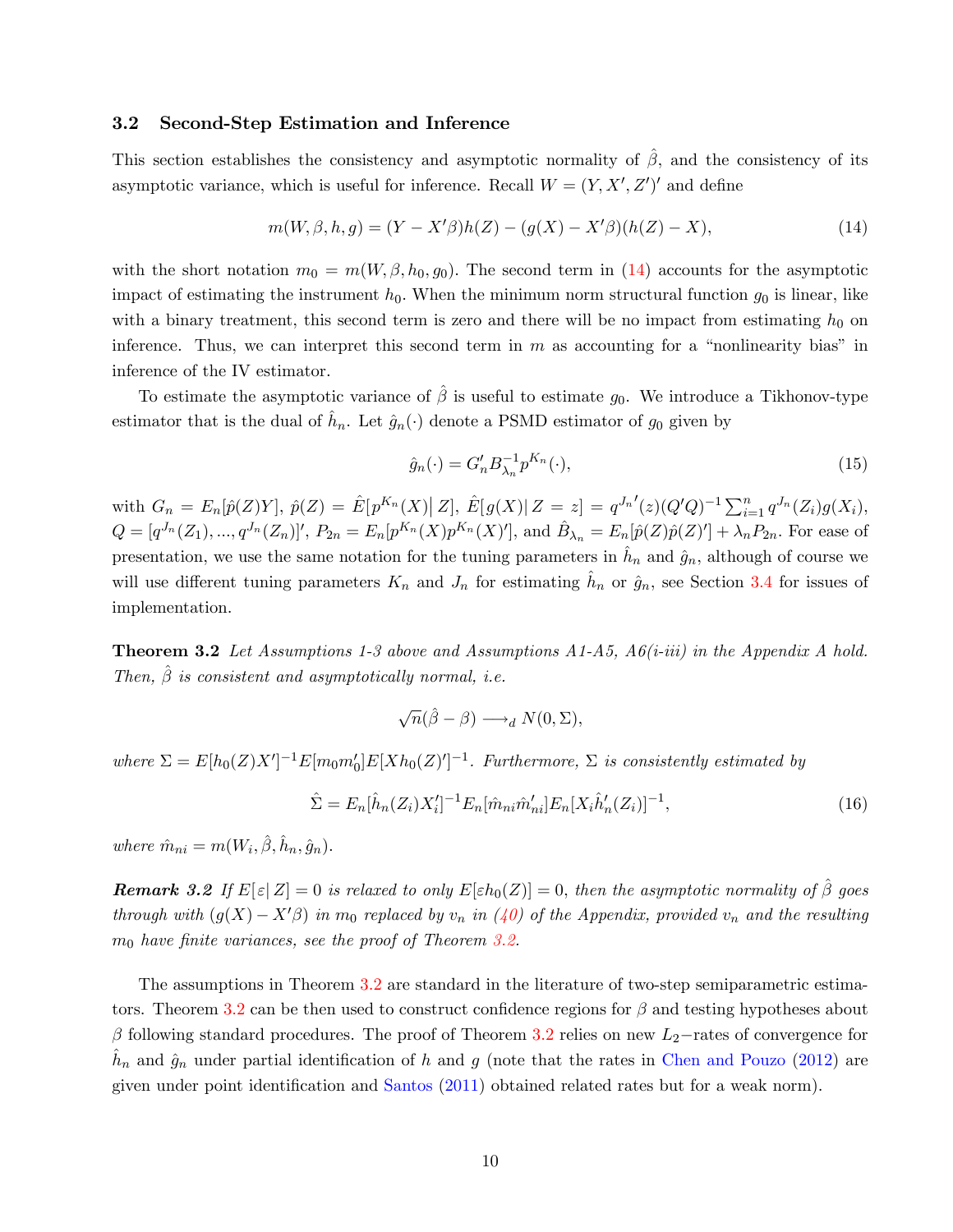#### 3.3 Partial Effects Interpretation, Exogenous Controls and Discrete Variables

We provide now a partial effects interpretation for subvectors of the OLIVA parameter  $\beta$  that are analogous to OLS. Define  $X = (X'_1, X'_2)'$  and partition  $\beta$  accordingly as  $\beta = (\beta'_1, \beta'_2)'$ . Suppose we are only interested in  $\beta_2$ . From standard OLS theory, we obtain

$$
\beta_2 = E[V_2 V_2']^{-1} E[V_2 g(X)],
$$

where  $V_2$  is the OLS error from the regression of  $X_2$  on  $X_1$ . This result could be used to obtain an estimator of  $\beta_2$  that does not compute an estimator for  $\beta_1$  and that reduces the dimensionality of the problem of estimating h (from the dimension of the original X to the dimension of  $X_2$ ), since now we can use the condition

$$
E[h(Z)|V_2] = V_2 \text{ a.s.}
$$

This method might be particularly useful when the dimension of  $X_1$  is large and g has a partly linear structure

<span id="page-10-2"></span>
$$
g(X) = \gamma_1' X_1 + g_2(X_2),\tag{17}
$$

since then  $\beta_2 = E[V_2 V_2']^{-1} E[V_2 g_2(X_2)]$  can be interpreted as providing a best linear approximation to  $g_2(X_2)$  with a linear function of  $V_2$ , i.e.

$$
\beta_2 = \arg\min_{b_2} E[(g_2(X_2) - b'_2 V_2)^2].
$$

In this discussion,  $X_1$  could be variables that are of secondary interest.

Suppose now that there are exogenous variables included in the structural equation  $g$ . This means X and Z have common components. Specifically, with some abuse of notation, define  $X = (X'_1, X'_2)'$ and  $Z = (Z_1', Z_2')'$  where  $X_1 = Z_1$  denote the overlapping components of X and Z, with dimension  $p_1 = q_1$ . This is a very common situation in applications, where exogenous controls are often used. In this setting a solution of  $E[h(Z)|X] = X$  a.s. has the form  $h(Z) = (Z'_1, h'_2(Z))'$ , where

<span id="page-10-0"></span>
$$
E[h_2(Z)|X] = X_2 \text{ a.s.}
$$
\n(18)

Following the arguments of the general case, we could obtain an estimator given by  $\hat{h}_n = (Z_1', \hat{h}'_{2n})'$ , where

$$
\hat{h}_{2n}(\cdot) = D'_{2n} \hat{A}_{\lambda_n}^{-1} q^{J_n}(\cdot),\tag{19}
$$

and  $D_{2n} := E_n[\hat{q}(X)X_2']$ . This setting also covers the case of an intercept with no other common components, where  $X_1 = Z_1 = 1$  and  $q_1 = 1$ . The asymptotic normality for  $\hat{\beta}$  continues to hold, with no changes in the asymptotic distribution.

If the dimension of  $X_1$  is high and the sample size is moderate, the method above may not perform well due to the curse of dimensionality. Equation  $(18)$  implies

<span id="page-10-1"></span>
$$
E[h_2(Z)|X_2] = X_2 \text{ a.s.}
$$
\n(20)

so that nonparametric estimation of  $h_{20}$  only involves functions  $p^{K_n}(X_2)$  and  $q^{J_n}(Z)$ . Equation [\(20\)](#page-10-1) is still necessary for regular identification. Summarizing, for implementing our methods with moderate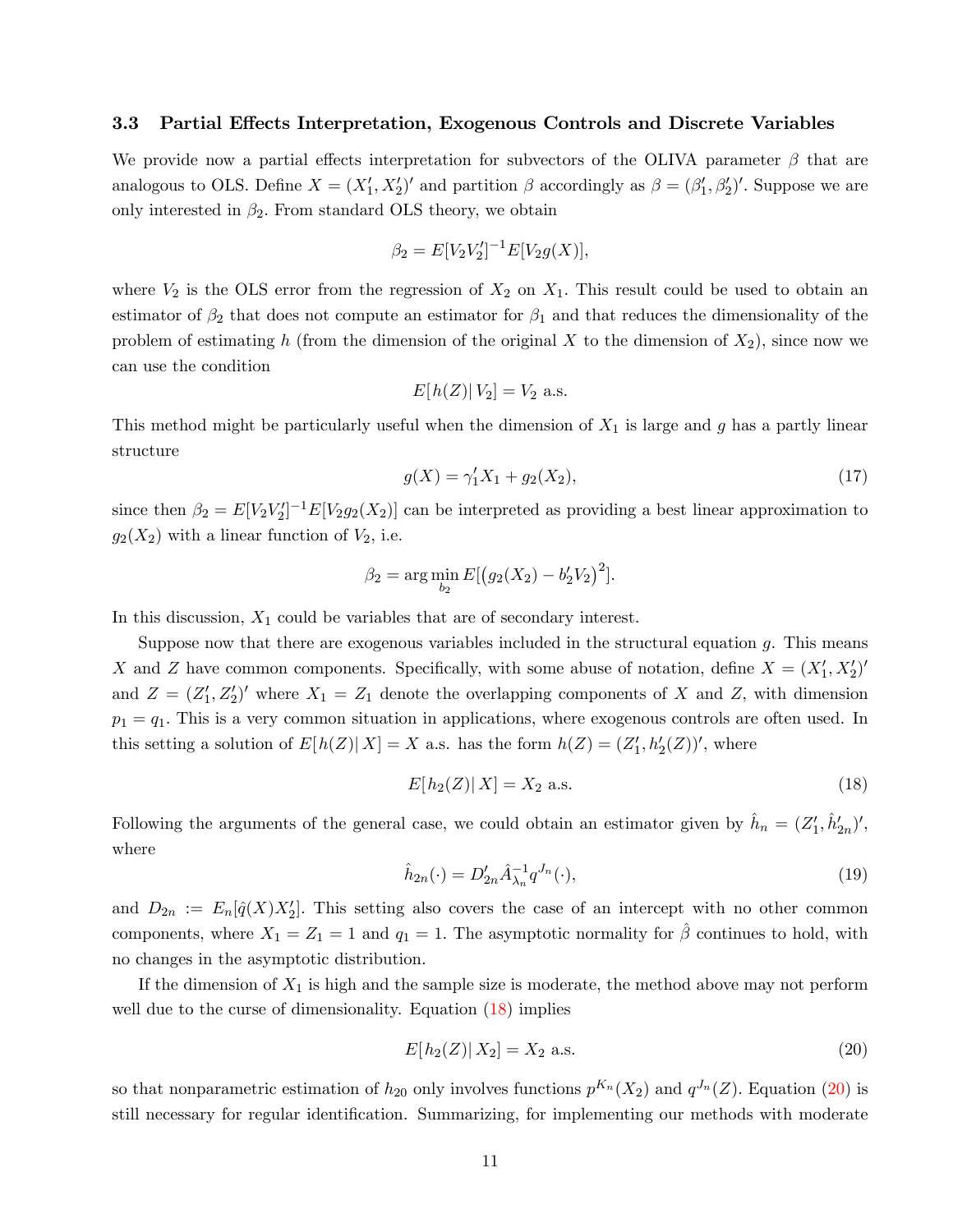or high dimensional controls  $X_1$  we recommend our general algorithm above with bases  $\{p^{K_n}(X_2)\}$  and  $\{q^{J_n}(Z)\}\,$ , which is consistent with the specification in [\(17\)](#page-10-2). Further details on implementation are provided in Section [3.4.](#page-12-0)

Simplifications occur when some variables are discrete. When the endogenous variable  $X$  is discrete we do not need  $K_n \to \infty$ , and we can choose  $p^{K_n}$  as a saturated basis. Consider first the important case of a binary endogenous variable  $X = (1, X_2)$  with  $X_2 \in \{0, 1\}$ . Define the propensity score  $\pi(z) := \Pr(X_2 = 1 | Z = z)$ . We show below that under the mild assumption that  $\pi(z)$  is not constant, Assumption 3 holds. Furthermore, the minimum norm solution  $h_0$  is simply

<span id="page-11-0"></span>
$$
h_0(z) = \alpha + \gamma \pi(z),\tag{21}
$$

where  $\alpha = \bar{\pi}(1-\gamma)$ ,  $\gamma = \bar{\pi}(1-\bar{\pi})/var(\pi(Z))$  and  $\bar{\pi} = \Pr(X_2 = 1)$ . An implication of this representation is that the slope of the OLIVA is

<span id="page-11-1"></span>
$$
\frac{Cov(Y, h_0(Z))}{Cov(X_2, h_0(Z))} = \frac{Cov(Y, \pi(Z))}{Cov(X_2, \pi(Z))} \equiv \alpha_{\pi}^{IV},
$$
\n(22)

i.e., the LATE estimand  $\alpha_{\pi}^{IV}$  using the propensity score as instrument, which was suggested in [Imbens](#page-35-0) [and Angrist](#page-35-0) [\(1994\)](#page-35-0). Thus, the OLIVA in the binary endogenous case coincides with an important IV estimand recommended in the literature. We summarize our findings in the following result. The proof can be found in the Appendix.

<span id="page-11-2"></span>**Proposition 3.3** If  $X = (1, X_2)$  with  $X_2$  a binary endogenous variable,  $0 < \bar{\pi} < 1$ , and  $var(\pi(Z)) > 0$ , then Assumption 3 holds with a minimum norm solution  $h_0$  given by [\(21\)](#page-11-0). Furthermore, the OLIVA is  $\beta = (c_{\pi}^{IV}, \alpha_{\pi}^{IV})'$ , where  $c_{\pi}^{IV} = E[Y] - \alpha_{\pi}^{IV} \bar{\pi}$  and  $\alpha_{\pi}^{IV}$  is defined in [\(22\)](#page-11-1).

This result implies that for the binary endogenous case estimating  $h_0$ , and then  $\beta_0$ , simply requires estimating nonparametrically the propensity score.

More generally, if X has d points of support, say  $\{x_1, ..., x_d\}$ , then we can set  $K_n = d$  and  $p_k(x) =$  $1(x = x_k)$ ,  $k = 1, ..., K_n$ , in our general algorithm. Define the unconditional probabilities  $Pr(X = x_j)$  $\pi_j$ ,  $j = 1, ..., d$ . Then, Assumption 3 boils down to existence of h satisfying the linear equalities, for  $k = 1, ..., d,$ 

$$
E[h(Z)p_k(X)] = \pi_k x_k. \tag{23}
$$

Using Theorem 2, pg. 65, in [Luenberger](#page-35-13) [\(1997\)](#page-35-13), we can find a closed form solution for  $h_0$  as follows. Define the generalized propensity scores  $\pi_j(z) := \Pr(X = x_j | Z = z)$  and the random vector  $\Pi \equiv$  $\Pi(Z)=(\pi_1(Z),...,\pi_d(Z))'.$  If  $E[\Pi\Pi']$  is positive definite, then the minimum norm solution to  $(4)$  is given by  $h_0(z) = \gamma' \Pi(z)$  where  $\gamma = (E[\Pi \Pi'])^{-1} S$  and  $S = (\pi_1 x_1, ..., \pi_d x_d)'$ . Thus, for discrete endogenous variables our nonparametric algorithm with  $K_n = d$  and  $p_k(x) = 1(x = x_k)$ ,  $k = 1,..,K_n$ , is a semiparametric method where  $h_0(z) = \gamma' \Pi(z)$  is estimated by estimating the conditional probabilities  $\Pi(z)$  by  $\Pi(z) = (\hat{\pi}_1(Z), ..., \hat{\pi}_d(Z)),$  where  $\hat{\pi}_k(z) = E[p_k(X)|Z = z]$ . In estimating  $\gamma$ , if the sample analog of  $E[\Pi\Pi']$  is positive definite, then there is no need to choose  $\lambda$  for estimating  $h_0$ . If this matrix is not invertible, we can apply the Tikhonov-type estimator, as proposed above.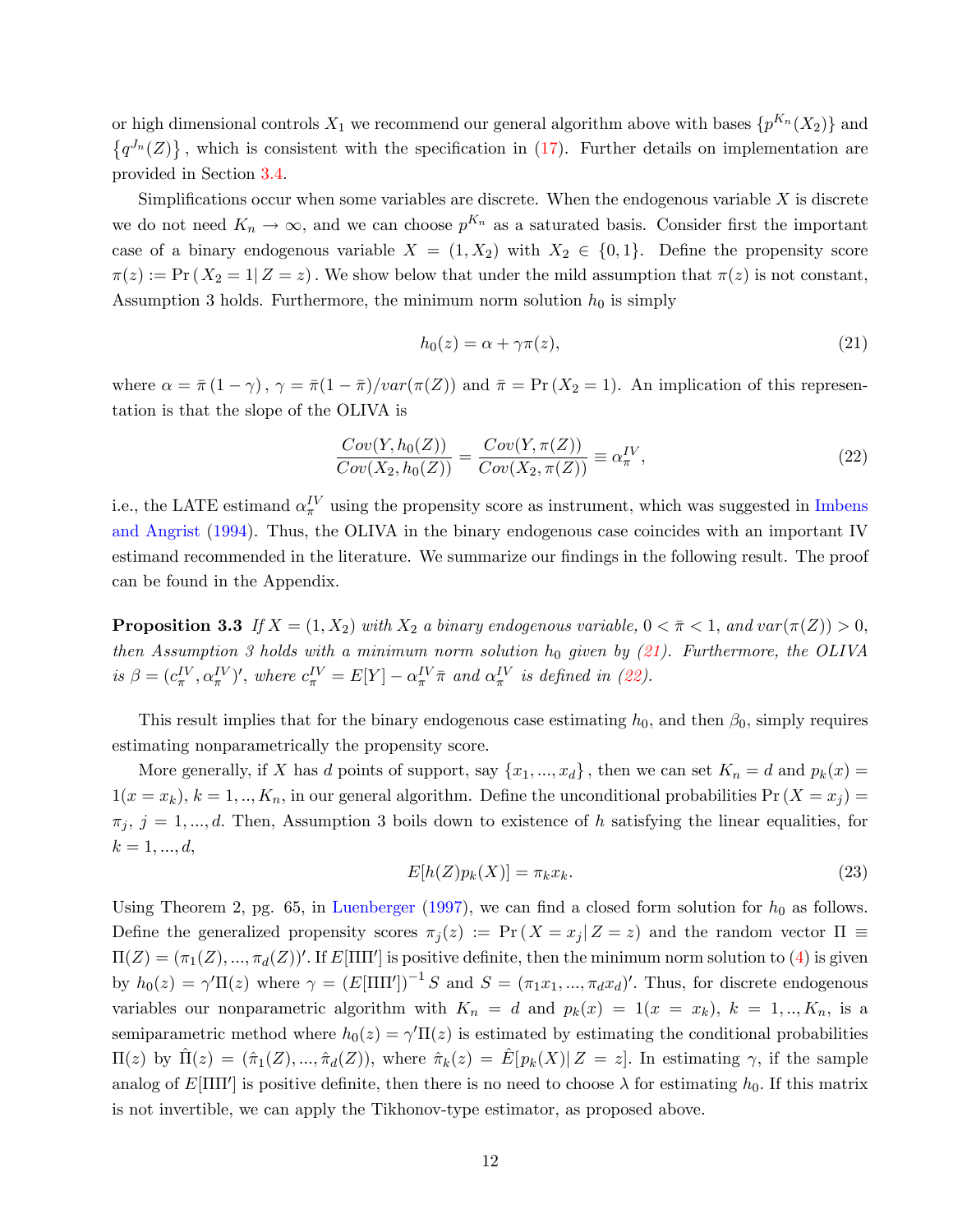Similarly, when Z is discrete we do not need  $J_n$  diverging to infinity. As before, we can choose a linear sieve  $\mathcal{H}_n$  that is saturated and  $q^{J_n}(Z)$  could be a saturated basis for it. Specifically, if Z takes *J* discrete values,  $\{z_1, ..., z_J\}$ , we can take  $q_j(z) = 1(z = z_j), j = 1, ..., J_n \equiv J$ .

Summarizing, all the different cases (with or without controls, nonparametric or semiparametric structural functions, discrete or continuous variables) can be implemented with the same algorithm but with different definitions of the approximation bases  $\{p^{K_n}(X), q^{J_n}(Z)\}\$ . In all these cases, the formulas for the asymptotic variance of  $\hat{\beta}$  remain the same. The following section provides further details on implementation.

#### <span id="page-12-0"></span>3.4 Implementation

To enhance the practical applicability of our method we summarize its implementation in what we think is the most useful case in empirical applications: estimation in the presence of a vector of controls entering linearly in the models for  $g$  and  $h$ . Since the vector of controls can be high dimensional, we do not think of the linearity of the controls as a strong assumption. As before, we split  $X = (X'_1, X'_2)'$ and  $Z = (Z'_1, Z'_2)'$ , where  $X_1 = Z_1$  denote the vector of exogeneous controls (containing an intercept), with dimension  $p_1 = q_1$ . The endogenous variable of interest  $X_2$  has dimension  $p_2 = p - p_1$ , and the instrument  $Z_2$  has dimension  $q_2 = q - q_1$ . Following the discussion above, for implementation one has to choose bases  $\{p^{K_n}(x), q^{J_n}(z)\}\$  and the tuning parameters  $\{J_n, K_n, \lambda_n\}$ . Using these imputs, we estimate an instrument  $\hat{h}_n = (Z_1', \hat{h}'_{2n})'$ , where  $\hat{h}_{2n}$  estimates a minimum norm solution  $h_{20}$  of

$$
E[h_2(Z)|X_2] = X_2 \text{ a.s.}
$$

An appealing feature of sieve estimation is that additional semiparametric restrictions can be imposed on  $h_2$  simply by restricting the terms in the basis  $\{q^{J_n}(z)\}\$ . These include additivity or exclusion restrictions, among others. For example, one restriction that we impose in this section is that  $h_2$  is linear in  $Z_1$ , i.e.  $h_2(Z) = a'_1 Z_1 + h_{20}(Z_2)$ . This is, of course, not necessary for regular identification, but it ameliorates the curse of dimensionality, specially when  $Z_1$  is high dimensional, and it may lead to better Önite sample performance (by reducing variance).

As explained in the previous section, the implementation varies according to the nature of the endogenous variable  $X_2$  and the instrument  $Z_2$  (whether continuous or discrete). In the continuous case we need to choose  $\{J_n, K_n, \lambda_n\}$  for estimating  $h_0$ . We can make these choices simultaneously by Generalized Cross-validation (cf. [Wahba](#page-36-2) [\(1990\)](#page-36-2), GCV henceforth). To simplify the computations we implement GCV by setting first  $J_n = q_1 + j_n$  for fixed value  $j_n$  in a small grid (e.g.  $j_n \in \{4, 5, 6, 7\}$ ), then setting  $K_n = p_1 + \lfloor c j_n \rfloor$ , for a grid of values for c in [1,3], where  $\lfloor x \rfloor$  is the floor function, and then minimizing in  $\tau = \{j_n, c, \lambda\}$  the GCV criteria  $GCV_n(\tau)$  given below in [\(25\)](#page-13-0) over the grid values.

Details are given as follows. Let  $H_n$  denote the  $n \times p$  matrix with rows  $\hat{h}_n(Z_i)$   $i = 1, ..., n$ . Let  $\mathbf{X} = [X_1, ..., X_n]'$  and denote by  $\mathbf{X}_1 \equiv \mathbf{Z}_1$  and  $\mathbf{X}_2$ , respectively, the corresponding  $n \times p_1$  and  $n \times p_2$ design matrices based on the partition  $X = (X'_1, X'_2)'$ . Construct the  $n \times J_n$  matrix  $Q = [\mathbf{Z}_1 \ Q_2],$  $J_n = q_1 + j_n$ ,  $Q_2 = [q^{j_n}(Z_{21}), ..., q^{j_n}(Z_{2n})]'$  ( $Q_2$  excludes an intercept), and similarly the  $n \times K_n$  matrix  $P = [\mathbf{X}_1 \ P_2], K_n = p_1 + k_n, k_n = \lfloor c j_n \rfloor, P_2 = [p^{k_n}(X_{21}), ..., p^{k_n}(X_{2n})]'$  ( $P_2$  excludes an intercept), and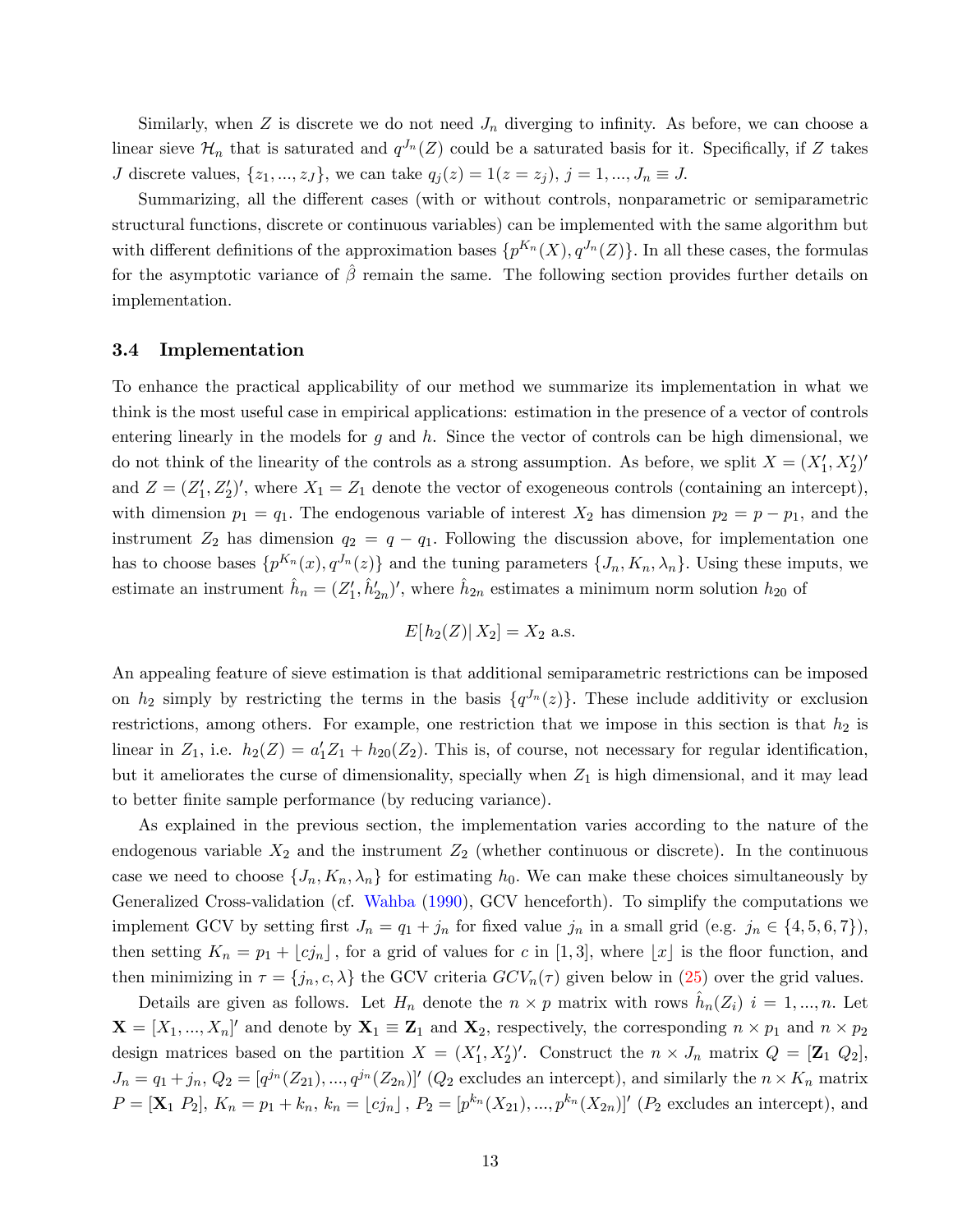their corresponding projection matrices  $\Pi_P$  and  $\Pi_Q$ , where  $\Pi_A = A(A'A)^{-1}A'$  for a generic matrix A. Denote also  $I_d$  as the  $d \times d$  identity matrix. Then, to provide an expression for  $H_n$  we construct

$$
H_{2n} = Q\hat{A}_{\lambda_n}^{-1} Q' \Pi_P \mathbf{X}_2,
$$

where

$$
\hat{A}_{\lambda_n} = Q'(\Pi_P + \lambda_n I_n)Q.
$$

Finally,

and

<span id="page-13-1"></span>
$$
H_n = [\mathbf{Z}_1 \ H_{2n}]
$$
  

$$
\hat{\beta} = (H'_n \mathbf{X})^{-1} H'_n \mathbf{Y}, \tag{24}
$$

where  $\mathbf{Y} = [Y_1, ..., Y_n]'$ . This provides a matrix formula implementation for our estimator.

To give the GCV criteria define  $L_{\tau} = \mathbf{X} (H_n' \mathbf{X})^{-1} H_n', \quad \hat{Y}_{\tau} = L_{\tau} \mathbf{Y} = (\hat{Y}_{\tau 1}, ..., \hat{Y}_{\tau n})'$  and  $v_{\tau} =$  $trace(L_{\tau})$ . Then, the GCV criteria for estimating  $\hat{\beta}$  is

<span id="page-13-0"></span>
$$
GCV_n(\tau) = \frac{1}{n} \sum_{i=1}^n \left( \frac{Y_i - \hat{Y}_{\tau i}}{1 - (v_\tau/n)} \right)^2.
$$
 (25)

To estimate  $g_0$  in the presence of a high dimensional vector of controls we follow the specification in [\(17\)](#page-10-2). The  $n \times 1$  vector  $G_n$  of fitted values  $\hat{g}_n(X_i), i = 1, ..., n$ , is given by

<span id="page-13-2"></span>
$$
G_n = P \hat{B}_{\lambda_n}^{-1} P' \Pi_Q \mathbf{Y},\tag{26}
$$

where

$$
\hat{B}_{\lambda_n} = P'(\Pi_Q + \lambda_n I_n)P.
$$

Since  $G_n$  is linear in Y, we can easily set another GCV method for selecting  $\{J_n, K_n, \lambda_n\}$  for  $\hat{g}_n$  (simply replaced  $L_{\tau}$  above by  $L_{\tau} = P \hat{B}_{\lambda_n}^{-1} P' \Pi_Q$ ). See also [Centorrino, Feve and Florens](#page-33-12) [\(2017\)](#page-33-12).

The following algorithm summarizes the main steps for implementation<sup>3</sup>:

**Step 1.** Compute  $\tau_n = \arg \min GCV_n(\tau)$ , over a finite grid of values of  $\tau = \{j, c, \lambda\}$ .

- **Step 2.** Compute  $\hat{\beta}$  following [\(24\)](#page-13-1).
- **Step 3.** Compute  $\hat{g}_n$  following [\(26\)](#page-13-2).

**Step 4.** Compute 
$$
\hat{m}_{ni} = m(W_i, \hat{\beta}, \hat{h}_n, \hat{g}_n)
$$
 and  $\hat{\Sigma} = E_n[\hat{h}_n X_i']^{-1} E_n[\hat{m}_{ni} \hat{m}_{ni}'] E_n[X_i \hat{h}_n']^{-1}$ .

For continuous variables we recommend using B-splines as sieve basis. If  $Z_2$  is discrete, with support  $\{z_{21},...,z_{2j_2}\},$  we set  $J_n = q_1 + j_2 - 1$  and  $q_j(z_2) = 1(z_2 = z_{2j}), j = 2,...,j_2$ , in the algorithm above. Similarly, if  $X_2$  is discrete, with support  $\{x_{21},...,x_{2k_2}\}$ , we set  $K_n = p_1 + k_2 - 1$ , and  $p_k(x_2) = 1(x_2 = 1)$  $x_{2k}$ ,  $k = 2, ..., k_2$ . In this discussion, we exclude the first element in the indicators because the intercept is part of the exogenous controls.

<sup>&</sup>lt;sup>3</sup>Matlab and R code to implement the TSIV and related inferences are available from the authors upon request.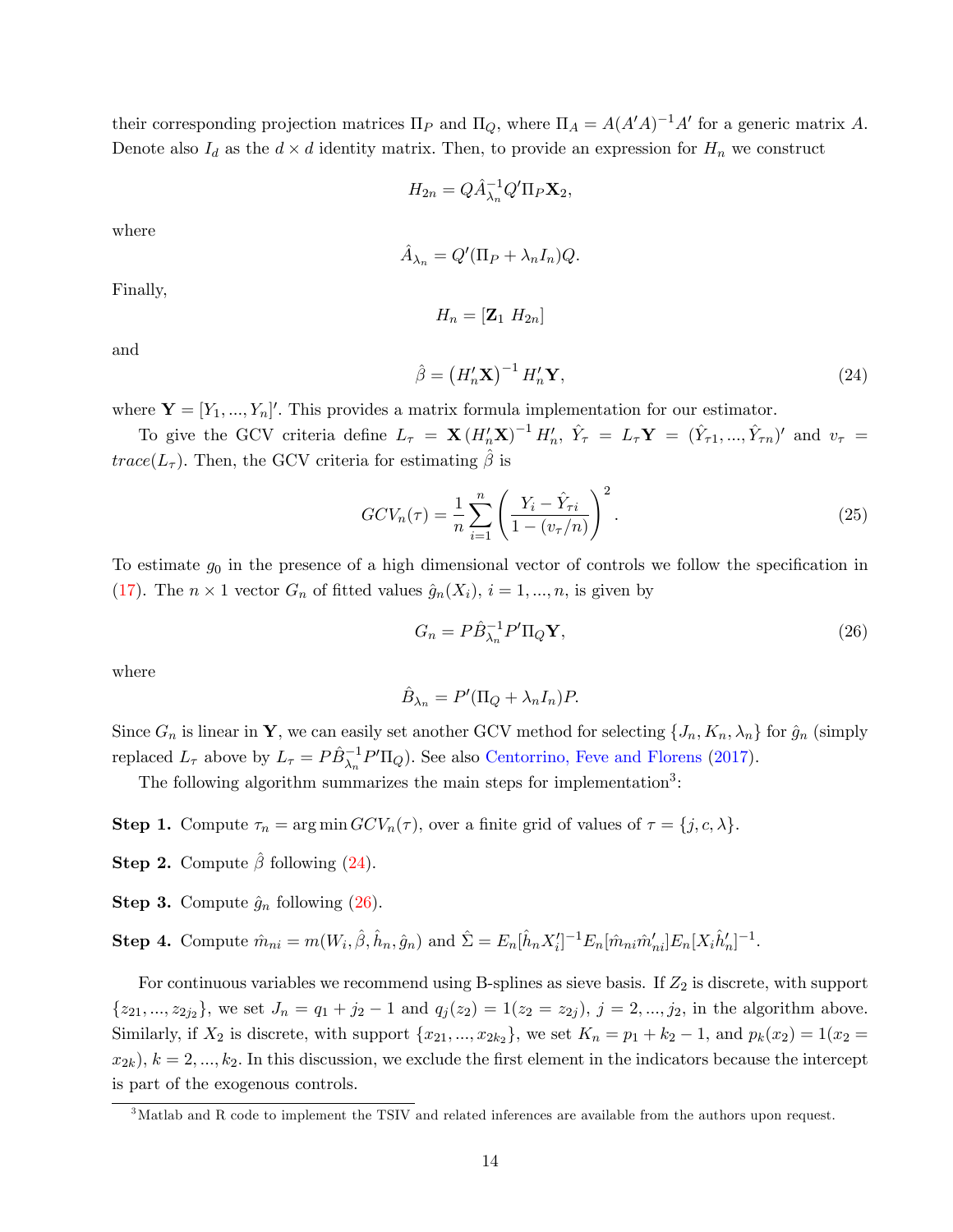#### <span id="page-14-1"></span>3.5 Weighted least squares

Our previous discussion can be extended to weighted least squares criteria. That is, suppose that the OLIVA is now defined as

$$
\beta_w = \arg\min_{\gamma \in \mathbb{R}^p} E[(g(X) - \gamma' X)^2 w(X)],\tag{27a}
$$

where  $w(X)$  is a positive weight function. This extension can be relevant in a number of applications. For example, if f is the density of X and  $f^*$  is a counterfactual density, by taking  $w(x) = f^*(x)/f(x)$ the linear approximation is under a counterfactual density which might better summarized the interest of the researcher. Our theory can be extended to this setting as follows. The necessary condition for regular identification of  $\beta_w$  is now

<span id="page-14-2"></span>
$$
E[h(Z)|X] = Xw(X) \text{ a.s.}
$$
\n<sup>(28)</sup>

for an square integrable  $h(\cdot)$ ; and under this condition and if  $E[XX'w(X)]$  is positive definite, then it follows that

$$
\beta_w = E[XX'w(X)]^{-1}E[Xw(X)g(X)]
$$
  
= 
$$
E[h(Z)X']^{-1}E[h(Z)Y].
$$

The estimation proceeds as in our basic case (where  $w = 1$ ). If w is unknown, we can estimate w nonparametrically and use the plugging estimator with the estimated w to solve for h in  $(28)$ . Our estimator will be consistent and asymptotically normal under regularity conditions, as in the basic case. It remains to study if estimation of w changes the asymptotic variance of the resulting estimator of  $\beta_w$ . This issue is, however, beyond the scope of this paper and is left for future research.

## <span id="page-14-0"></span>4 A Robust Hausman Test

Applied researchers are concerned about the presence of endogeneity, and they traditionally use tools such as the [Hausman](#page-35-5) [\(1978\)](#page-35-5)'s exogeneity test for its measurement. This test, however, is uninformative under misspecification; see [Lochner and Moretti](#page-35-4) [\(2015\)](#page-35-4). The reason for this lack of robustness is that in these cases OLS and IV estimate different objects under exogeneity, with the estimand of standard IV depending on the instrument itself. As an important by-product of our analysis, we robustify the classic Hausman test of exogeneity against nonparametric misspecification of the linear regression model.

The classical Hausman test of exogeneity (cf. [Hausman](#page-35-5) [\(1978\)](#page-35-5)) compares OLS with IV. If we use the TSIV as the IV estimator, we obtain a robust version of the classical Hausman test, robust to the misspecification of the linear model. For implementation purposes it is convenient to use a regressionbased test (see [Wooldridge](#page-36-3) [\(2015\)](#page-36-3), pg. 481). We illustrate the idea in the case of one potentially endogenous variable  $X_2$  and several exogenous variables  $X_1$ , with  $X_1$  including an intercept.

In the model

$$
Y = \beta'_1 X_1 + \beta_2 X_2 + U, \qquad E[Uh(Z)] = 0, \ h(Z) = (X'_1, h_2(Z))',
$$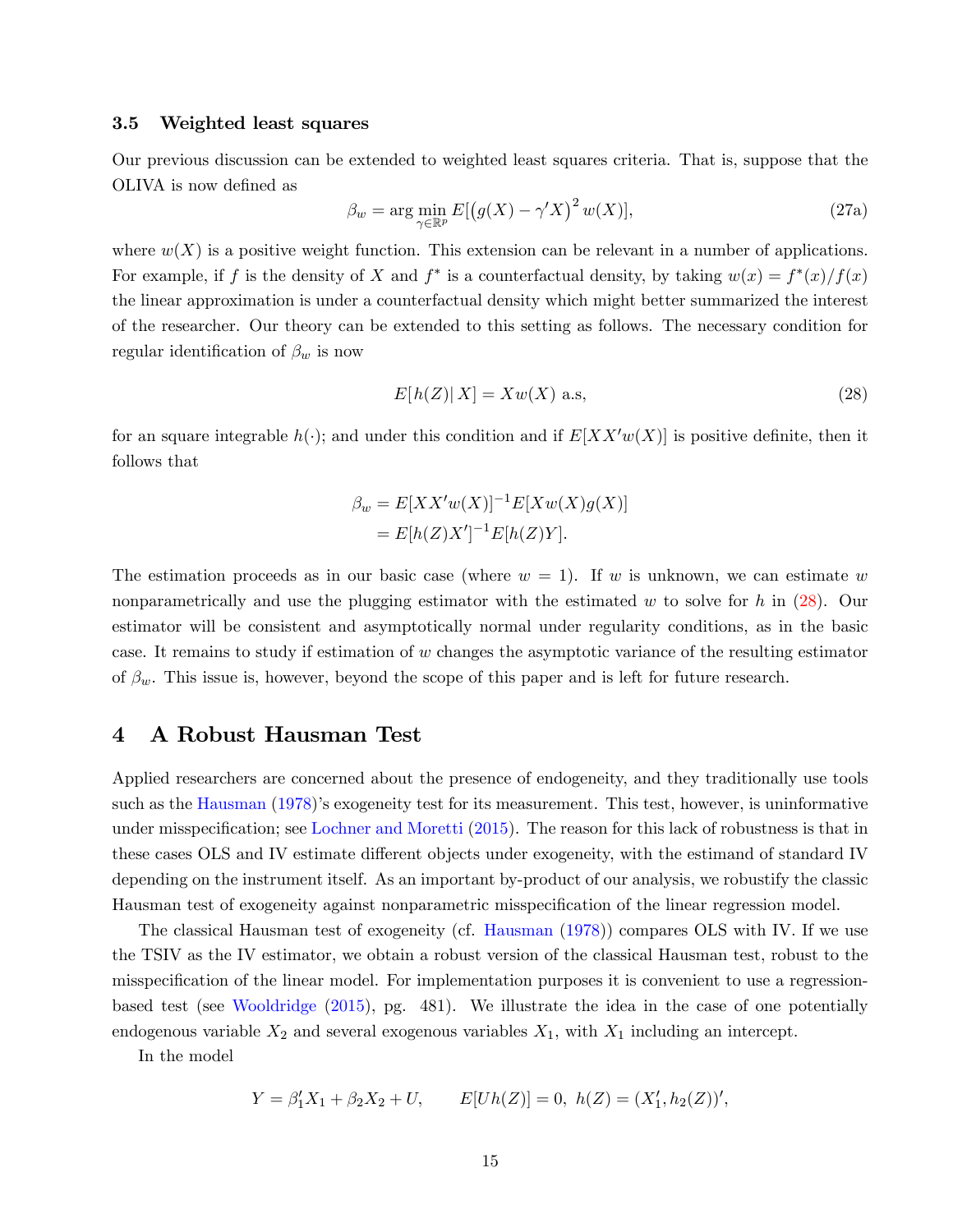the variable  $X_2$  is exogenous if  $Cov(X_2, U) = 0$ . If we write the first-stage as

$$
X_2 = \alpha'_1 X_1 + \alpha_2 h_2(Z) + V, \qquad E[Vh(Z)] = 0,
$$

then weak exogeneity of  $X_2$  is equivalent to  $Cov(V, U) = 0$ . This in turn is equivalent to  $\rho = 0$  in the least squares regression

$$
U = \rho V + \xi.
$$

A simple way to run a test for  $\rho = 0$  is to consider the augmented regression

$$
Y = \beta' X + \rho V + \xi,
$$

estimated by OLS and use a standard  $t - test$  for  $\rho = 0$ .

Since  $V$  is unobservable, we first need to obtain residuals from a regression of the endogenous variable  $X_2$  on  $X_1$  and  $\hat{h}_{2n}(Z)$ , say  $\hat{V}$ . Then, run the regression of Y on X and  $\hat{V}$ . The new Hausman test is a standard two-sided t-test for the coefficient of  $\hat{V}$ , or its Wald version in the multivariate endogenous case. Denote the t-test statistic by  $t_n$ . The benefit of this regression approach is that under some regularity conditions given in Appendix A no correction is necessary in the OLS standard errors because  $\hat{V}$  is estimated. Denote  $S = (X, V)'$ , and consider the following mild assumption.

**Assumption 4:** The matrix  $E[SS']$  is finite and non-singular.

<span id="page-15-1"></span>Theorem 4.1 Let Assumptions 1-4 above and Assumptions A1-A6 in the Appendix A hold. Then, under the the null of exogeneity of  $X_2$ ,  $t_n \longrightarrow_d N(0, 1)$ .

The proof of Theorem [4.1](#page-15-1) is involved and requires stronger conditions than that of Theorem [3.2.](#page-9-2) In particular, for obtaining the result that standard OLS theory applies under the null hypothesis we have used a conditional exogeneity assumption between U and Z,  $E[U|Z] = 0$  a.s. Simulations below show that, at least for the models considered, this assumption leads to a robust Hausman test that is able to control the empirical size. We note that under the null of exogeneity we do not require the model to be linear in the sense of  $E[U|X] = 0$  a.s.

### <span id="page-15-0"></span>5 Monte Carlo

This section studies the Önite sample performance of the proposed methods. Consider the following Data Generating Process (DGP):

$$
\left\{\n\begin{array}{l}\nY = \sum_{j=1}^{p} H_j(X) + \varepsilon, \\
Z = s(D), \\
\varepsilon = \rho_{\varepsilon} V + \zeta,\n\end{array}\n\right.\n\left(\n\begin{array}{l}\nX \\
D\n\end{array}\n\right) \sim N\left(\n\begin{pmatrix}\n0 \\
0\n\end{pmatrix},\n\begin{pmatrix}\n1 & \gamma \\
\gamma & 1\n\end{pmatrix}\n\right),
$$

where  $H_i(x)$  is the  $j-th$  Hermite polynomial, with the first four given by  $H_0(x) = 1$ ,  $H_1(x) = x$ ,  $H_2(x) = x^2 - 1$  and  $H_3(x) = x^3 - 3x$ ;  $V = X - E[X|Z]$ ,  $\zeta$  is a standard normal, drawn independently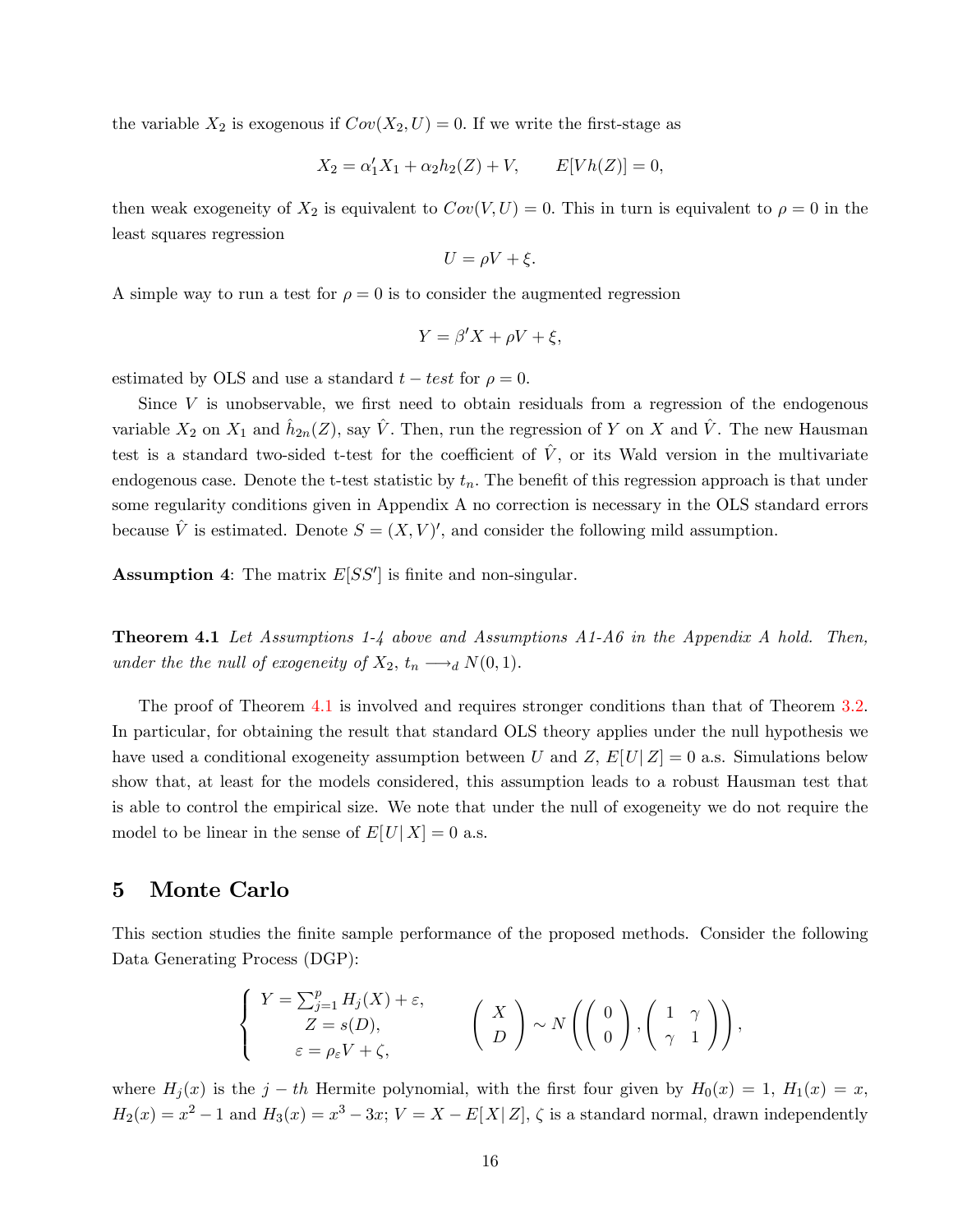of X and D, and s is a monotone function given below. The DGP is indexed by p and the function s. To generate V note

$$
E[X|Z] = E[E[X|D]|Z] = \gamma E[D|Z] = \gamma s^{-1}(Z),
$$

where  $s^{-1}$  is the inverse of s. Thus, by construction Z is exogenous,  $E[\varepsilon | Z] = 0$ , while X is endogenous because  $E[\varepsilon|X] = \rho X$ , with  $\rho = \rho_{\varepsilon}(1 - \gamma^2)$ ,  $\rho_{\varepsilon} > 0$  and  $-1 < \gamma < 1$ .

The structural function  $g$  is given by

$$
g(x) = \sum_{j=1}^{p} H_j(X),
$$

and is therefore linear for  $p = 1$ , but nonlinear for  $p > 1$ . It follows from the orthogonality of Hermite polynomials that the true value for OLIVA is  $\beta = 1$  and that g is identified if  $\gamma \neq 0$  (since  $Var(E[g(X)|Z]) = \sum_{j=1}^{\infty} g_j^2 \gamma^{2j}$ , where  $g_j = E[g(X)H_j(X)]$  is the  $j-th$  Hermite coefficient, and thus,  $E[g(X)|Z] = 0 \Longrightarrow g = 0$ .

Note also that the OLIVA is regularly identified, because  $h(Z) = s^{-1}(Z)/\gamma$  solves

$$
E[h(Z)|X] = X.
$$

We consider three different DGPs, corresponding to different values of  $p$  and functional forms for  $s$ :

**DGP1:**  $p = 1$  and  $s(D) = D$  (linear;  $s^{-1}(Z) = Z$ ); **DGP2:**  $p = 2$  and  $s(D) = D^3$  (nonlinear;  $s^{-1}(Z) = Z^{1/3}$ ); **DGP3:**  $p = 3$  and  $s(D) = \exp(D)/(1 + \exp(D))$  (nonlinear;  $s^{-1}(Z) = \log(Z) - \log(1 - Z)$ );

Several values for the parameters  $(\gamma, \rho)$  will be considered:  $\gamma \in \{0.4, 0.8\}$  and  $\rho \in \{0, 0.3, 0.9\}$ . We will compare the TSIV with OLS and standard IV (using instrument Z). For DGP1,  $h(Z) = \gamma^{-1}Z$  and hence the standard IV estimator with instrument  $Z$  is a consistent estimator for the OLIVA. Indeed, the standard IV can be seen as an oracle (infeasible version of our TSIV) under DGP1, where  $h$  is known rather than estimated. This allows us to see the effect of estimating  $h_0$  on inferences. For DGP2 and DGP3, IV is not consistent for the OLIVA. The number of Monte Carlo replications is 5000. The sample sizes considered are  $n = 100$ , 500 and 1000.

Tables 1-3 report the Bias and MSE for OLS, IV and the TSIV for DGP1-DGP3, respectively. Our estimator is implemented with B-splines, following the GCV described in Section [3.4,](#page-12-0) where to simplify the computations we set  $J_n = 6$  and  $K_n = 2J_n$ , and optimize only in  $\lambda$  for each simulated data. A similar strategy was followed in [Blundell, Chen and Kristensen](#page-33-2) [\(2007\)](#page-33-2). Likewise, we have followed a simple rule for selecting  $\{J_n, K_n, \lambda_n\}$  for  $\hat{g}_n$ : switch the values of  $J_n$  and  $K_n$  used for  $\hat{h}_n$  to compute  $\hat{g}_n$  (so now  $J_n = 2K_n$ ), and use same value of  $\lambda_n$  for  $\hat{g}_n$  as for estimating  $\hat{h}_n$ , which seems to work well in our simulations. Remarkably, for DGP1 in Table 1 our TSIV implemented with GCV performs comparably or even better than IV (which does not estimate h and uses the true h). Thus, our estimator seems to have an oracle property, performing as well as the method that uses the correct specification of the model. As expected, OLS is best under exogeneity, but it leads to large biases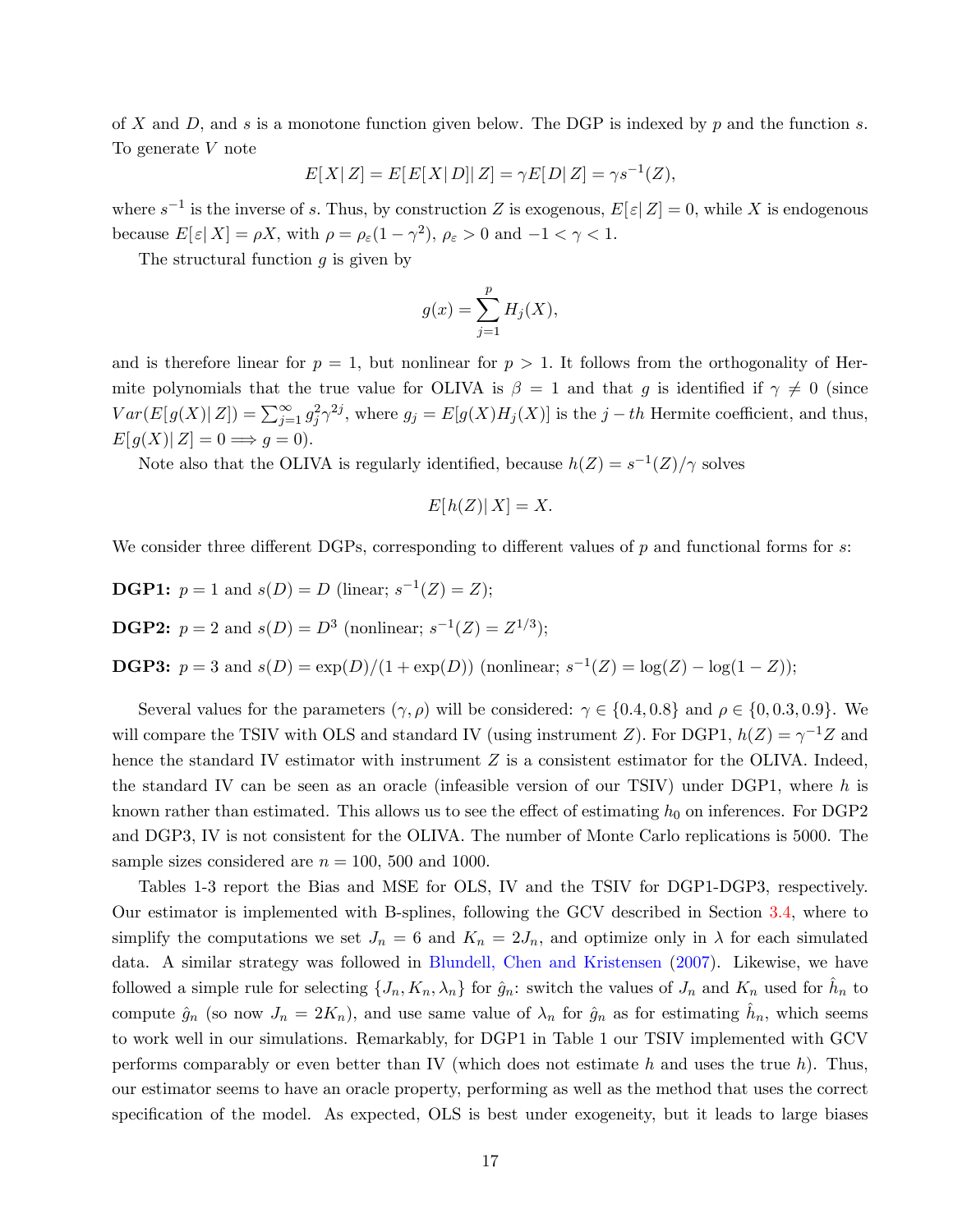| $\rho$ | $\gamma$ | $\mathbf n$ | BIAS OLS  | BIAS IV   | BIAS TSIV | $MSE\_OLS$ | MSE IV | MSE TSIV |
|--------|----------|-------------|-----------|-----------|-----------|------------|--------|----------|
| 0.0    | $0.4\,$  | 100         | $-0.0021$ | $-0.0019$ | 0.0010    | 0.0109     | 0.0829 | 0.0554   |
|        |          | 500         | 0.0017    | 0.0025    | 0.0020    | 0.0021     | 0.0127 | 0.0105   |
|        |          | 1000        | $-0.0001$ | 0.0018    | 0.0020    | 0.0010     | 0.0067 | 0.0054   |
|        | 0.8      | 100         | $-0.0030$ | $-0.0040$ | $-0.0040$ | 0.0102     | 0.0163 | 0.0159   |
|        |          | 500         | 0.0001    | $-0.0004$ | $-0.0004$ | 0.0019     | 0.0030 | 0.0030   |
|        |          | 1000        | 0.0019    | 0.0025    | 0.0026    | 0.0010     | 0.0016 | 0.0016   |
| 0.3    | 0.4      | 100         | 0.2950    | $-0.0101$ | 0.0841    | 0.0968     | 0.0908 | 0.0729   |
|        |          | 500         | 0.2993    | 0.0026    | 0.0347    | 0.0915     | 0.0145 | 0.0168   |
|        |          | 1000        | 0.3006    | $-0.0003$ | 0.0189    | 0.0914     | 0.0071 | 0.0080   |
|        | 0.8      | 100         | 0.2956    | $-0.0107$ | 0.0061    | 0.0987     | 0.0207 | 0.0216   |
|        |          | 500         | 0.2991    | 0.0009    | 0.0038    | 0.0918     | 0.0039 | 0.0039   |
|        |          | 1000        | 0.2987    | $-0.0023$ | $-0.0012$ | 0.0904     | 0.0019 | 0.0019   |
| 0.9    | 0.4      | 100         | 0.8993    | $-0.0827$ | 0.1753    | 0.8213     | 0.1990 | 0.1569   |
|        |          | 500         | 0.9028    | $-0.0145$ | 0.0421    | 0.8173     | 0.0295 | 0.0296   |
|        |          | 1000        | 0.8998    | $-0.0066$ | 0.0231    | 0.8108     | 0.0130 | 0.0140   |
|        | 0.8      | 100         | 0.8965    | $-0.0186$ | 0.0287    | 0.8270     | 0.0573 | 0.0571   |
|        |          | 500         | 0.8980    | $-0.0036$ | 0.0030    | 0.8114     | 0.0108 | 0.0109   |
|        |          | 1000        | 0.8993    | 0.0031    | 0.0058    | 0.8111     | 0.0049 | 0.0050   |

Table 1: Bias and MSE for DGP 1.

under endogeneity. For the nonlinear models DGP2 and DGP3, IV deteriorates because the linear model is misspecified. Our TSIV performs well, with a MSE that converges to zero as  $n$  increases. Increasing  $\gamma$  makes the instrument stronger, thereby reducing the MSE of IV estimates, while for a fixed  $\gamma$ , increasing the level of endogeneity increases the MSE.

We have done extensive sensitivity analysis on the performance of the TSIV estimator. Simulations in the Supplemental Appendix report the sensitivity of the estimator to different choices of tuning parameters,  $J_n$ ,  $K_n$  and  $\lambda_n$ . From these results, we see that the TSIV estimator is not sensitive to the choice of these parameters, within the wide ranges for which we have experimented. This is consistent with the regular identification, which means that the estimator should be robust to local perturbations of the tuning parameters. Likewise, unreported simulations with other DGPs confirm the overall good performance of the proposed TSIV under different scenarios.

Table 4 provides the results for coverage of confidence intervals based on the asymptotic normality of the TSIV using the GCV-computed  $\lambda_n$ , along with that using  $0.7\lambda_n$  and  $0.9\lambda_n$ . The coverage is very stable for the three choices of  $\lambda_n$  considered. The performance in DGP1 and DGP2 is fairly good, while in DGP3 it noticeably improves when the sample size increases.

We now turn to the Hausman test. Practitioners often use the Hausman test to empirically evaluate the presence of endogeneity. As mentioned above, the standard Hausman test is not robust to misspefication of the linear model, because in that case OLS and IV estimate different parameters [\(Lochner and Moretti](#page-35-4)  $(2015)$ ). We confirm this by simulating data from DGP1-DGP3 and reporting rejection frequencies for the standard Hausman test for  $\gamma \in \{0.4, 0.8\}$ . Table 5 contains the results. For DGP1, the rejection frequencies for  $\rho = 0$  are close to the nominal level of 5% across the different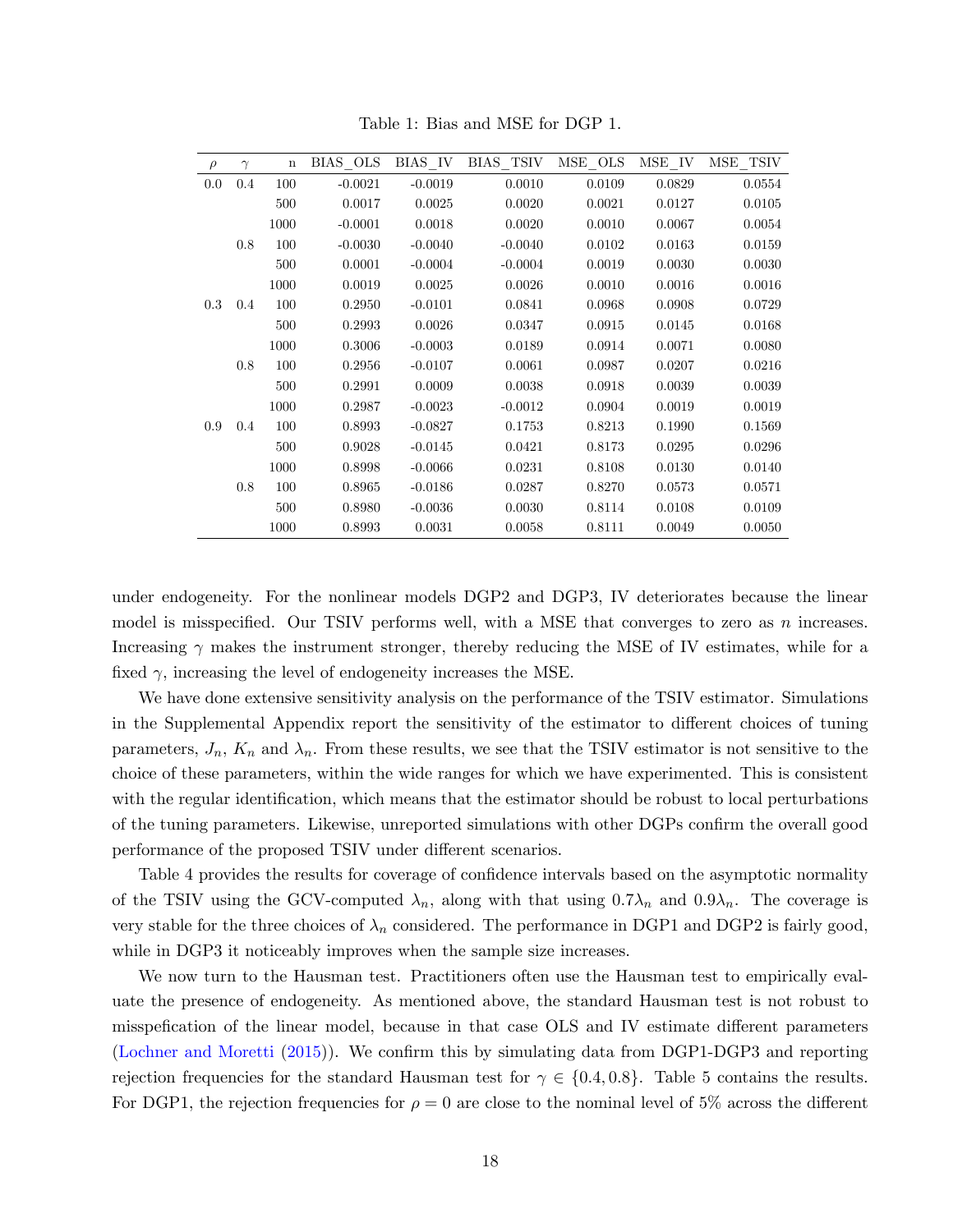| $\rho$ | $\gamma$ | $\mathbf n$ | BIAS OLS  | BIAS IV   | BIAS TSIV | MSE OLS | MSE IV | MSE TSIV |
|--------|----------|-------------|-----------|-----------|-----------|---------|--------|----------|
| 0.0    | 0.4      | 100         | 0.0131    | $-0.0030$ | $-0.0037$ | 0.1009  | 0.6321 | 0.2226   |
|        |          | 500         | 0.0083    | 0.0216    | 0.0126    | 0.0213  | 0.1319 | 0.0479   |
|        |          | 1000        | 0.0021    | 0.0005    | 0.0034    | 0.0115  | 0.0764 | 0.0228   |
|        | 0.8      | 100         | $-0.0012$ | 0.0001    | $-0.0001$ | 0.0990  | 0.4559 | 0.1286   |
|        |          | 500         | 0.0015    | 0.0056    | 0.0032    | 0.0211  | 0.1261 | 0.0275   |
|        |          | 1000        | 0.0019    | 0.0084    | 0.0030    | 0.0113  | 0.0689 | 0.0154   |
| 0.3    | 0.4      | 100         | 0.2932    | $-0.0472$ | 0.0605    | 0.1859  | 0.6167 | 0.2342   |
|        |          | 500         | 0.2874    | $-0.0325$ | 0.0302    | 0.1023  | 0.1417 | 0.0594   |
|        |          | 1000        | 0.3008    | $-0.0135$ | 0.0402    | 0.1013  | 0.0778 | 0.0331   |
|        | 0.8      | 100         | 0.3064    | 0.0083    | 0.0318    | 0.1987  | 0.4554 | 0.1400   |
|        |          | 500         | 0.3020    | 0.0078    | 0.0208    | 0.1114  | 0.1226 | 0.0289   |
|        |          | 1000        | 0.3046    | 0.0076    | 0.0248    | 0.1040  | 0.0647 | 0.0168   |
| 0.9    | 0.4      | 100         | 0.9053    | $-0.1359$ | 0.2155    | 0.9270  | 1.0165 | 0.3615   |
|        |          | 500         | 0.8968    | $-0.0093$ | 0.0794    | 0.8260  | 0.1619 | 0.0914   |
|        |          | 1000        | 0.8974    | $-0.0122$ | 0.0493    | 0.8159  | 0.0817 | 0.0449   |
|        | 0.8      | 100         | 0.9095    | $-0.0117$ | 0.0491    | 0.9425  | 0.5482 | 0.1921   |
|        |          | 500         | 0.8969    | $-0.0013$ | 0.0226    | 0.8290  | 0.1405 | 0.0435   |
|        |          | 1000        | 0.8981    | $-0.0021$ | 0.0271    | 0.8185  | 0.0753 | 0.0220   |

Table 2: Bias and MSE for DGP 2.

Table 3: Bias and MSE for DGP 3.

| $\rho$           | $\gamma$ | $\mathbf n$ |           |           | BIAS_OLS BIAS_IV BIAS_TSIV MSE_OLS |            | MSE IV     | MSE TSIV |
|------------------|----------|-------------|-----------|-----------|------------------------------------|------------|------------|----------|
| 0.0              | 0.4      | 100         | $-0.0570$ | $-1.5268$ | $-0.0717$                          | 0.5023     | 381.7332   | 0.6817   |
|                  |          | 500         | $-0.0021$ | $-0.5039$ | $-0.0346$                          | 0.1000     | 155.9296   | 0.1326   |
|                  |          | 1000        | $-0.0014$ | $-0.0365$ | $-0.0378$                          | 0.0550     | 0.6179     | 0.0681   |
|                  | 0.8      | 100         | $-0.0418$ | $-0.4112$ | $-0.1106$                          | 0.4795     | 2.6703     | 0.4935   |
|                  |          | 500         | $-0.0096$ | $-0.2270$ | $-0.0411$                          | 0.1072     | 0.4192     | 0.1084   |
|                  |          | 1000        | $-0.0113$ | $-0.2150$ | $-0.0330$                          | $0.0527\,$ | 0.2452     | 0.0543   |
| 0.3              | $0.4\,$  | 100         | 0.2899    | $-5.4825$ | 0.0227                             | 0.6475     | 28179.2626 | 0.8182   |
|                  |          | 500         | 0.2882    | $-0.1335$ | 0.0060                             | 0.1878     | 1.5707     | 0.1571   |
|                  |          | 1000        | 0.2887    | $-0.0822$ | 0.0199                             | 0.1351     | 0.6518     | 0.0926   |
|                  | 0.8      | 100         | 0.2693    | $-0.3815$ | $-0.0857$                          | 0.5906     | 11.1463    | 0.5498   |
|                  |          | 500         | 0.3062    | $-0.1985$ | $-0.0249$                          | 0.2061     | 0.4885     | 0.1221   |
|                  |          | 1000        | 0.2951    | $-0.2166$ | $-0.0246$                          | 0.1395     | 0.2512     | 0.0570   |
| 0.9 <sup>°</sup> | 0.4      | 100         | 0.8470    | 1.4445    | 0.1675                             | 1.1993     | 1772.3946  | 0.8970   |
|                  |          | 500         | 0.8888    | $-0.3336$ | 0.0449                             | 0.9098     | 4.8599     | 0.2103   |
|                  |          | 1000        | 0.8914    | $-0.1313$ | 0.0158                             | 0.8473     | 0.8558     | 0.0982   |
|                  | 0.8      | 100         | 0.8341    | $-0.5724$ | $-0.0917$                          | 1.1833     | 4.3735     | 0.6045   |
|                  |          | 500         | 0.8749    | $-0.2933$ | $-0.0566$                          | 0.8668     | 0.6084     | 0.1301   |
|                  |          | 1000        | 0.8863    | $-0.2466$ | $-0.0401$                          | 0.8380     | 0.2861     | 0.0681   |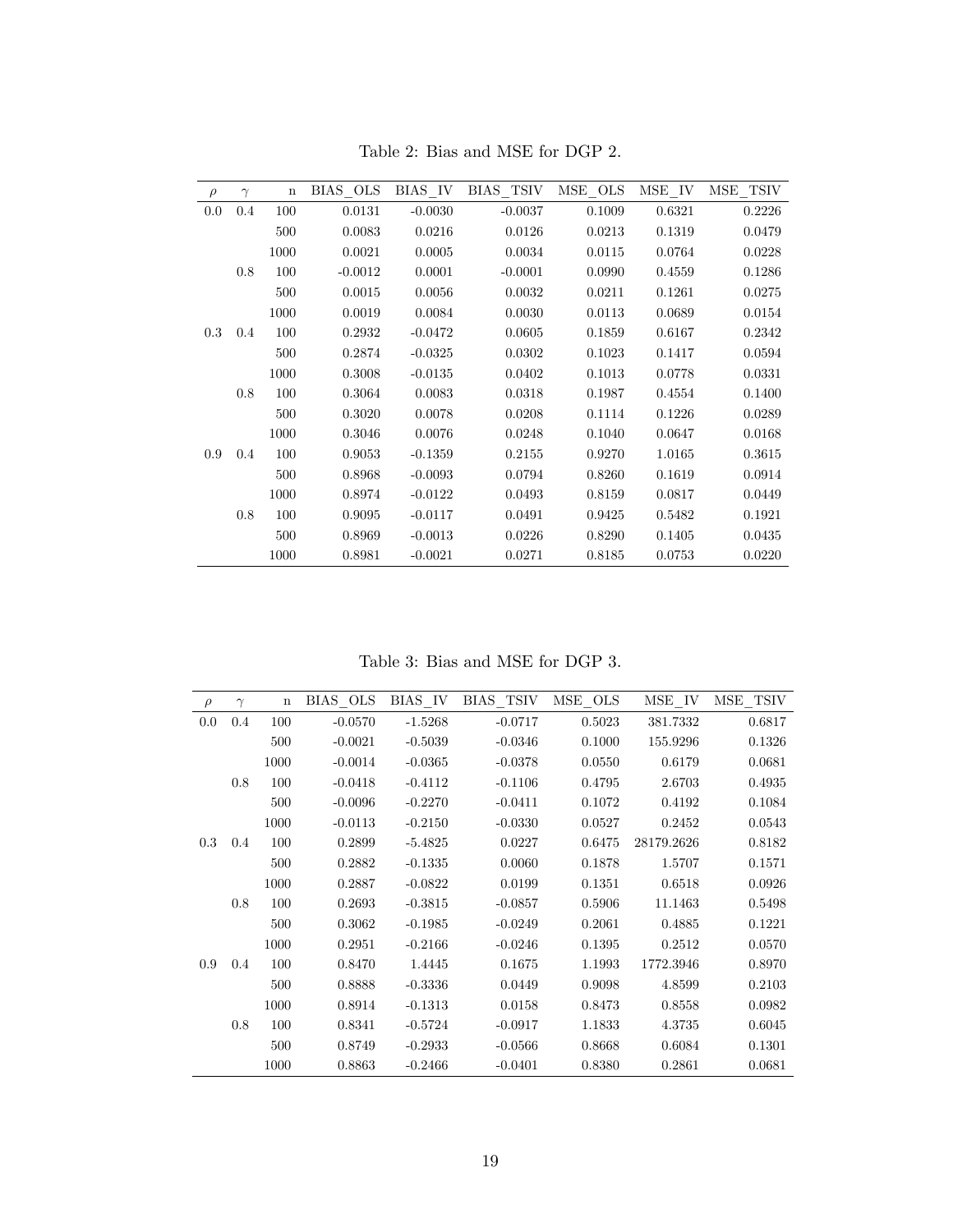|        |          |         |                   | DGP1              |                   |                   | DGP2              |                   |                   | DGP3              |                   |
|--------|----------|---------|-------------------|-------------------|-------------------|-------------------|-------------------|-------------------|-------------------|-------------------|-------------------|
| $\rho$ | $\gamma$ | $\bf n$ | 0.7 <sub>cv</sub> | 0.9c <sub>V</sub> | 1.0 <sub>cv</sub> | 0.7 <sub>cv</sub> | 0.9c <sub>V</sub> | 1.0 <sub>cv</sub> | 0.7 <sub>cv</sub> | 0.9 <sub>cv</sub> | 1.0 <sub>cv</sub> |
| 0.0    | 0.4      | 100     | 0.973             | 0.976             | 0.976             | 0.950             | 0.954             | 0.955             | 0.899             | 0.901             | 0.903             |
|        |          | 500     | 0.976             | 0.978             | 0.977             | 0.950             | 0.951             | 0.951             | 0.929             | 0.931             | 0.932             |
|        |          | 1000    | 0.971             | 0.973             | 0.973             | 0.954             | 0.957             | 0.956             | 0.931             | 0.931             | $0.930\,$         |
|        | 0.8      | 100     | 0.964             | 0.965             | 0.966             | 0.929             | 0.929             | 0.931             | 0.837             | 0.837             | 0.838             |
|        |          | 500     | 0.957             | 0.957             | 0.957             | 0.941             | 0.942             | 0.944             | 0.902             | 0.905             | 0.905             |
|        |          | 1000    | 0.950             | 0.951             | 0.951             | 0.932             | 0.938             | 0.941             | 0.926             | 0.927             | 0.927             |
| 0.3    | 0.4      | 100     | 0.976             | 0.982             | 0.982             | 0.950             | 0.948             | 0.949             | 0.919             | 0.921             | 0.922             |
|        |          | 500     | 0.957             | 0.957             | 0.959             | 0.949             | 0.952             | 0.950             | 0.931             | 0.933             | 0.932             |
|        |          | 1000    | 0.964             | 0.965             | 0.965             | 0.938             | 0.939             | 0.938             | 0.936             | 0.936             | 0.934             |
|        | 0.8      | 100     | 0.945             | 0.945             | 0.946             | 0.917             | 0.920             | 0.920             | 0.858             | 0.861             | 0.862             |
|        |          | 500     | 0.944             | 0.941             | 0.941             | 0.946             | 0.946             | 0.946             | 0.917             | 0.920             | 0.921             |
|        |          | 1000    | 0.961             | 0.960             | 0.960             | 0.940             | 0.941             | 0.941             | 0.917             | 0.923             | 0.923             |
| 0.9    | 0.4      | 100     | 0.903             | 0.901             | 0.902             | 0.938             | 0.943             | 0.943             | 0.955             | 0.957             | 0.956             |
|        |          | 500     | 0.947             | 0.949             | 0.948             | 0.936             | 0.940             | 0.941             | 0.951             | 0.949             | 0.949             |
|        |          | 1000    | 0.943             | 0.942             | 0.942             | 0.925             | 0.929             | 0.932             | 0.950             | 0.951             | 0.951             |
|        | 0.8      | 100     | 0.931             | 0.930             | 0.930             | 0.920             | 0.921             | 0.921             | 0.899             | 0.898             | 0.898             |
|        |          | 500     | 0.938             | 0.937             | 0.935             | 0.949             | 0.949             | 0.949             | 0.918             | 0.920             | 0.921             |
|        |          | 1000    | 0.951             | 0.951             | 0.951             | 0.954             | $\,0.954\,$       | 0.954             | 0.930             | 0.935             | 0.935             |

Table 4: 95% coverage for TSIV.

sample sizes, confirming the validity of the test under correct specification. However, for DGP2 and DGP3 we observe large size distortions for the standard Hausman test, as large as 85%. This shows that the standard Hausman test is unreliable under misspecification of the linear model. In contrast, the proposed robust tests is able to control type-I error uniformly across the three DGPs. We also report size-corrected empirical rejections under the alternative. For the linear model, the standard Hausman test has (slightly) larger power than the robust test, while for the nonlinear model DGP2, the robust test has much larger power. For DGP3, the robust Hausman test outperforms the standard test for low values of  $\rho$ , while for large values of  $\rho$  they have comparable powers. In all cases we observe an empirical power that increases with the sample size and the level endogeneity, suggesting consistency against these alternatives. Despite these simulation results and others in the Supplemental Appendix, we stress that standard and robust Hausman tests should be viewed as complements rather than substitutes, given that they work under different set of assumptions.

We also report in the Supplemental Appendix further simulation results for cases where  $Z$  is discrete and X is continuous. For these DGPs  $g$  is not identified, although Assumption 3 is satisfied. These additional simulation results provide further evidence of the excellent finite sample performance of the TSIV and the robust Hausman test relative to their standard IV counterparts.

Overall, these simulations confirm the robustness of the proposed methods to misspecification of the linear IV model and their adaptive behaviour when correct specification holds. Furthermore, the TSIV estimator does not seem to be too sensitive to the choice of tuning parameters. Finally, the proposed Hausman test is indeed robust to the misspecification of the linear model, which makes it a reliable tool for economic applications. These finite sample robustness results confirm the claims made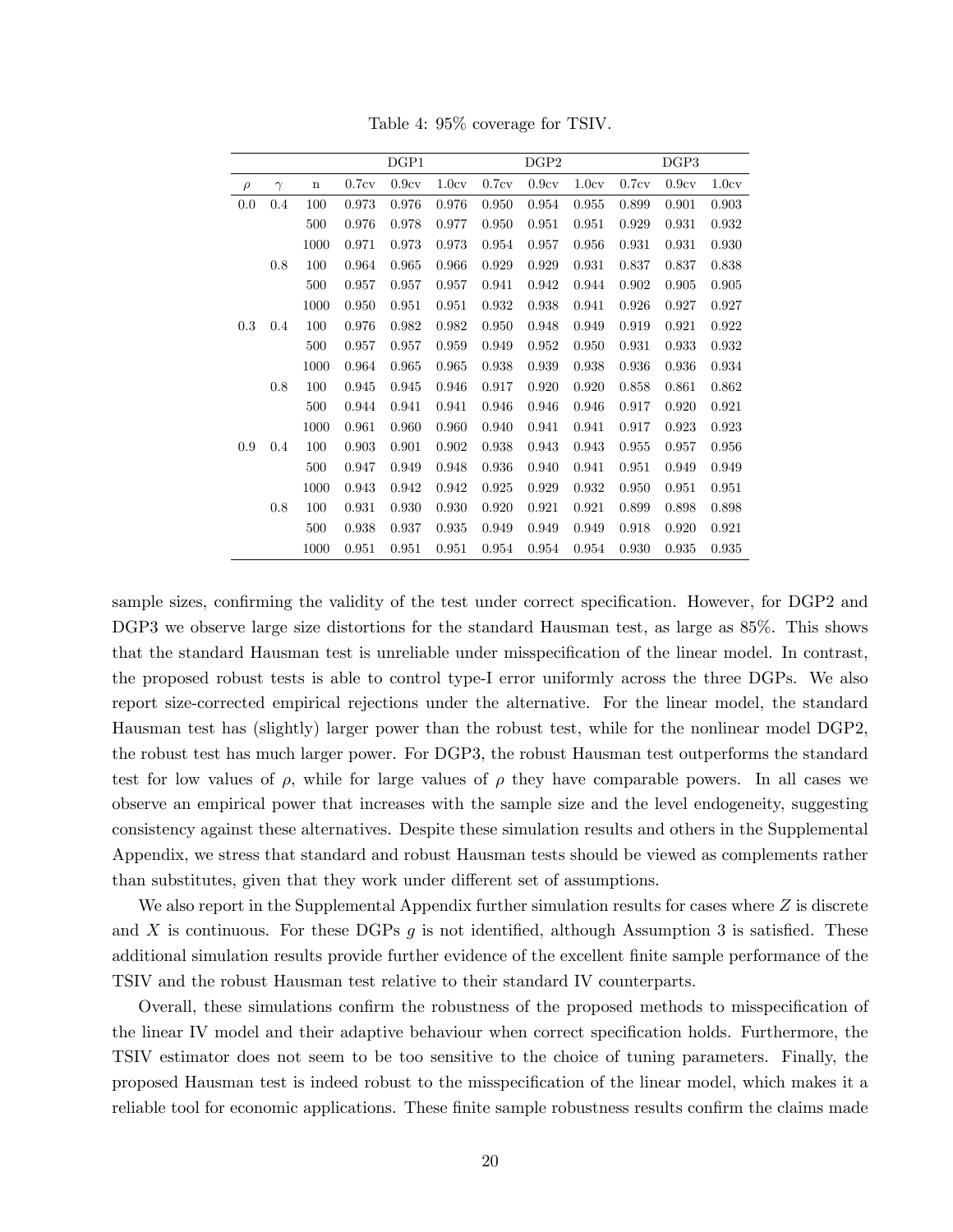|        |          |             |       | DGP1  |       | DGP2  |       | DGP3        |
|--------|----------|-------------|-------|-------|-------|-------|-------|-------------|
| $\rho$ | $\gamma$ | $\mathbf n$ | S     | R     | S     | R     | S     | $\mathbf R$ |
| 0.0    | 0.4      | 100         | 0.068 | 0.051 | 0.142 | 0.038 | 0.054 | 0.016       |
|        |          | 500         | 0.062 | 0.044 | 0.070 | 0.016 | 0.048 | 0.010       |
|        |          | 1000        | 0.056 | 0.040 | 0.053 | 0.006 | 0.050 | 0.008       |
|        | 0.8      | 100         | 0.071 | 0.063 | 0.221 | 0.015 | 0.090 | 0.001       |
|        |          | 500         | 0.047 | 0.045 | 0.146 | 0.004 | 0.521 | 0.004       |
|        |          | 1000        | 0.060 | 0.054 | 0.110 | 0.001 | 0.850 | 0.002       |
| 0.3    | 0.4      | 100         | 0.242 | 0.174 | 0.066 | 0.082 | 0.085 | $0.105\,$   |
|        |          | 500         | 0.802 | 0.718 | 0.174 | 0.292 | 0.243 | 0.284       |
|        |          | 1000        | 0.985 | 0.950 | 0.296 | 0.549 | 0.414 | 0.492       |
|        | 0.8      | 100         | 0.952 | 0.896 | 0.108 | 0.562 | 0.671 | 0.727       |
|        |          | 500         | 1.000 | 0.999 | 0.216 | 0.924 | 0.982 | 1.000       |
|        |          | 1000        | 1.000 | 1.000 | 0.340 | 0.942 | 0.992 | 1.000       |
| 0.9    | 0.4      | 100         | 0.958 | 0.754 | 0.281 | 0.386 | 0.412 | 0.418       |
|        |          | 500         | 1.000 | 0.993 | 0.744 | 0.952 | 0.930 | 0.938       |
|        |          | 1000        | 1.000 | 1.000 | 0.932 | 0.994 | 0.999 | 0.997       |
|        | 0.8      | 100         | 1.000 | 0.992 | 0.370 | 0.956 | 1.000 | 0.998       |
|        |          | 500         | 1.000 | 1.000 | 0.739 | 0.980 | 1.000 | 1.000       |
|        |          | 1000        | 1.000 | 1.000 | 0.910 | 0.980 | 1.000 | 1.000       |

Table 5: Empirical size and size-corrected power for Standard (S) and Robust (R) Hausman tests.

for the TSIV estimator as a nonparametric analog to OLS under endogeneity.

### <span id="page-20-0"></span>6 Estimating the Elasticity of Intertemporal Substitution

In its log-linearized version, the Consumption-based Capital Asset Pricing Model (CCAPM) leads to the equation

<span id="page-20-1"></span>
$$
\Delta c_{t+1} = \alpha + \psi r_{t+1} + U_t, \qquad E[U_t \mid Z_t] = 0 \text{ a.s.}, \tag{29}
$$

where  $\psi$  is the elasticity of intertemporal substitution (EIS),  $\Delta c_{t+1}$  is the growth rate of consumption (the first difference in log real consumption per capita),  $r_{t+1}$  is the real interest rate at time  $t + 1$ ,  $\alpha$ is a constant and  $Z_t$  is a vector of variables in the agent's information set at time t. The parameters  $\beta_0 = (\alpha, \psi)'$  can be estimated from [\(29\)](#page-20-1) by several estimation strategies; see, e.g., [Hansen and Singleton](#page-35-14) [\(1983\)](#page-35-14). [Yogo](#page-36-1) [\(2004\)](#page-36-1), using data from [Campbell](#page-33-13) [\(2003\)](#page-33-13), applied Two-Step Least Squares (TSLS), among other methods, to obtain estimates of  $\psi$  across different countries, arguing that in most cases the TSLS is subject to weak identification. Here we focus on quarterly US interest rate data, for which there is empirical evidence suggesting identification (the first-stage  $F$  statistic is 15.5). The data set is available at Motohiro Yogo's web page. A full description of the data is given in [Campbell](#page-33-13)  $(2003)^4$  $(2003)^4$ 

Following [Yogo](#page-36-1) [\(2004\)](#page-36-1), we use as instruments  $Z_t = (r_{t-1}, \pi_{t-1}, \Delta c_{t-1}, dp_{t-1})$ , where  $r_t$  is the nominal interest rate,  $\pi_t$  is inflation, and  $dp_t$  is the log dividend-price ratio. The sample size is  $n = 206$ . The

<sup>4</sup> It should be possible to extend our asymptotic results above to strictly stationary and ergodic time series data, although doing so is beyond the scope of this paper. Following much of the literature, including [Yogo](#page-36-1) [\(2004\)](#page-36-1), we compute standard errors assuming that the influence functions of the reported estimators are uncorrelated.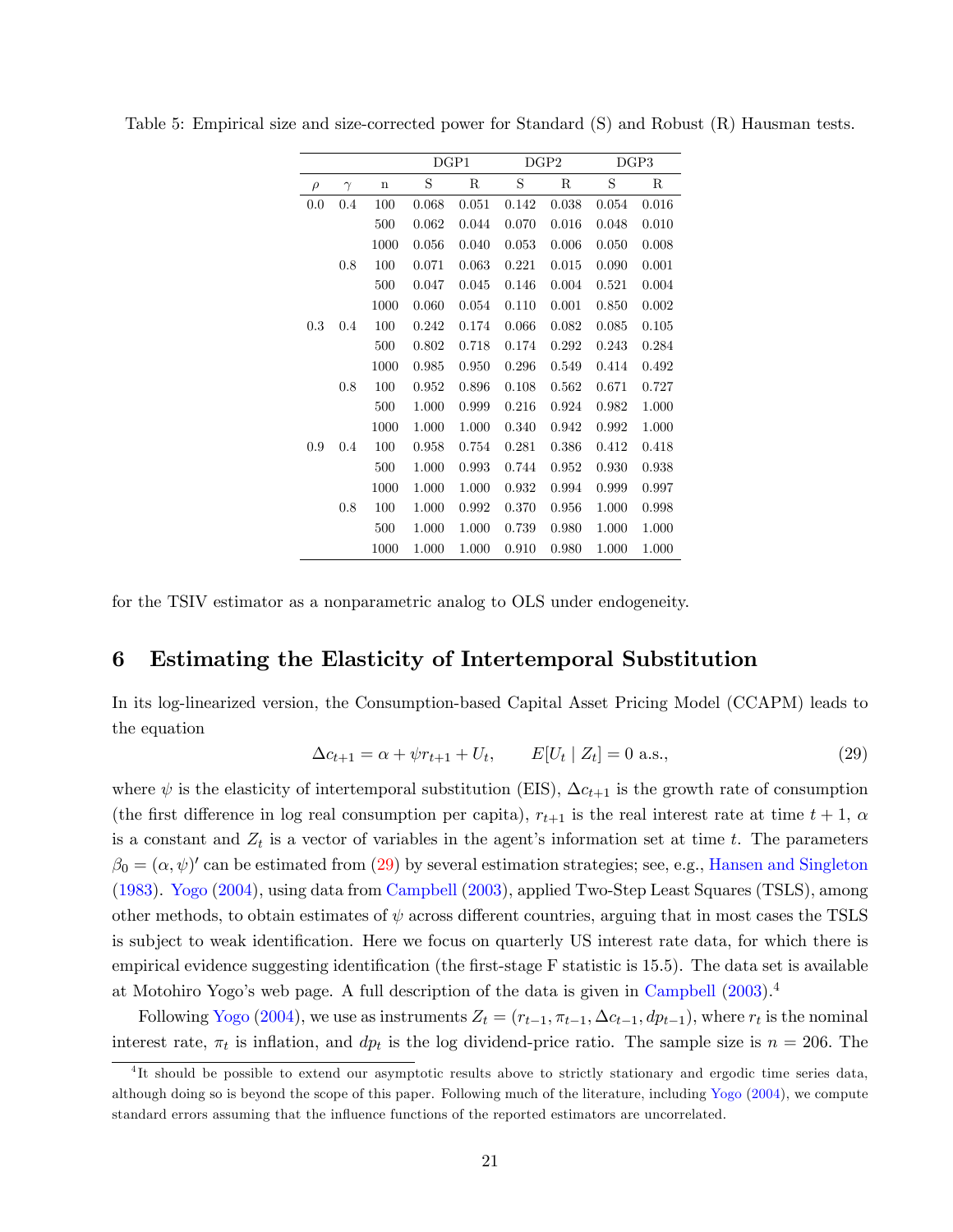Table 6: EIS for Quarterly US data

|                 | OLS     | <b>TSLS</b> |                               | <b>TSIV</b> |         |
|-----------------|---------|-------------|-------------------------------|-------------|---------|
| $J_n$           |         |             | 4                             | 5           | 6       |
| estimate        | 0.161   | 0.060       | 0.151                         | 0.160       | 0.162   |
| s.e.            | (0.054) |             | $(0.095)$ $(0.092)$ $(0.099)$ |             | (0.101) |
| Hausman p-value |         | 0.154       | 0.897                         | 0.995       | 0.984   |

TSLS point estimate of  $\psi$  is 0.06, with a standard error of 0.09. We compare the TSLS with the proposed TSIV. To deal with the curse of dimensionality, we estimate  $h_0(Z)$  with an additive nonparametric model,  $h_0(Z_t) = h_{01}(Z_{t1}) + \cdots + h_{04}(Z_{t4})$ . Specifically, we follow the implementation in our Monte Carlo and use B-splines with 4, 5 or 6 knots for each instrument, leading to  $J_n = 12, 15, 18$ , respectively,  $K_n = 2J_n$  and GCV for choosing  $\lambda$ . The matrix  $Q = [q^{J_n}(Z_1), ..., q^{J_n}(Z_n)]'$  simply concatenates the corresponding matrix for each instrument. For estimating  $g_0$  for the TSIV's standard errors we choose the same  $J_n$  and  $K_n$  as before, and compute  $\lambda_n$  by GCV. Further details on implementation are given in Section [3.4](#page-12-0) for the case with an intercept (so  $X_1 = Z_1 \equiv 1$ ).

Not surprisingly, our TSLS coincides with that of [Yogo](#page-36-1) [\(2004\)](#page-36-1). The TSIV is relatively much larger than the TSLS, and closer to the OLS, while the standard errors of both IV methods are similar in magnitude. These results are robust to the choice of  $J_n$  and  $K_n$  (we have experimented with  $K_n = cJ_n$ for c between 1 and 3 and obtain qualitatively the same conclusions). If we apply our robust Hausman test of exogeneity we obtain very large p-values. Again, this result is robust to the choice of  $J_n$  and  $K_n$ . In contrast, the standard Hausman test leads to a p-value of 0.154.

We reach several conclusions from these results. First, the difference between the TSLS and the TSIV suggests that nonlinearities might be important in this application (indeed, the plot of the estimated  $\hat{g}_n$ , which is not reported here for the sake of space, reveals a marked nonlinear estimate). Second, once one accounts for the misspecification uncertainty, the null hypothesis of exogeneity cannot be rejected, thereby suggesting that for the purpose of estimating a log-linearized version of the Euler equation, endogeneity bias may be a second-order concern.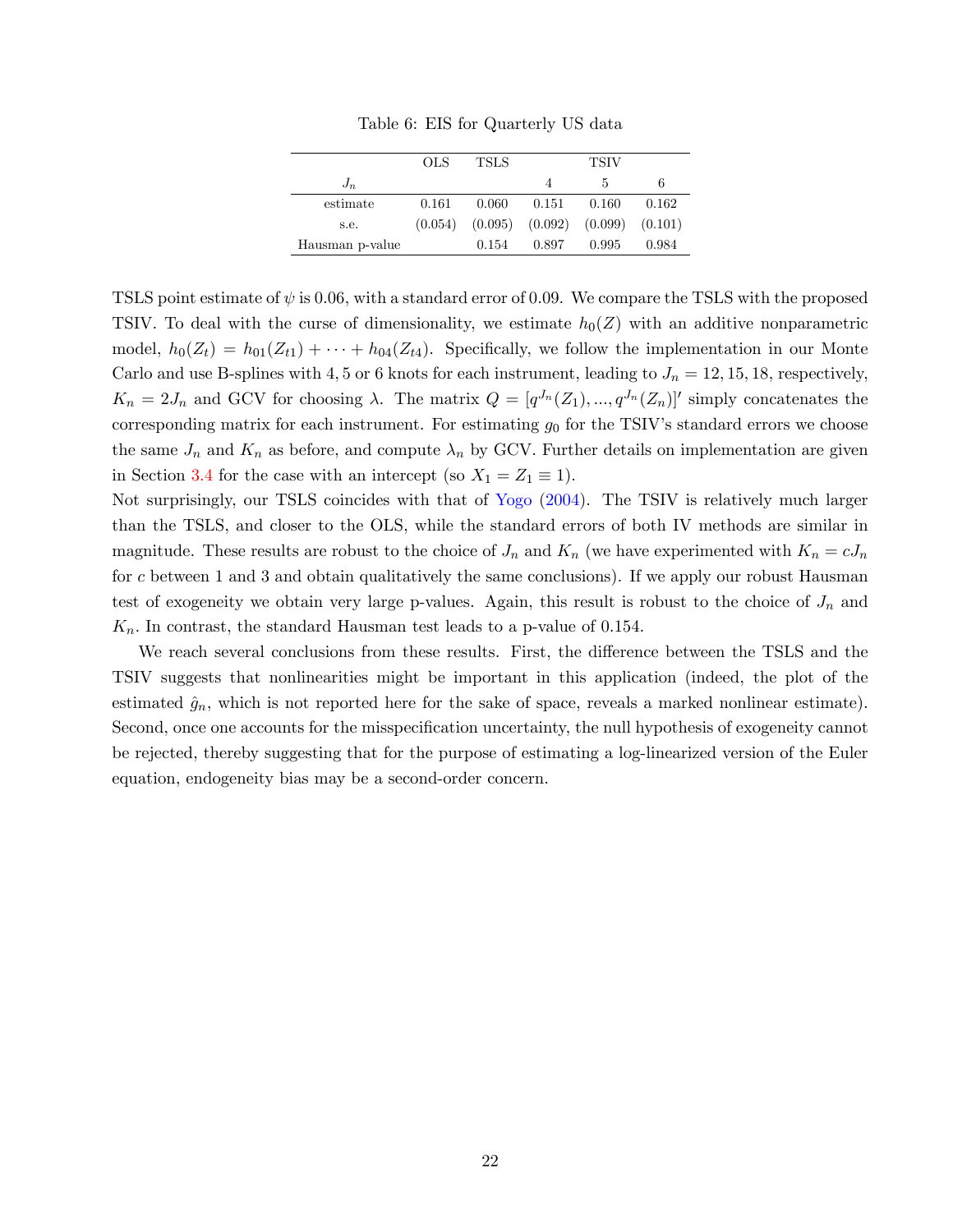## 7 Appendix A: Notation, Assumptions and Preliminary Results

#### 7.1 Notation

Define the kernel subspace  $\mathcal{N} \equiv \{f \in L_2(X) : T^*f = 0\}$  of the operator  $T^*f(z) := E[f(X)|Z = z]$ . Let  $Ts(x) := E[s(Z)|X = x]$  denote the adjoint operator of  $T^*$  and let  $\mathcal{R}(T) := \{f \in L_2(X) :$  $\exists s \in L_2(Z), Ts = f\}$  its range. For a subspace  $V, V^{\perp}, V$  and  $P_{\overline{V}}$  denote, respectively, its orthogonal complement, its closure and its orthogonal projection operator. Let  $\otimes$  denote Kronecker product and let  $I_p$  denote the identity matrix of order p.

Define the Sobolev norm  $\lVert \cdot \rVert_{\infty,\eta}$  as follows. Define for any vector a of p integers the differential operator  $\partial_x^a := \partial^{|a|_1} / \partial x_1^{a_1} \dots \partial x_p^{a_p}$ , where  $|a|_1 := \sum_{i=1}^p a_i$ . Let X denote a finite union of convex, bounded subsets of  $\mathbb{R}^p$ , with non-empty interior. For any smooth function  $h: \mathcal{X} \subset \mathbb{R}^p \to \mathbb{R}$  and some  $\eta > 0$ , let  $\eta$  be the largest integer smaller than  $\eta$ , and

$$
||h||_{\infty,\eta} := \max_{|a|_1 \leq \underline{\eta}} \sup_{x \in \mathcal{X}} |\partial_x^a h(x)| + \max_{|a|_1 = \underline{\eta}} \sup_{x \neq x'} \frac{|\partial_x^a h(x) - \partial_x^a h(x')|}{|x - x'|^{\eta - \underline{\eta}}}.
$$

Let H denote the parameter space for h, and define the identified set  $\mathcal{H}_0 = \{h \in \mathcal{H} : m(X, h) = 0 \text{ a.s.}\}.$ The operator  $Th(x) := E[h(Z)|X=x]$  is estimated by

$$
\hat{T}h(x) := \hat{E}[h(Z)|X = x] = \sum_{i=1}^{n} \left( p^{K_n'}(x) (P'P)^{-1} p^{K_n}(X_i) \otimes h(Z_i) \right).
$$

The operator  $\hat{T}$  is considered as an operator from  $\mathcal{H}_n$  to  $\mathcal{G}_n \subseteq L_2(X)$ , where  $\mathcal{G}_n$  is the linear span of  $\{p^{K_n}(\cdot)\}\$ . Let  $E_n[g(W)]$  denote the sample mean operator, i.e.  $E_{n,W}[g(W)] = n^{-1} \sum_{i=1}^n g(W_i)$ , let  $||g||_{n,W}^2 = E_n[|g(W)|^2]$ , and let  $\langle f, g \rangle_{n,W} = n^{-1} \sum_{i=1}^n f(W_i)g(W_i)$  be the empirical  $L_2$  inner product. We drop the dependence on W for simplicity of notation. Denote by  $\hat{T}^*$  the adjoint operator of  $\hat{T}$  with respect to the empirical inner product. Simple algebra shows for  $p = 1$ ,

$$
\langle \hat{T}h, g \rangle_n = n^{-1} \sum_{i=1}^n h(Z_i) p^{K_n'}(X_i) (P'P)^{-1} \sum_{j=1}^n p^{K_n}(X_j) g(X_j)
$$
  
=  $\langle h, \hat{T}^* g \rangle_n$ ,

so  $\hat{T}^* g = P_{\mathcal{H}_n} \hat{E}[g(X)| X = \cdot] = P_{\mathcal{H}_n} \hat{T} g.$  A similar expression holds for  $p > 1$ .

With this operator notation, the first-step has the expression (where  $I$  denotes the identity operator)

$$
\hat{h}_n = \left(\hat{T}^*\hat{T} + \lambda_n I\right)^{-1} \hat{T}^*\hat{X},\tag{30}
$$

where  $\hat{X} = \hat{E}[X|X = \cdot]$ . Similarly, define the Tikhonov approximation of  $h_0$ 

<span id="page-22-0"></span>
$$
h_{\lambda_n} = A_{\lambda_n}^{-1} T^* X,\tag{31}
$$

where  $A_{\lambda_n} = T^*T + \lambda_n I$ . Define also  $B_{\lambda_n} = TT^* + \lambda_n I$ . With some abuse of notation, denote the operator norm by

$$
||T|| = \sup_{h \in \mathcal{H}, ||h|| \le 1} ||Th||.
$$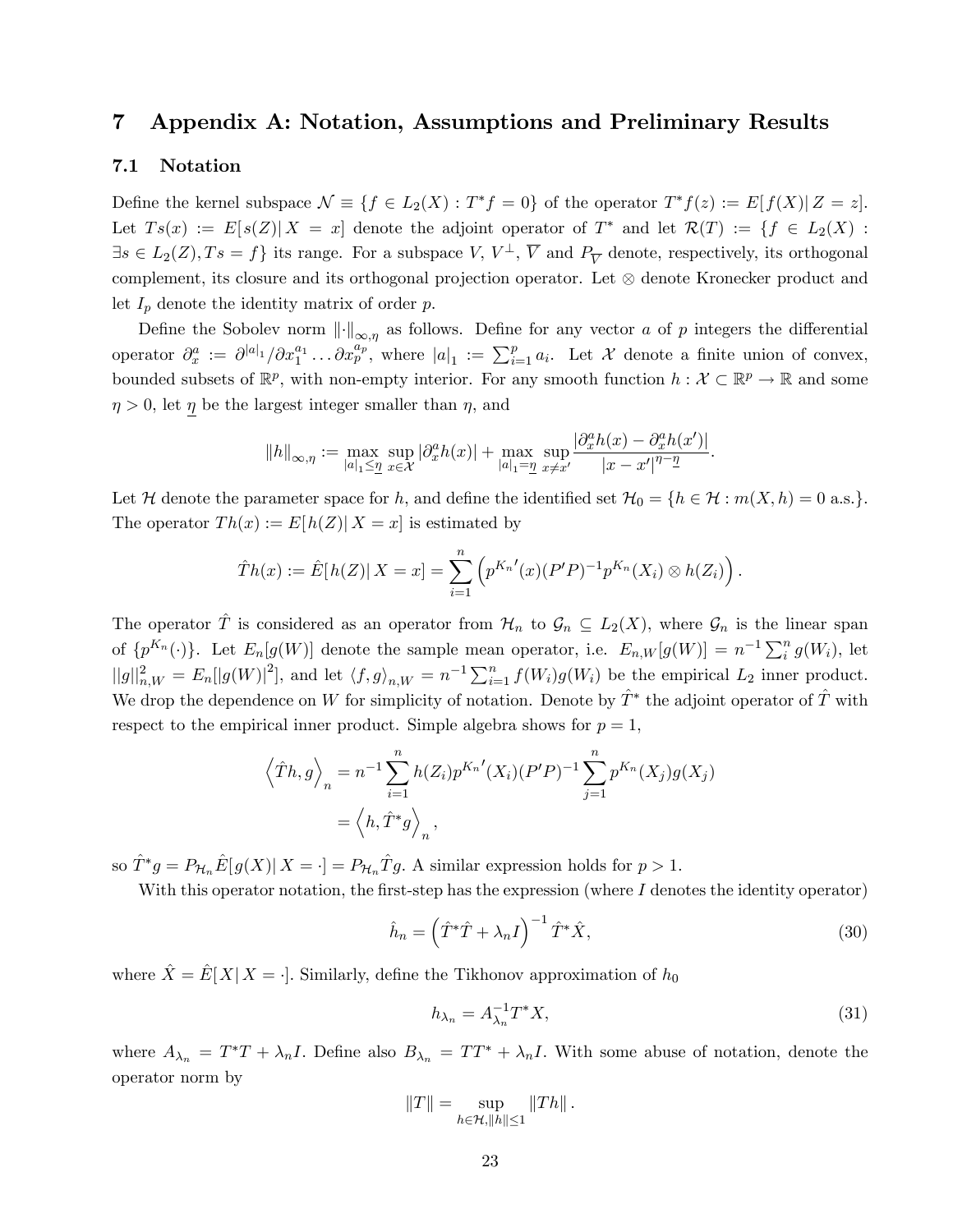Let  $\mathcal{G} \subseteq L_2(X)$  denote the parameter space for g. An envelop for  $\mathcal{G}$  is a function G such that  $|g(x)| \leq$  $G(x)$  for all  $g \in \mathcal{G}$ . Given two functions  $l, u$ , a bracket  $[l, u]$  is the set of functions  $f \in \mathcal{G}$  such that  $l \le f \le u$ . An  $\varepsilon$ -bracket with respect to  $\|\cdot\|$  is a bracket  $[l, u]$  with  $\|l - u\| \le \varepsilon$ ,  $\|l\| < \infty$  and  $\|u\| < \infty$ (note that u and l not need to be in  $\mathcal{G}$ ). The *covering number with bracketing*  $N_{[\cdot]}(\varepsilon, \mathcal{G}, \|\cdot\|)$  is the minimal number of  $\varepsilon$ -brackets with respect to  $\|\cdot\|$  needed to cover  $\mathcal G$ . Define the bracketing entropy

$$
J_{[\cdot]}(\delta, \mathcal{G}, \lVert \cdot \rVert) = \int_0^\delta \sqrt{\log N_{[\cdot]}(\varepsilon, \mathcal{G}, \lVert \cdot \rVert)} d\varepsilon
$$

Similarly, we define  $J_{[\cdot]}(\delta, \mathcal{H}, \|\cdot\|)$ . Finally, throughout C denotes a positive constant that may change from expression to expression.

Let  $W = (Y, X', Z')'$  be a random vector defined on a probability space  $(\Omega, \mathcal{B}, \mathbb{P})$ . For a measurable function f we denote  $\mathbb{P} f := \int f d\mathbb{P}$ ,

$$
\mathbb{P}_n f := \frac{1}{n} \sum_{i=1}^n f(W_i) \text{ and } \mathbb{G}_n f := \sqrt{n} (\mathbb{P}_n f - \mathbb{P} f).
$$

#### 7.2 Assumptions

The following assumptions are standard in the literature of sieve estimation; see, e.g., [Newey](#page-35-15) [\(1997\)](#page-35-15), [Chen](#page-34-13) [\(2007\)](#page-34-13), [Santos](#page-35-11) [\(2011\)](#page-35-11), and [Chen and Pouzo](#page-34-0) [\(2012\)](#page-34-0).

**Assumption A1**: (i)  ${Y_i, X_i, Z_i}_{i=1}^n$  is an *iid* sample, satisfying [\(1\)](#page-3-1) with  $E[\varepsilon | Z] = 0$  a.s and  $E[Y^2] <$  $\infty$ ; (ii) X has a compact support with  $E[|X|^2] < \infty$ ; (iii) Z has a compact support; (iv) the densities of X and Z are bounded and bounded away from zero.

**Assumption A2**: (i) The eigenvalues of  $E[p^{K_n}(X)p^{K_n}(X)]$  are bounded above and away from zero; (ii)  $\max_{1 \leq k \leq K_n} ||p_k|| \leq C$  and  $\xi_{n,p}^2 K_n = o(n)$ , for  $\xi_{n,p} = \sup_x |p^{K_n}(x)|$ ; (iii) there is  $\pi_{n,p}(h)$  such that  $\sup_{h \in \mathcal{H}} ||E[h(Z)|X = \cdot] - \pi'_{n,p}(h)p^{K_n}(\cdot)|| = O(K_n^{-\alpha_T});$  (iv) there is a finite constant C, such that  $\sup_{h \in \mathcal{H}, ||h|| \leq 1} |h(Z) - E[h(Z)|X]| \leq \rho_{n,p}(Z,X)$  with  $E[|\rho_{n,p}(Z,X)|^2 | X] \leq C$ .

**Assumption A3**: (i) The eigenvalues of  $E[q^{J_n}(Z)q^{J_n}(Z)]$  are bounded above and away from zero; (ii) there is a sequence of closed subsets satisfying  $\mathcal{H}_j \subseteq \mathcal{H}_{j+1} \subseteq \mathcal{H}$ ,  $\mathcal{H}$  is closed, bounded and convex,  $h_0 \in \mathcal{H}_0$ , and there is a  $\Pi_n(h_0) \in \mathcal{H}_n$  such that  $\|\Pi_n(h_0) - h_0\| = o(1)$ ; (iii)  $\sup_{h \in \mathcal{H}_n} \left| \|h\|_n^2 - \|h\|^2 \right| =$  $o_P(1)$ ; (iv)  $\lambda_n \downarrow 0$  and  $\max\{\|\Pi_n(h_0) - h_0\|^2, c_{n,T}^2\} = o(\lambda_n)$ , where  $c_{n,T} = \sqrt{K_n/n} + K_n^{-\alpha_T}$ ; (v)  $A_{\lambda_n}$  is non-singular.

**Assumption A4**: (i)  $h_0 \in \mathcal{R}((T^*T)^{\alpha_h/2})$  and  $g_0 \in \mathcal{R}((TT^*)^{\alpha_g/2})$ ,  $\alpha_h, \alpha_g > 0$ ; (ii)  $\max_{1 \le j \le J_n} ||q_j|| \le C$  $\text{and } \xi_{n,j}^2 J_n = o(n), \text{ for } \xi_{n,j} = \sup_z |q^{J_n}(z)|; \text{ (iii) } \sup_{g \in \mathcal{G}} ||E[g(X)|Z = \cdot] - \pi'_{n,q}(g)q^{J_n}(\cdot)|| = O(J_n^{-\alpha_T*}) \text{ for }$ some  $\pi_{n,q}(g)$ ; (iv)  $\sup_{g \in \mathcal{G}, ||g|| \leq 1} |g(X) - E[g(X)|] \leq \rho_{n,q}(Z,X)$  with  $E[|\rho_{n,q}(Z,X)|^2 | Z] \leq C$ ; (v)  $\lambda_n^{-1}c_n = o(1)$ , where  $c_n = c_{n,T} + c_{n,T^*}$  and  $c_{n,T^*} = \sqrt{J_n/n} + J_n^{-\alpha_{T^*}}$ ; (vi)  $B_{\lambda_n}$  is non-singular.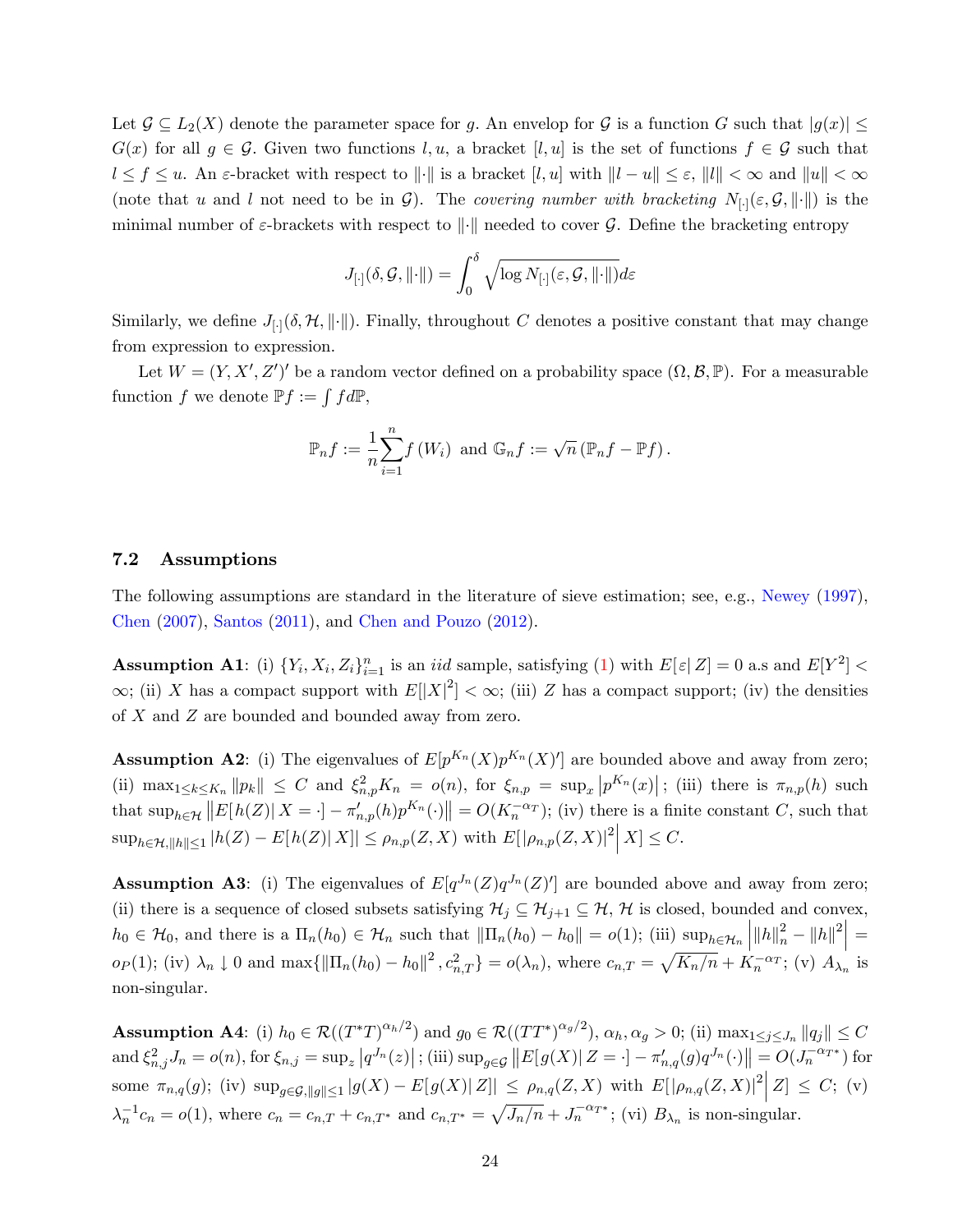Assumption A5: (i)  $E[U^2|Z] < C$  a.s.; (ii)  $N_{[\cdot]}(\delta, \mathcal{G}, \|\cdot\|) < \infty$  and  $J_{[\cdot]}(\delta, \mathcal{H}, \|\cdot\|) < \infty$  for some  $\delta > 0$ , and  $\mathcal G$  and  $\mathcal H$  have squared integrable envelopes.

**Assumption A6:** (i)  $\lambda_n^{-1}c_n = o(n^{-1/4})$ ; (ii)  $\sqrt{n}\lambda_n^{\min(\alpha_h,2)} = o(1)$  and  $\sqrt{n}c_n\lambda_n^{\min(\alpha_h-1,1)} = o(1)$ ; (iii)  $h_0 \in \mathcal{R}(T^*)$ ,  $E\left[|X-h_0(Z)|^4\Big|X\right]$  is bounded and  $Var[h_0(Z)|X]$  is bounded and bounded away from zero; and (iv)  $E[U|Z] = 0$  a.s.

For regression splines  $\xi_{n,p}^2 = O(K_n)$ , and hence A2(ii) requires  $K_n^2/n \to 0$ , see [Newey](#page-35-15) [\(1997\)](#page-35-15). Assumptions A2(iii-iv) are satisfied if  $\sup_{h\in\mathcal{H}}||Th||_{\infty,\eta_h} < \infty$  with  $\alpha_T = \eta_h/q$ . Assumption A3(iii) holds under mild conditions if for example  $\sup_{h\in\mathcal{H}}||h|| < C$ . Assumption A4(i) is a regularity condition that is well discussed in the literature, see e.g. [Florens, Johannes and Van Bellegem](#page-34-11) [\(2011\)](#page-34-11). A sufficient condition for Assumption A5(ii) is that for some  $\eta_h > q/2$  and  $\eta_g > p/2$  we have  $\sup_{h \in \mathcal{H}} ||h||_{\infty, \eta_h} < \infty$  and  $\sup_{g\in\mathcal{G}}||g||_{\infty,\eta_g}<\infty$ ; see Theorems 2.7.11 and 2.7.1 in [van der Vaart and Wellner](#page-36-4) [\(1996\)](#page-36-4). Assumptions A6 is standard.

#### 7.3 Preliminary Results

In all the preliminary results Assumptions 1-3 in the text are assumed to hold.

**Lemma A1**: Let Assumptions A1-A3 hold. Then,  $\left\|\hat{h}_n - h_0\right\| = o_P(1)$ .

Proof of Lemma A1: We proceed to verify the conditions of Theorem A.1 in [Chen and Pouzo](#page-34-0) [\(2012\)](#page-34-0). Recall  $\mathcal{H}_0 = \{h \in \mathcal{H} : m(X, h) = 0 \text{ a.s.}\}\$ . By Assumption A3,  $\mathcal{H}_0$  is non-empty. The penalty function  $P(h) = ||h||^2$  is strictly convex and continuous and  $||m(\cdot; h)||^2$  is convex and continuous. Their Assumption 3.1(i) trivially holds since  $W = I_p$ . Their Assumption 3.1(iii) is A3(i-ii). Their Assumption  $3.1$ (iv) follows from A $3$ (ii) since

$$
||m(\cdot; \Pi_n(h_0))||^2 \le ||\Pi_n(h_0) - h_0||^2 = o(1).
$$

To verify their Assumption 3.2(c) we need to check

<span id="page-24-0"></span>
$$
\sup_{h \in \mathcal{H}_n} \left| \|h\|_n^2 - \|h\|^2 \right| = o_P(1)
$$
\n(32)

and

$$
\left| \|\Pi_n(h_0)\|^2 - \|h_0\|^2 \right| = o(1).
$$

The last equality follows because  $\left| \|\Pi_n(h_0)\|^2 - \|h_0\|^2 \right| \leq C \|\Pi_n(h_0) - h_0\| = o(1)$ . Condition [\(32\)](#page-24-0) is our Assumption A3(iii). Assumption 3.3 in [Chen and Pouzo](#page-34-0) [\(2012\)](#page-34-0) follows from their Lemma C.2 and our Assumption A2. Assumption 3.4 in [Chen and Pouzo](#page-34-0)  $(2012)$  is satisfied for the  $L_2$  norm. Finally, Assumption A3(iv) completes the conditions of Theorem A.1 in [Chen and Pouzo](#page-34-0) [\(2012\)](#page-34-0), and hence implies that  $\left\|\hat{h}_n - h_0\right\| = o_P(1)$ .

**Lemma A2:** Let Assumptions A1-A4 hold. Then,  $\left\|\hat{h}_n - h_0\right\| = O_P(\lambda_n^{\min(\alpha_h,2)} + \lambda_n^{-1}c_n)$  and  $\|\hat{g}_n - g_0\|$  =  $o_P(\lambda_n^{\min(\alpha_g,2)} + \lambda_n^{-1}c_n).$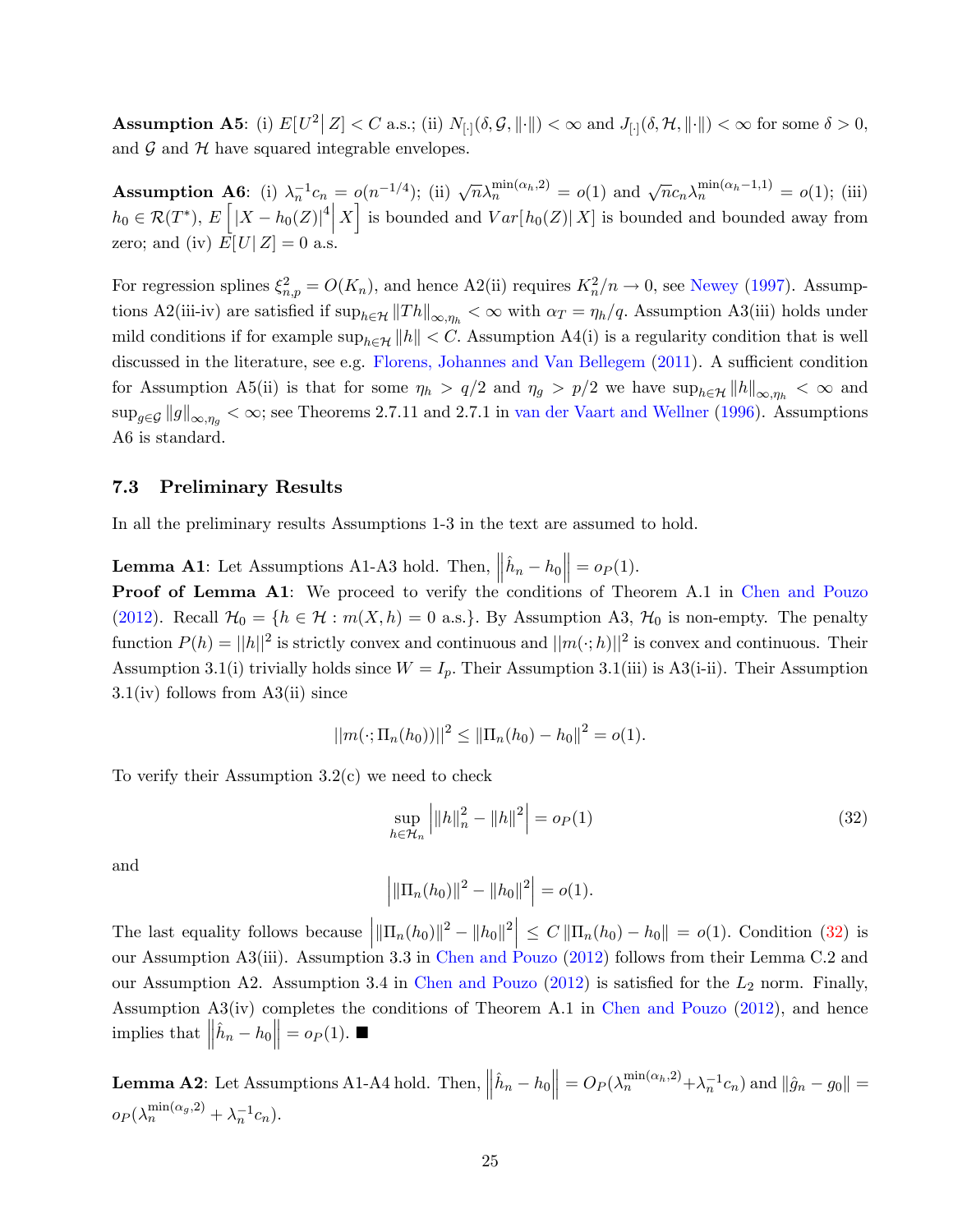**Proof of Lemma A2:** For simplicity of exposition we consider the case  $p = q = 1$ . The proof for  $p > 1$  or  $q > 1$  follows the same steps. By the triangle inequality, with  $h_{\lambda_n}$  defined in [\(31\)](#page-22-0),

$$
\left\|\hat{h}_{n} - h_{0}\right\| \le \left\|\hat{h}_{n} - h_{\lambda_{n}}\right\| + \left\|h_{\lambda_{n}} - h_{0}\right\|.
$$

Under  $h_0 \in \mathcal{R}((T^*T)^{\alpha_h/2})$ , Lemma A1(1) in [Florens, Johannes and Van Bellegem](#page-34-11) [\(2011\)](#page-34-11) yields

<span id="page-25-3"></span>
$$
||h_{\lambda_n} - h_0|| = O(\lambda_n^{\min(\alpha_h, 2)}).
$$
\n(33)

With some abuse of notation, denote  $\hat{A}_{\lambda_n} = \hat{T}^*\hat{T} + \lambda_n I$ . Then, arguing as in Proposition 3.14 of [Carrasco, Florens and Renault](#page-33-6) [\(2006\)](#page-33-6), it is shown that

<span id="page-25-4"></span>
$$
\hat{h}_n - h_{\lambda_n} = \hat{A}_{\lambda_n}^{-1} \hat{T}^* (\hat{X} - \hat{T}h_0) + \hat{A}_{\lambda_n}^{-1} (\hat{T}^* \hat{T} - T^* T)(h_{\lambda_n} - h_0), \tag{34}
$$

and thus,

<span id="page-25-0"></span>
$$
\left\|\hat{h}_n - h_{\lambda_n}\right\| \le \left\|\hat{A}_{\lambda_n}^{-1}\right\| \left\|\hat{T}^*(\hat{X} - \hat{T}h_0)\right\| + \left\|\hat{A}_{\lambda_n}^{-1}\right\| \left\|\hat{T}^*\hat{T} - T^*T\right\| \|h_{\lambda_n} - h_0\|.
$$
\n(35)

As in [Carrasco, Florens and Renault](#page-33-6) [\(2006\)](#page-33-6),

$$
\left\|\hat{A}_{\lambda_n}^{-1}\right\| = O_P(\lambda_n^{-1}).
$$

Since  $\hat{T}^*$  is a bounded operator

$$
\left\|\hat{T}^*(\hat{X} - \hat{T}h_0)\right\| = O_P\left(\left\|(\hat{X} - \hat{T}h_0)\right\|\right)
$$

$$
= O_P(c_{n,T}),
$$

where recall  $c_{n,T} = K_n/n + K_n^{-2\alpha_T}$ , and where the second equality follows from an application of Theorem 1 in [Newey](#page-35-15) [\(1997\)](#page-35-15) with  $y = x - h_0(z)$  there. Note that Assumption 3 and Assumption A2(iv) imply that  $Var[y|X]$  is bounded (which is required in Assumption 1 in [Newey](#page-35-15) [\(1997\)](#page-35-15)). Also note that the supremum bound in Assumption 3 in [Newey](#page-35-15) [\(1997\)](#page-35-15) can be replaced by our  $L_2$ -bound in Assumption A2(iii) when the goal is to obtain  $L_2$ -rates.

On the other hand,

<span id="page-25-1"></span>
$$
\left\| \hat{T}^* \hat{T} - T^* T \right\| \le O_P \left( \left\| \hat{T}^* - T^* \right\| \right) + O_P \left( \left\| \hat{T} - T \right\| \right) \tag{36}
$$

and

<span id="page-25-2"></span>
$$
\left\| \hat{T}^* - T^* \right\| \le \| P_{\mathcal{H}_n} \| \left\| \hat{T} - T \right\| + \| P_{\mathcal{H}_n} - T^* \|
$$
  
=  $O_P \left( \left\| \hat{T} - T \right\| \right) + O_P(c_{n,T^*}).$  (37)

We now proceed to establish rates for  $\left\|\hat{T} - T\right\|$ . As in [Newey](#page-35-15) [\(1997\)](#page-35-15), we can assume without loss of generality that  $E[q^{J_n}(Z)q^{J_n}(Z)']$  is the identity matrix. Then, by the triangle inequality,

$$
\begin{aligned}\n\left\|\hat{T} - T\right\| &= \sup_{h \in \mathcal{H}, \|h\| \le 1} \left\|\hat{T}h - Th\right\| \\
&\le \sup_{h \in \mathcal{H}, \|h\| \le 1} \left\|\hat{T}h - \pi_{n,p}(h)p^{K_n}(\cdot)\right\| + \sup_{h \in \mathcal{H}, \|h\| \le 1} \left\|E[h(Z)|X = \cdot] - \pi_{n,p}(h)p^{K_n}(\cdot)\right\| \\
&\le \sup_{h \in \mathcal{H}, \|h\| \le 1} \left\|\hat{\pi}_{n,p}(h) - \pi_{n,p}(h)\right\| + O(K_n^{-\alpha_T}),\n\end{aligned}
$$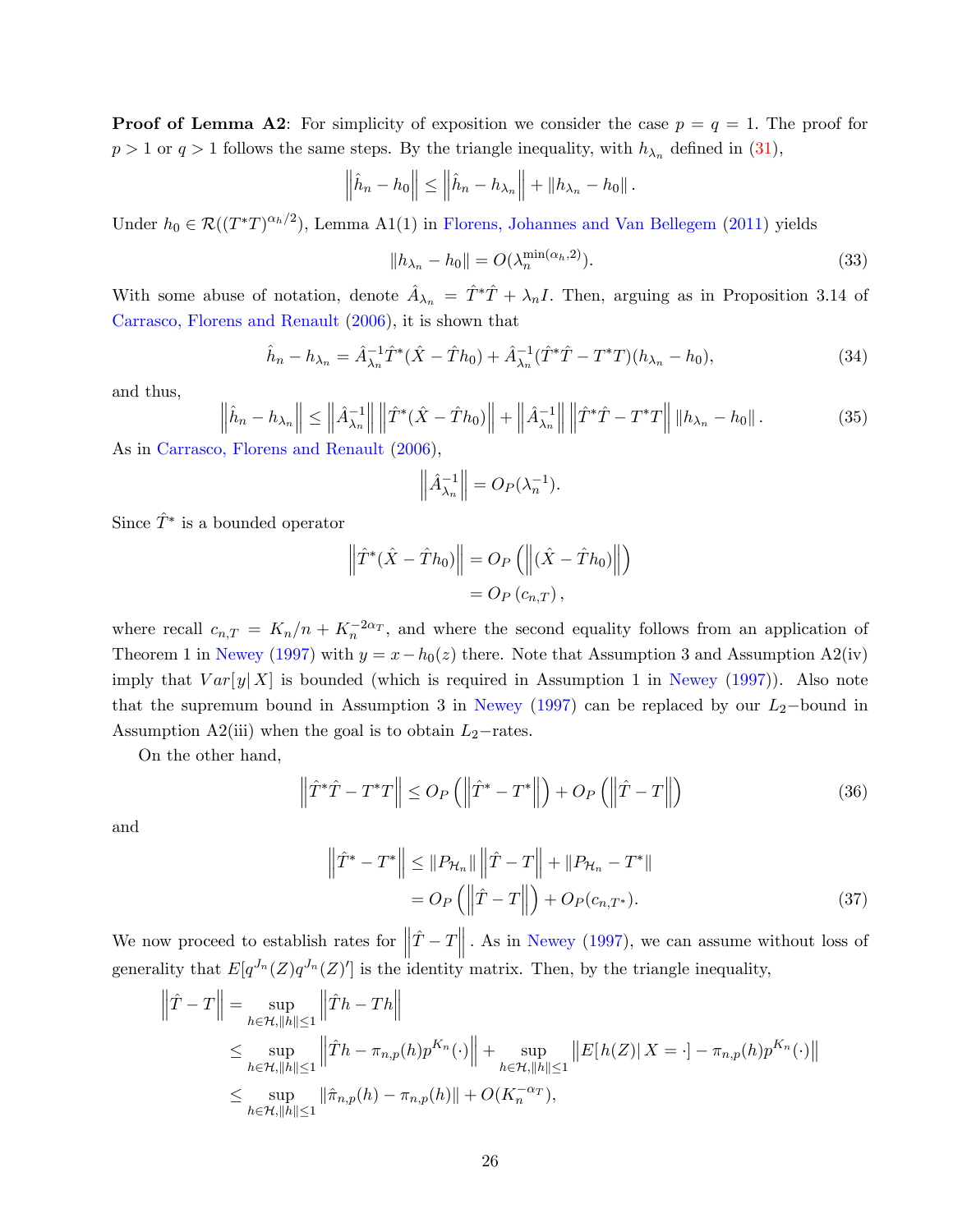where

$$
\hat{\pi}_{n,p}(h) = (P'P)^{-1} \sum_{i=1}^{n} p^{K_n}(X_i) h(Z_i).
$$

Write

$$
\hat{\pi}_{n,p}(h) - \pi_{n,p}(h) = Q_{2n}^{-1} P' \varepsilon_h / n + Q_{2n}^{-1} P' (G_h - P \pi_{n,p}(h)) / n,
$$

where  $\varepsilon_h = H - G_h$ ,  $H = (h(Z_1), ..., h(Z_n))'$ , and  $G_h = (Th(X_1), ..., Th(X_n))'$ . Similarly to the proof of Theorem 1 in [Newey](#page-35-15) [\(1997\)](#page-35-15), it is shown that

$$
\sup_{h \in \mathcal{H}, \|h\| \le 1} \|Q_{2n}^{-1} P' \varepsilon_h / n\|^2 = O_P(K_n/n),
$$

where we use Assumption  $A2(iv)$  to show that

$$
\sup_{h \in \mathcal{H}, \|h\| \le 1} E[\varepsilon_h \varepsilon'_h \,|\, X] \le C I_n.
$$

That is,

$$
\sup_{h \in \mathcal{H}, \|h\| \le 1} E\left[\left|Q_{2n}^{-1/2} P' \varepsilon_h / n\right|^2 \middle| X\right] = \sup_{h \in \mathcal{H}, \|h\| \le 1} E\left[\varepsilon_h P (P'P)^{-1} P' \varepsilon_h \middle| X\right] / n
$$
\n
$$
= \sup_{h \in \mathcal{H}, \|h\| \le 1} E\left[ tr \{P (P'P)^{-1} P' \varepsilon_h \varepsilon_h' \} \middle| X\right] / n
$$
\n
$$
= \sup_{h \in \mathcal{H}, \|h\| \le 1} tr \{P (P'P)^{-1} P' E[\varepsilon_h \varepsilon_h' \middle| X\} / n
$$
\n
$$
\leq C tr \{P (P'P)^{-1} P' \} / n
$$
\n
$$
\leq C K_n / n
$$

Similarly, by A2(iii)

$$
\sup_{h \in \mathcal{H}, \|h\| \le 1} \|Q_{2n}^{-1} P'(G_h - P \pi_{n,p}(h))/n\| = O_P(K_n^{-\alpha_T}).
$$

Then, conclude  $\left\|\hat{T} - T\right\| = O_P(c_{n,T})$ ,  $\left\|\hat{T}^*\hat{T} - T^*T\right\| = O_P(c_n)$ , where  $c_n = c_{n,T} + c_{n,T^*}$ , and by [\(35\)](#page-25-0), [\(36\)](#page-25-1) and [\(37\)](#page-25-2)  $\parallel$  $\parallel$ 

$$
\left\|\hat{h}_n - h_{\lambda_n}\right\| = O_P\left(\lambda_n^{-1}c_n\right).
$$

The proof for  $\hat{g}_n$  is the same and hence omitted.  $\blacksquare$ 

DeÖne the classes

$$
\mathcal{F} = \{f(y, x, z) = h(z)(y - x'\beta_0) : h \in \mathcal{H}\}.
$$

and

$$
\mathcal{G} = \{g(y, x, z) = h(z)x : h \in \mathcal{H}\}.
$$

#### Lemma A3:

(i) Assume  $0 < E[|X|^2] < C$ . Then,  $N_{[.]}(\epsilon, \mathcal{G}, ||\cdot||_1) \le N_{[.]}(\epsilon/||X||_2, \mathcal{H}, ||\cdot||_2)$ .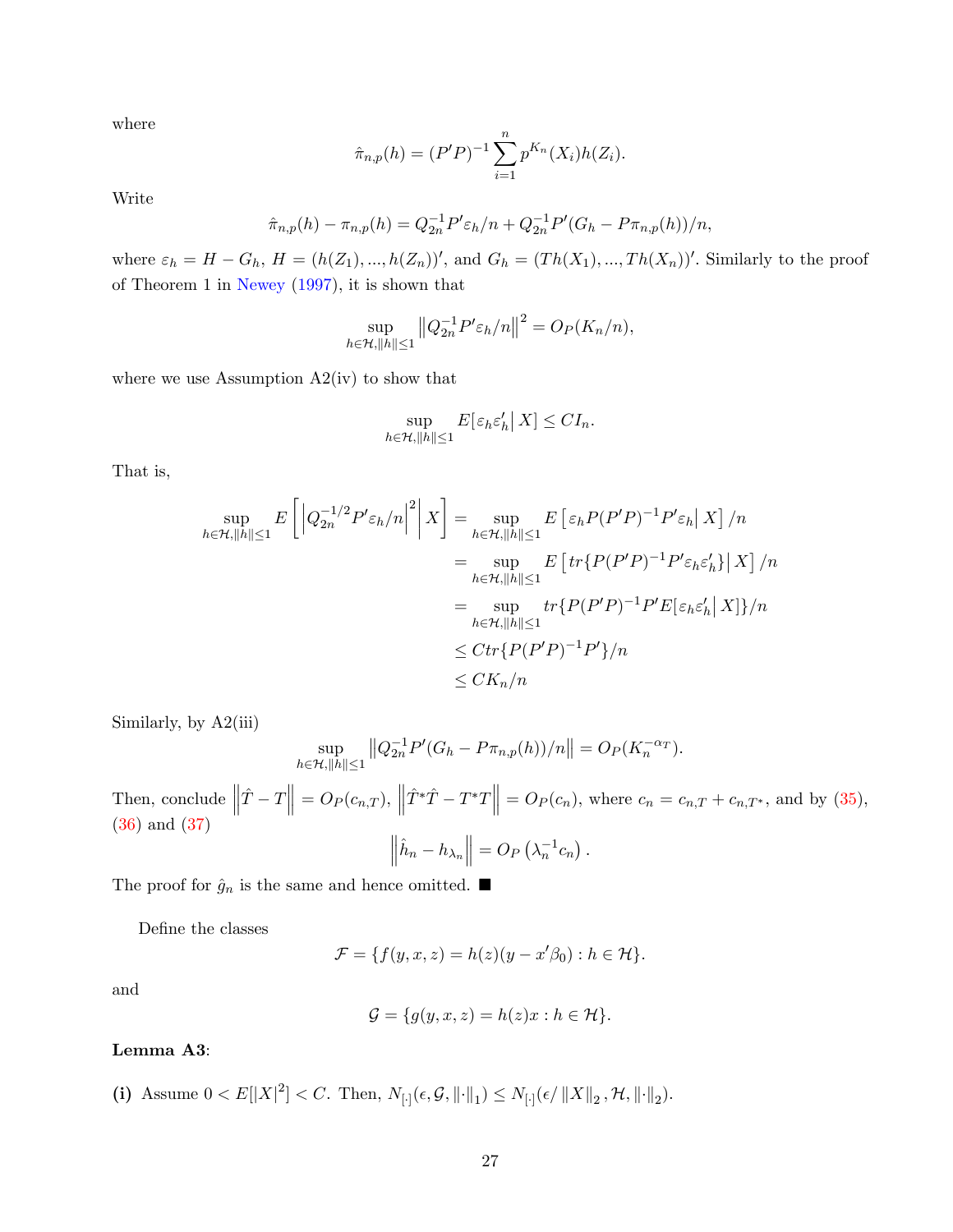- (ii) Assume  $Var[Y X'\beta_0|Z]$  is bounded. Then,  $J_{[\cdot]}(\delta, \mathcal{F}, \|\cdot\|) < \infty$  if  $J_{[\cdot]}(\delta, \mathcal{H}, \|\cdot\|) < \infty$  for some  $\delta > 0.$
- (iii)  $N_{[\cdot]}(\epsilon, \mathcal{H} \cdot \mathcal{G}, \lVert \cdot \rVert_1) \leq N_{[\cdot]}(C\epsilon, \mathcal{H}, \lVert \cdot \rVert_2) \times N_{[\cdot]}(C\epsilon, \mathcal{G}, \lVert \cdot \rVert_2).$

**Proof of Lemma A3**: (i) Let  $[l_j(Z)X, u_j(Z)X]$  be an  $\epsilon/E[|x|^2]$  bracket for  $\mathcal{H}$ . Then, by Cauchy-Schwartz inequality

$$
||l_j(Z)X - u_j(Z)X||_1 \le ||l_j(Z) - u_j(Z)|| ||X||
$$
  
\$\le \epsilon\$.

This shows (i): The proof of (ii) is analogous, and follows from

$$
||l_j(Z)U - u_j(Z)U|| \le C ||l_j(Z) - u_j(Z)|| \le C\epsilon,
$$

where C is such that  $Var[Y - X'\beta_0|Z] < C$  a.s. The proof of (iii) is standard and hence omitted.

# 8 Appendix B: Proofs of Main Results

**Proof of Lemma [2.1](#page-5-0)**: The  $n^{1/2}$ -estimability of the OLIVA implies the  $n^{1/2}$ -estimability of the vectorvalued functional

$$
E[Xg(X)],
$$

which in turn implies that of the functional

 $E[X_ig(X)],$ 

for each component  $X_j$  of X (i.e.  $X = (X_1, ..., X_p)')$ . By Lemma 4.1 in [Severini and Tripathi](#page-35-1) [\(2012\)](#page-35-1), the latter implies existence of  $h_j \in L_2(Z)$  such that

$$
E[h_j(Z)|X] = X_j \text{ a.s.}
$$

This implies Assumption 3 with  $h(Z) = (h_1(Z), ..., h_p(Z))'$ .

**Proof of Proposition [2.2](#page-6-2):** We shall show that for any  $h(Z) \in L_2(Z)$  such that

$$
E[h(Z)|X] = X \text{ a.s.}
$$

the parameter  $\beta = E[h(Z)X']^{-1}E[h(Z)Y]$  is uniquely defined. First, it is straightforward to show that for any such h,  $E[h(Z)X']^{-1} = E[XX']^{-1}$ . Second, we can substitute  $Y = g_0(X) + P_N g(X) + \varepsilon$ , where recall  $\mathcal{N} \equiv \{f \in L_2(X) : T^*f = 0\}$  and  $T^*f(z) := E[f(X)|Z = z]$ . Note that for all h,  $E[h(Z)P_{N}g(X)] = 0$ , so that

$$
E[h(Z)Y] = E[h(Z)g_0(X)]
$$
  

$$
= E[Xg_0(X)],
$$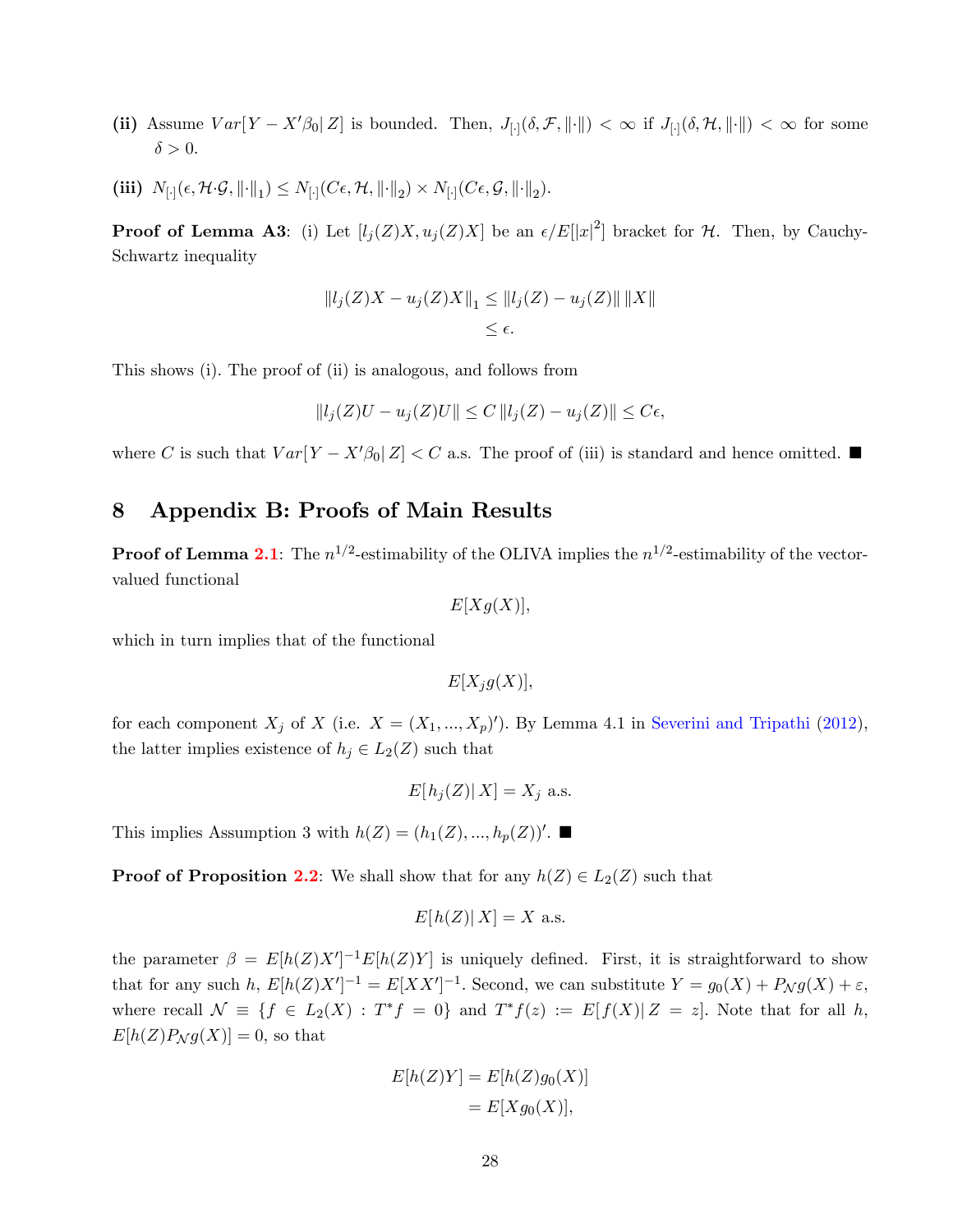for all h satisfying  $E[h(Z)|X] = X$  a.s.  $\blacksquare$ 

**Proof of Proposition [3.3](#page-11-2):** We shall show that under the conditions of the proposition there exists a  $h(Z) \in L_2(Z)$  such that

$$
E[h(Z)|X] = X \text{ a.s.}
$$

Denote  $\bar{\pi} = E[\pi(Z)]$ . For a binary X, and since  $0 < \bar{\pi} < 1$ , the last display is equivalent to the system

$$
E[Xh(Z)] = \bar{\pi}
$$
 and  $E[(1 - X)h(Z)] = 0$ ,

or

$$
E[h(Z)] = \overline{\pi} \text{ and } E[\pi(Z)h(Z)] = \overline{\pi}.
$$

Each equation from the last display defines a hyperplane in h. Since  $\pi(Z)$  is not constant, the normal vectors 1 and  $\pi(Z)$  are linearly independent (not proportional). Hence, the two hyperplanes have an non-empty intersection, showing that there is at least one h satisfying  $E[h(Z)|X] = X$  a.s.

Moreover, by Theorem 2, pg. 65, in [Luenberger](#page-35-13) [\(1997\)](#page-35-13) the minimum norm solution is the linear combination of 1 and  $\pi(Z)$  that satisfies the linear constraints, that is,  $h_0(Z) = \alpha + \gamma \pi(Z)$  such that  $\alpha$  and  $\gamma$  satisfy the 2  $\times$  2 system

$$
\begin{cases}\n\alpha + \gamma \bar{\pi} = \bar{\pi} \\
\alpha \bar{\pi} + \gamma E[\pi^2(Z)] = \bar{\pi}.\n\end{cases}
$$

Note that this system has a unique solution, since the determinant of the coefficient matrix is  $Var(\pi(Z))$ 0: Then, the unique solution is given by

$$
\begin{bmatrix}\n\alpha \\
\gamma\n\end{bmatrix} = \begin{bmatrix}\n1 & \bar{\pi} \\
\bar{\pi} & E[\pi^2(Z)]\n\end{bmatrix}^{-1} \begin{bmatrix}\n\bar{\pi} \\
\bar{\pi}\n\end{bmatrix}
$$
\n
$$
= \begin{bmatrix}\n\bar{\pi} \left(1 - \frac{\bar{\pi}(1-\bar{\pi})}{var(\pi(Z))}\right) \\
\frac{\bar{\pi}(1-\bar{\pi})}{var(\pi(Z))}\n\end{bmatrix}.
$$

**Proof of Proposition [3.1](#page-7-2)**: Assume without loss of generality that  $X$  is scalar and note that, by [Engl, Hanke and Neubauer](#page-34-8) [\(1996\)](#page-34-8),  $h_1(Z) = h_0(Z) + h_1(Z)$ , with  $Cov(h_0(Z), h_1(Z)) = 0$  (note  $E[h_0(Z)h_{\perp}(Z)] = 0$  and  $E[h_{\perp}(Z)] = 0$ ). Thus, since  $E[h_0(Z)|X] = X$  and  $E[h_1(Z)|X] = X$ , then  $E[h_{\perp}(Z)|X] = 0$  a.s., and hence

$$
0 = Cov(X, h_{\perp}(Z)) = \alpha_1 Var(h_{\perp}(Z)),
$$

and hence, if  $h_1 \neq h_0$  (i.e.  $Var(h_1(Z)) > 0$ ) then  $\alpha_1 = 0$ .

Proof of Theorem [3.2](#page-9-2): Write

$$
\hat{\beta} = \left( E_n \left[ \hat{h}_n(Z_i) X'_i \right] \right)^{-1} \left( E_n \left[ \hat{h}_n(Z_i) Y_i \right] \right)
$$
  
=  $\beta_0 + \left( E_n \left[ \hat{h}_n(Z_i) X'_i \right] \right)^{-1} \left( E_n \left[ \hat{h}_n(Z_i) U_i \right] \right).$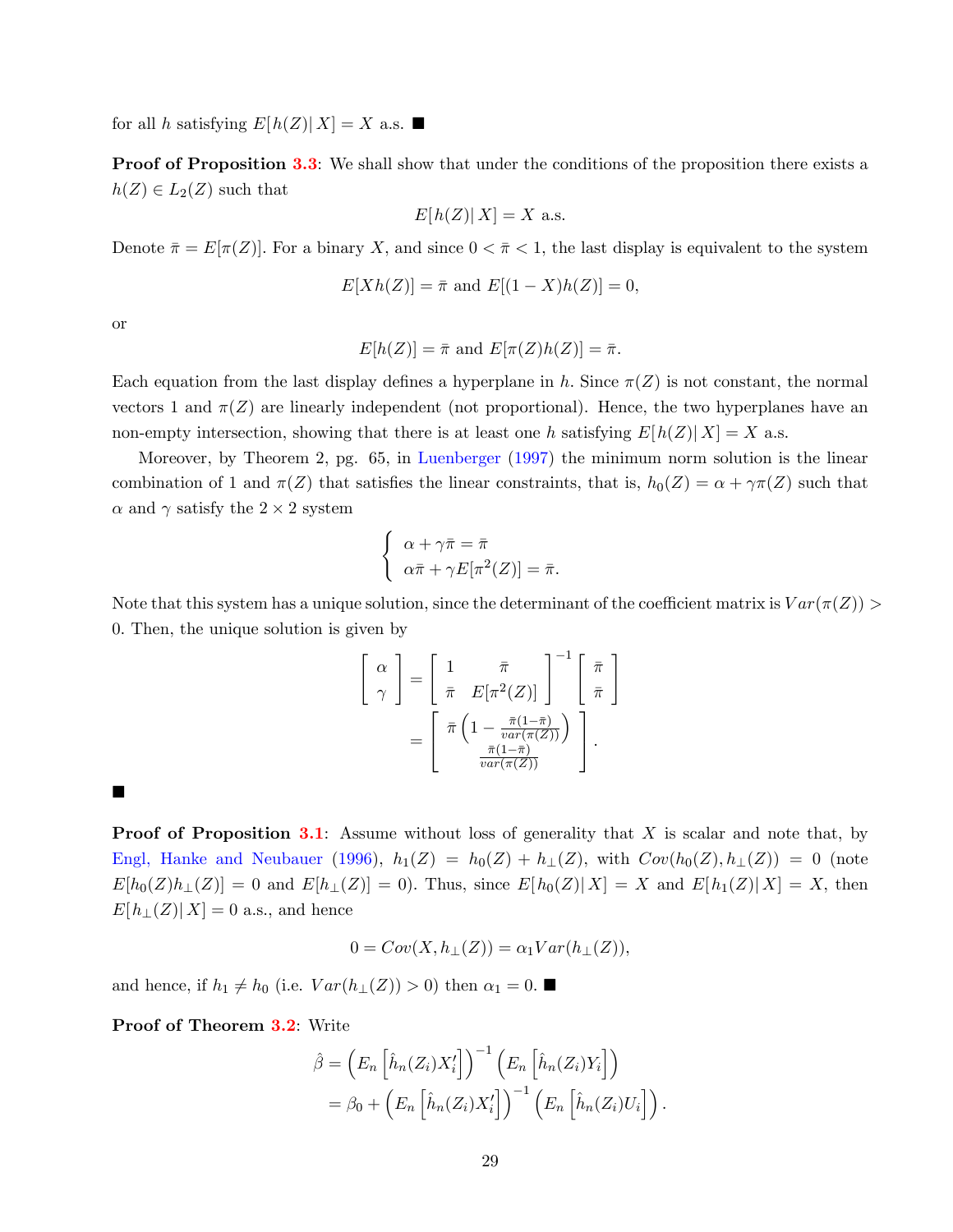Note that

$$
E_n\left[\hat{h}_n(Z_i)X'_i\right] = E_n\left[h_0(Z_i)X'_i\right] + o_P(1)
$$
  
=  $E\left[h_0(Z_i)X'_i\right] + o_P(1),$  (38)

where the first equality follows from Lemma A3(i), Lemma A1, Assumption A5 and  $\hat{h}_n \in \mathcal{H}$  by an application of a Glivenko-Cantelli's argument, and the second equality follows from the Law of Large Numbers. The same arguments show that  $E_n\left[\hat{h}_n(Z_i)U_i\right] = o_P (1)$ . Thus,  $\hat{\beta}$  is consistent for  $\beta_0$ .

Likewise, Lemma A3(ii), Lemma A1, Assumption A5(ii) and  $\hat{h}_n \in \mathcal{H}$ , yields for  $\hat{f} = \hat{h}_n(Z_i)U_i$  and  $f_0 = h_0(Z_i) U_i,$ 

<span id="page-29-1"></span>
$$
\mathbb{G}_n \hat{f} = \mathbb{G}_n f_0 + o_P(1),
$$

since the class  $\mathcal F$  is a Donsker class, see Theorem 2.5.6 in [van der Vaart and Wellner](#page-36-4) [\(1996\)](#page-36-4). Then,

<span id="page-29-0"></span>
$$
\sqrt{n}\left(\hat{\beta}-\beta_0\right)=\left(E\left[h_0(Z_i)X_i'\right]+\mathit{o}_P(1)\right)^{-1}\left(\sqrt{n}E_n\left[h_0(Z_i)U_i\right]+\sqrt{n}\mathbb{P}\left[\left\{\hat{h}_n(Z_i)-h_0(Z_i)\right\}U_i\right]\right).
$$
 (39)

We investigate the second term, which with the notation  $\langle h_1, h_2 \rangle = E[h_1(Z)h_2(Z)]$  can be written as

$$
\sqrt{n}\mathbb{P}\left[\left\{\hat{h}_n(Z_i) - h_0(Z_i)\right\} U_i\right] = \sqrt{n}\left\langle\hat{h}_n - h_0, u\right\rangle
$$

where  $u(z) = E[U|Z = z]$  is in  $L_2(Z)$  by A5(i).

From the proof of Lemma A2, and in particular  $(33)$  and  $(34)$ , and Assumption A6(ii),

$$
\sqrt{n}\left\langle \hat{h}_n - h_0, u \right\rangle = \sqrt{n}\left\langle \hat{h}_n - h_{\lambda_n}, u \right\rangle + \sqrt{n} \left\langle h_{\lambda_n} - h_0, u \right\rangle
$$
  
=  $\sqrt{n}\left\langle \hat{A}_{\lambda_n}^{-1} \hat{T}^*(\hat{X} - \hat{T}h_0), u \right\rangle + O_P\left(\sqrt{n}c_n\lambda_n^{\min(\alpha_h - 1, 1)}\right) + O\left(\sqrt{n}\lambda_n^{\min(\alpha_h, 2)}\right)$   
=  $\sqrt{n}\left\langle \hat{A}_{\lambda_n}^{-1} \hat{T}^*(\hat{X} - \hat{T}h_0), u \right\rangle + o_P(1).$ 

Next, we write

$$
\sqrt{n} \left\langle \hat{A}_{\lambda_n}^{-1} \hat{T}^*(\hat{X} - \hat{T}h_0), u \right\rangle = \sqrt{n} \left\langle A_{\lambda_n}^{-1} T^*(\hat{X} - \hat{T}h_0), u \right\rangle \n+ \sqrt{n} \left\langle \left( \hat{A}_{\lambda_n}^{-1} - A_{\lambda_n}^{-1} \right) T^*(\hat{X} - \hat{T}h_0), u \right\rangle \n+ \sqrt{n} \left\langle A_{\lambda_n}^{-1} \left( \hat{T}^* - T^* \right) (\hat{T}X - \hat{T}h_0), u \right\rangle \n+ \sqrt{n} \left\langle \left( \hat{A}_{\lambda_n}^{-1} - A_{\lambda_n}^{-1} \right) \left( \hat{T}^* - T^* \right) (\hat{X} - \hat{T}h_0), u \right\rangle \n\equiv C_{1n} + C_{2n} + C_{3n} + C_{4n}.
$$

From the simple equality  $B^{-1} - C^{-1} = B^{-1}(C-B)C^{-1}$  we obtain  $\hat{A}_{\lambda_n}^{-1} - A_{\lambda_n}^{-1} = \hat{A}_{\lambda_n}^{-1}$  $\left( T^{\ast }T-\hat{T}^{\ast }\hat{T}\right) A_{\lambda _{n}}^{-1}, \label{eq-qt:2}$ and from this and Lemma A2,

$$
|C_{4n}| = O_P(\sqrt{n}\lambda_n^{-2}c_n^3) = o_P(1), \text{ by A6(i)};
$$
  
\n
$$
|C_{3n}| = O_P(\sqrt{n}\lambda_n^{-1}c_n^2) = o_P(1), \text{ by A6(i)};
$$
  
\n
$$
|C_{2n}| = O_P(\sqrt{n}\lambda_n^{-2}c_n^2) = o_P(1), \text{ by A6(i)}.
$$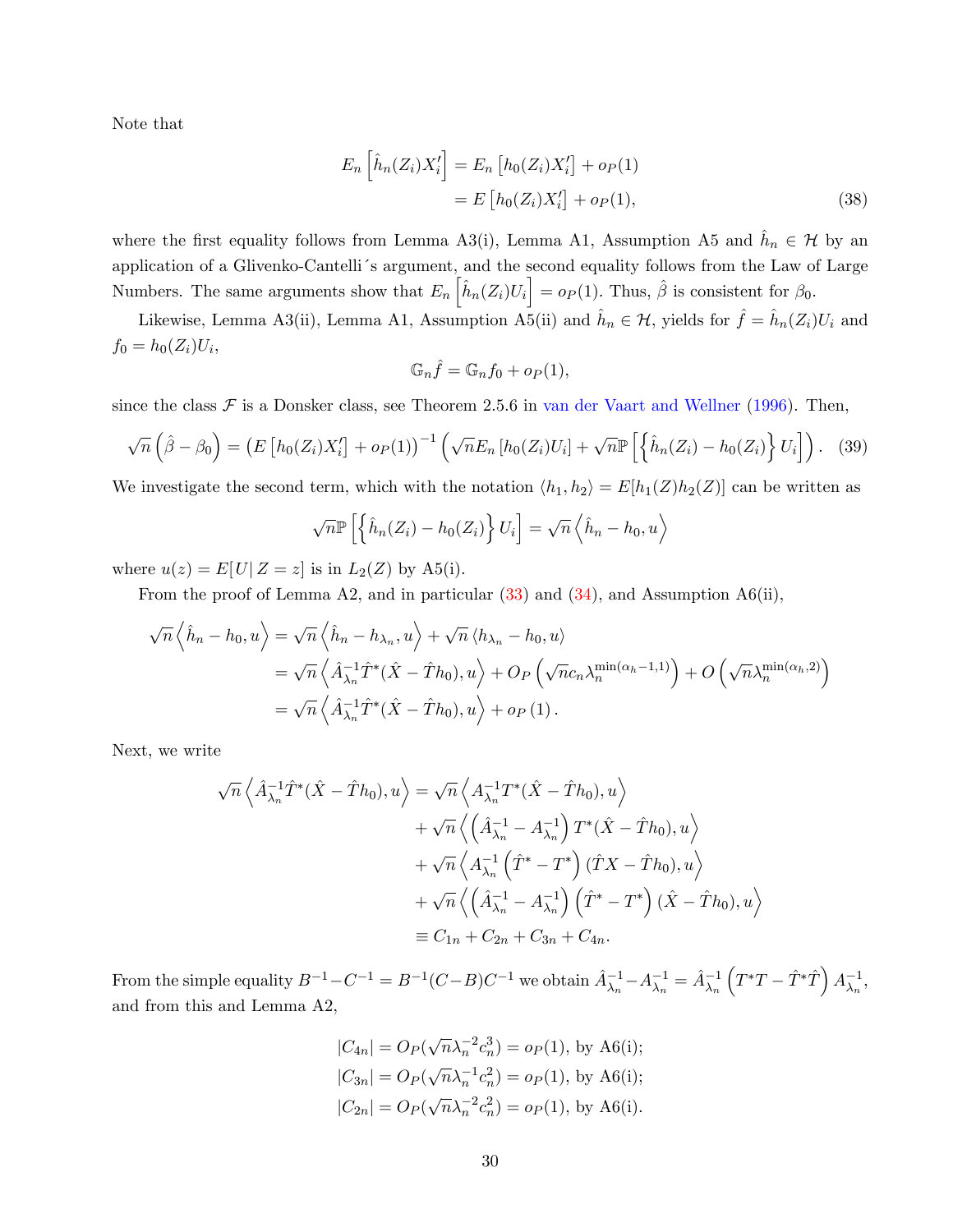To analyze the term  $C_{1n}$  we use Theorem 3 in [Newey](#page-35-15) [\(1997\)](#page-35-15) after writing

<span id="page-30-0"></span>
$$
C_{1n} = \sqrt{n} \left\langle \hat{T}\varphi, v_n \right\rangle,
$$
  

$$
v_n = T A_{\lambda_n}^{-1} u.
$$
 (40)

Note that

where  $\varphi = X - h_0$  and

$$
u = E[Y - \beta'_0 X | Z] = E[g_0(X) - \beta'_0 X | Z],
$$

and hence  $v_n = TA_{\lambda_n}^{-1}T^*\Delta$ , for  $\Delta(X) = (g_0(X) - \beta'_0X)$ .

Assumption A6(iii) implies Assumptions 1 and 4 in [Newey](#page-35-15) [\(1997\)](#page-35-15). Assumption A2 implies Assump-tions 2 and 3 in [Newey](#page-35-15) [\(1997\)](#page-35-15) (with  $d = 0$  there). Note that by Lemma A1(A.4) in [Florens, Johannes](#page-34-11) [and Van Bellegem](#page-34-11) [\(2011\)](#page-34-11)

$$
||v_n|| \le ||TA_{\lambda_n}^{-1}T^*|| ||\Delta|| \le ||\Delta|| < \infty.
$$

Hence, Assumption 7 in [Newey](#page-35-15) [\(1997\)](#page-35-15) holds with  $g_0 = T\varphi$  there. Hence, Theorem 4 in Newey (1997) applies to  $C_{1n}$  to conclude from its proof that

<span id="page-30-1"></span>
$$
C_{1n} = -\frac{1}{\sqrt{n}} \sum_{i}^{n} v_n(X_i)(h_0(Z_i) - X_i) + o_P(1).
$$
 (41)

:

We will use that  $g_0(X) - \beta'_0 X$  is in  $\mathcal{R}((TT^*)^{\alpha_g/2}), \alpha_g > 0$ . Note the identities

$$
T (T^*T + \lambda_n I)^{-1} T^* = (TT^* + \lambda_n I)^{-1} TT^*
$$

and

$$
I - (TT^* + \lambda_n I)^{-1} TT^* = \lambda_n (TT^* + \lambda_n I)^{-1}
$$

Then,

<span id="page-30-2"></span>
$$
\frac{1}{\sqrt{n}}\sum_{i}^{n}v_{n}(X_{i})(h_{0}(Z_{i})-X_{i})=\frac{1}{\sqrt{n}}\sum_{i}^{n}\left(g_{0}(X_{i})-\beta_{0}'X_{i}\right)(h_{0}(Z_{i})-X_{i})+o_{P}(1),
$$
\n(42)

since by Lemma  $A1(A1)$  in [Florens, Johannes and Van Bellegem](#page-34-11) [\(2011\)](#page-34-11), Assumption  $A4(i)$  and Assumption 3, it holds

$$
Var\left(\frac{1}{\sqrt{n}}\sum_{i}^{n} \left[ v_n(X_i) - (g_0(X_i) - \beta'_0 X_i) \right] (h_0(Z_i) - X_i) \right) \leq C \left\| v_n(X_i) - (g_0(X_i) - \beta'_0 X_i) \right\|^2
$$
  
=  $C \left\| \lambda_n (TT^* + \lambda_n I)^{-1} (g_0(X_i) - \beta'_0 X_i) \right\|^2$   
\$\leq C \lambda\_n^{\min(\alpha\_g, 2)}.

Thus, from [\(39\)](#page-29-0), [\(41\)](#page-30-1) and [\(42\)](#page-30-2)

$$
\sqrt{n}\left(\hat{\beta}-\beta_0\right) = \left(E\left[h_0(Z_i)X_i'\right]\right)^{-1}\sqrt{n}E_n\left[m(W_i,\beta_0,h_0,g_0)\right] + o_P(1).
$$

The asymptotic normality then follows from the standard Central Limit Theorem.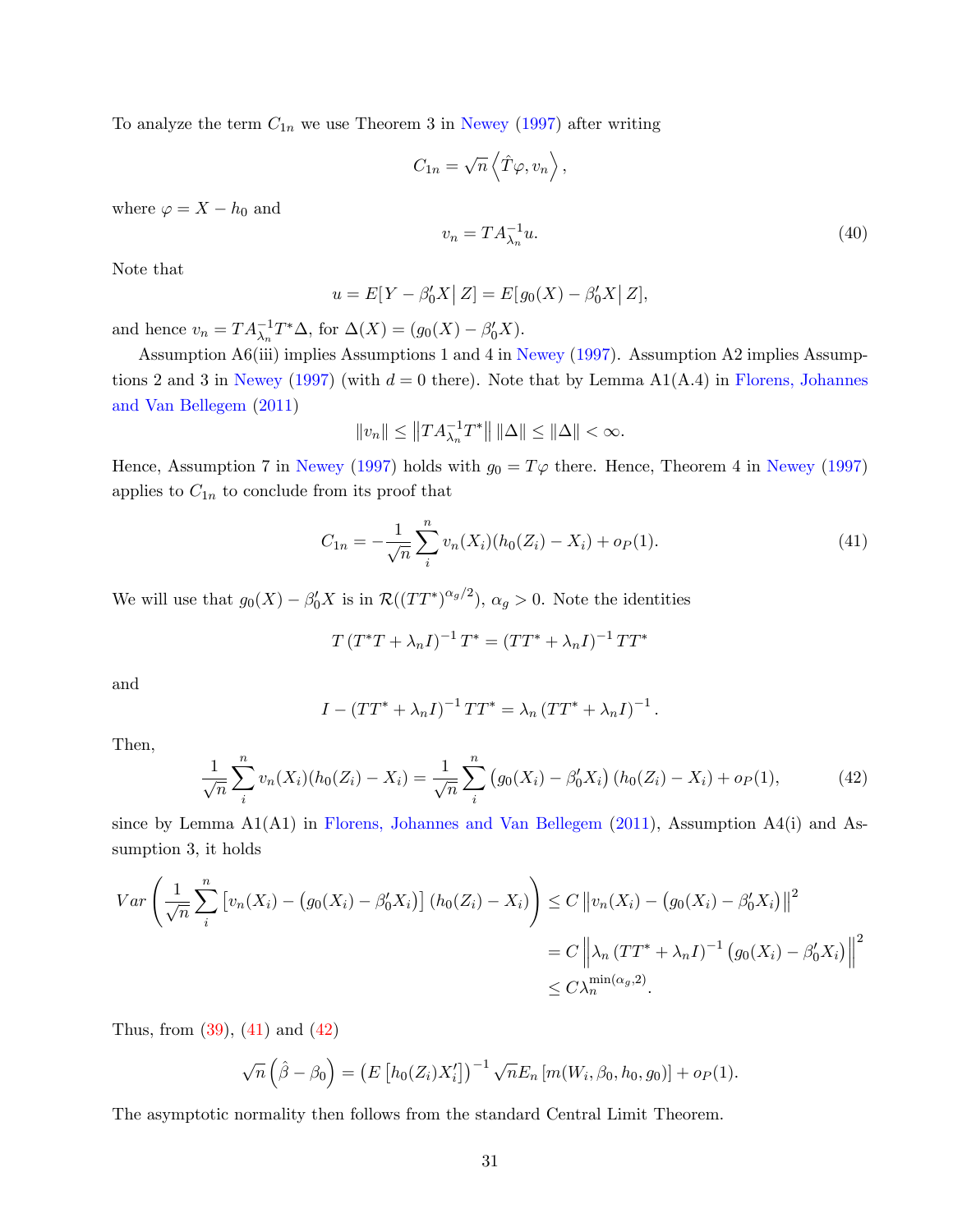We now show the consistency of  $\hat{\Sigma} = E_n[\hat{h}_n(Z_i)X_i']^{-1}E_n[\hat{m}_{ni}\hat{m}_{ni}'E_n[\hat{h}_n(Z_i)X_i']^{-1}$ . Write, with  $m_{0i} =$  $m(W_i, \beta, h_0, g_0),$ 

<span id="page-31-0"></span>
$$
E_n[\hat{m}_{ni}\hat{m}'_{ni}] - E_n[m_{0i}m'_{0i}] = E_n[m_{0i}(\hat{m}'_{ni} - m'_{0i})] + E_n[(\hat{m}_{ni} - m_{0i})m'_{0i}] + E_n[(\hat{m}_{ni} - m_{0i})(\hat{m}_{ni} - m_{0i})'] \tag{43}
$$

and

$$
\hat{m}_{ni} - m_{0i} = (Y - g_0(X_i)) \left( \hat{h}_n(Z_i) - h_0(Z_i) \right) - \left( \hat{g}_n(X_i) - g_0(X_i) \right) \left( \hat{h}_n(Z_i) - X_i \right).
$$

By Cauchy-Schwartz inequality and Assumption 2

$$
\left| E_n \left[ m_{0i} \left( Y - g_0(X_i) \right) \left( \hat{h}_n(Z_i) - h_0(Z_i) \right)' \right] \right|^2 \leq C E_n \left[ \left| \hat{h}_n(Z_i) - h_0(Z_i) \right|^2 \right].
$$

The class of functions

$$
\{|h(z)-h_0|^2: h\in\mathcal{H}\}
$$

is Glivenko-Cantelli under the conditions on  $\mathcal{H}$ , and thus  $E_n$  $\left\lceil \hat{h}_n(Z_i) - h_0(Z_i) \right\rceil$  $2<sup>7</sup>$  $= o_P(1)$  by Lemma A1. Likewise,

$$
\left| E_n \left[ m'_{0i} \left( \hat{g}_n(X_i) - g_0(X_i) \right) \left( \hat{h}_n(Z_i) - X_i \right)' \right] \right|^2 \leq C E_n \left[ \left| \hat{g}_n(X_i) - g_0(X_i) \right|^2 \right] \\ = o_P(1),
$$

by Assumption A5(ii) and Lemma A1. Other terms in [\(43\)](#page-31-0) are analyzed similarly, to conclude that they are  $o_P(1)$ . Together with [\(38\)](#page-29-1), this implies the consistency of  $\Sigma$ .

**Proof of Theorem [4.1](#page-15-1)**: We first show that the OLS first-stage estimator  $\hat{\alpha} = (\hat{\alpha}'_1, \hat{\alpha}_2)'$  of  $\alpha_0 =$  $(\alpha'_1, \alpha_2)'$  in the regression

$$
X_2 = \alpha'_1 X_1 + \alpha_2 \hat{h}_{2n}(Z) + e,
$$

satisfies  $\sqrt{n}(\hat{\alpha} - \alpha_0) = O_P(1)$ . Note  $e = V - \alpha_2(\hat{h}_{2n}(Z) - h_{20}(Z))$ , and denote  $\hat{h}_n(Z) = (X'_1, \hat{h}_{2n}(Z))'$ and  $h_0(Z) = (X'_1, h_{20}(Z))'.$  Then,

$$
\sqrt{n}(\hat{\alpha} - \alpha_0) = \left( E_n \left[ \hat{h}'_n \hat{h}'_n \right] \right)^{-1} \sqrt{n} E_n \left[ \hat{h}_n e \right]
$$

Lemma A2 and a Glivenko-Cantelli´s argument imply  $E_n\left[\hat{h}_n\hat{h}'_n\right]$  $\Big] = E_n \left[ h_0(Z) h'_0(Z) \right] + o_P(1) = O_P(1).$ By  $\left\| \hat{h}_{2n} - h_{20} \right\| = o_P(n^{-1/4})$ , it holds

$$
\sqrt{n}E_n\left[\hat{h}_n(Z)e\right] = \sqrt{n}E_n\left[\hat{h}_n(Z)V\right] - \alpha_2\sqrt{n}E_n\left[\hat{h}_n(Z)(\hat{h}_{2n}(Z) - h_{20}(Z))\right]
$$
  
=  $\sqrt{n}E_n\left[h_0(Z)V\right] - \alpha_2\sqrt{n}E_n\left[h_0(Z)(\hat{h}_{2n}(Z) - h_{20}(Z))\right] + \sqrt{n}E_n\left[(\hat{h}_n(Z) - h_0(Z))V\right] + o_P(1)$   
\equiv  $A_1 - \alpha_2A_2 + A_3 + o_P(1).$ 

:

The standard central limit theorem implies  $A_1 = O_P(1)$ .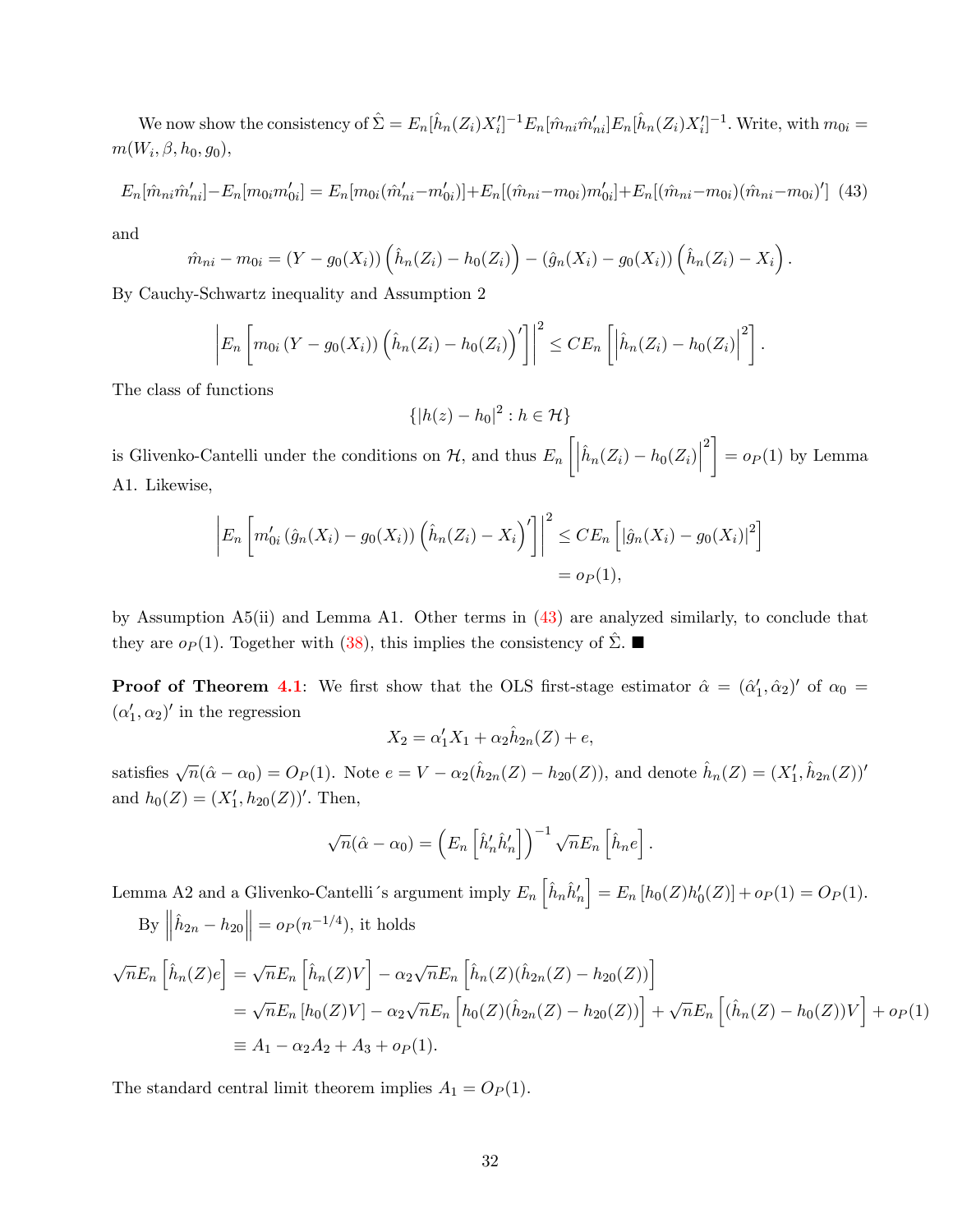An empirical processes argument shows

$$
A_2 = \sqrt{n}E\left[h_0(Z)(\hat{h}_{2n}(Z) - h_{20}(Z))\right] + op(1).
$$

By  $A6(ii)$ ,

$$
\sqrt{n}E\left[h_0(Z)(\hat{h}_{2n}(Z) - h_{20}(Z))\right] = \sqrt{n}E\left[h_0(Z)(\hat{h}_{2n}(Z) - h_{\lambda_n}(Z))\right] + \sqrt{n}E\left[h_0(Z)(h_{\lambda_n}(Z) - h_{20}(Z))\right]
$$
  
=  $\sqrt{n}E\left[h_0(Z)(\hat{h}_{2n}(Z) - h_{\lambda_n}(Z))\right] + o_P(1).$ 

While  $(34)$  and  $A6(i)$  yield

$$
A_2 = \sqrt{n}E \left[ h_0(Z)\hat{A}_{\lambda_n}^{-1}\hat{T}^*(\hat{X} - \hat{T}h_0)(Z) \right] + o_P(1)
$$
  
=  $\sqrt{n}E \left[ h_0(Z)A_{\lambda_n}^{-1}T^*(\hat{X} - \hat{T}h_0)(Z) \right] + o_P(1)$   
 $\equiv \sqrt{n}E \left[ v(Z)(\hat{X} - \hat{T}h_0)(Z) \right] + o_P(1),$ 

where  $v(Z) = TA_{\lambda_n}^{-1}h_0(Z)$ . By  $h_0 \in \mathcal{R}(T^*)$ ,  $h_0 = T^*\psi$  for some  $\psi$  with  $\|\psi\| < \infty$ , then by Lemma A1(A.4) in [Florens, Johannes and Van Bellegem](#page-34-11) [\(2011\)](#page-34-11)

$$
||v|| \le ||TA_{\lambda_n}^{-1}T^*|| \, ||\psi||
$$
  

$$
\le ||\psi|| < \infty.
$$

Then, by Theorem 3 in [Newey](#page-35-15) [\(1997\)](#page-35-15),  $A_2 = O_P(1)$ . A similar argument as for  $A_2$  shows  $A_3 = O_P(1)$ , because  $E[V|Z] \in \mathcal{R}(T^*)$ . Thus, combining the previous bounds we obtain  $\sqrt{n}(\hat{\alpha} - \alpha_0) = O_P(1)$ .

We proceed now with second step estimator. Denote  $\hat{S} = (X, \hat{V})'$  and  $\theta = (\beta', \rho)'$ . Let  $\hat{\theta}$  denote the OLS of Y on  $\hat{S}$ . Since, since under the null  $\rho = 0$ , then

$$
\hat{\theta} = \left(E_n \left[\hat{S}\hat{S}'\right]\right)^{-1} E_n \left[\hat{S}Y\right]
$$
  
\n
$$
= \theta + \left(E_n \left[\hat{S}\hat{S}'\right]\right)^{-1} E_n \left[\hat{S}U\right]
$$
  
\n
$$
= \theta + \left(E \left[SS'\right]\right)^{-1} E_n \left[SU\right] + \left(E \left[SS'\right]\right)^{-1} E_n \left[(\hat{S} - S)U\right] + o_P(n^{-1/2})
$$
  
\n
$$
= \theta + \left(E \left[SS'\right]\right)^{-1} E_n \left[SU\right] + o_P(n^{-1/2}),
$$

where the last equality follows because

$$
\sqrt{n}E_n\left[(\hat{V}-V)U\right] = \sqrt{n}(\hat{\alpha}-\alpha_0)'E_n\left[h_0(Z)U\right] + \hat{\alpha}_2\sqrt{n}E_n\left[U(\hat{h}_{2n}(Z)-h_{20}(Z))\right]
$$

$$
= O_P(1) \times o_P(1) + O_P(1) \times o_P(1),
$$

with the term  $\sqrt{n}E_n\left[U(\hat{h}_{2n}(Z) - h_{20}(Z))\right]$  being  $o_P(1)$  because by A6(iv)  $\sqrt{n}E_n \left[ U(\hat{h}_{2n}(Z) - h_{20}(Z)) \right] = \sqrt{n}\mathbb{P} \left[ U(\hat{h}_{2n}(Z) - h_{20}(Z)) \right] + o_P(1)$  $= o_P(1).$ 

Thus, the standard asymptotic normality for the OLS estimator applies.  $\blacksquare$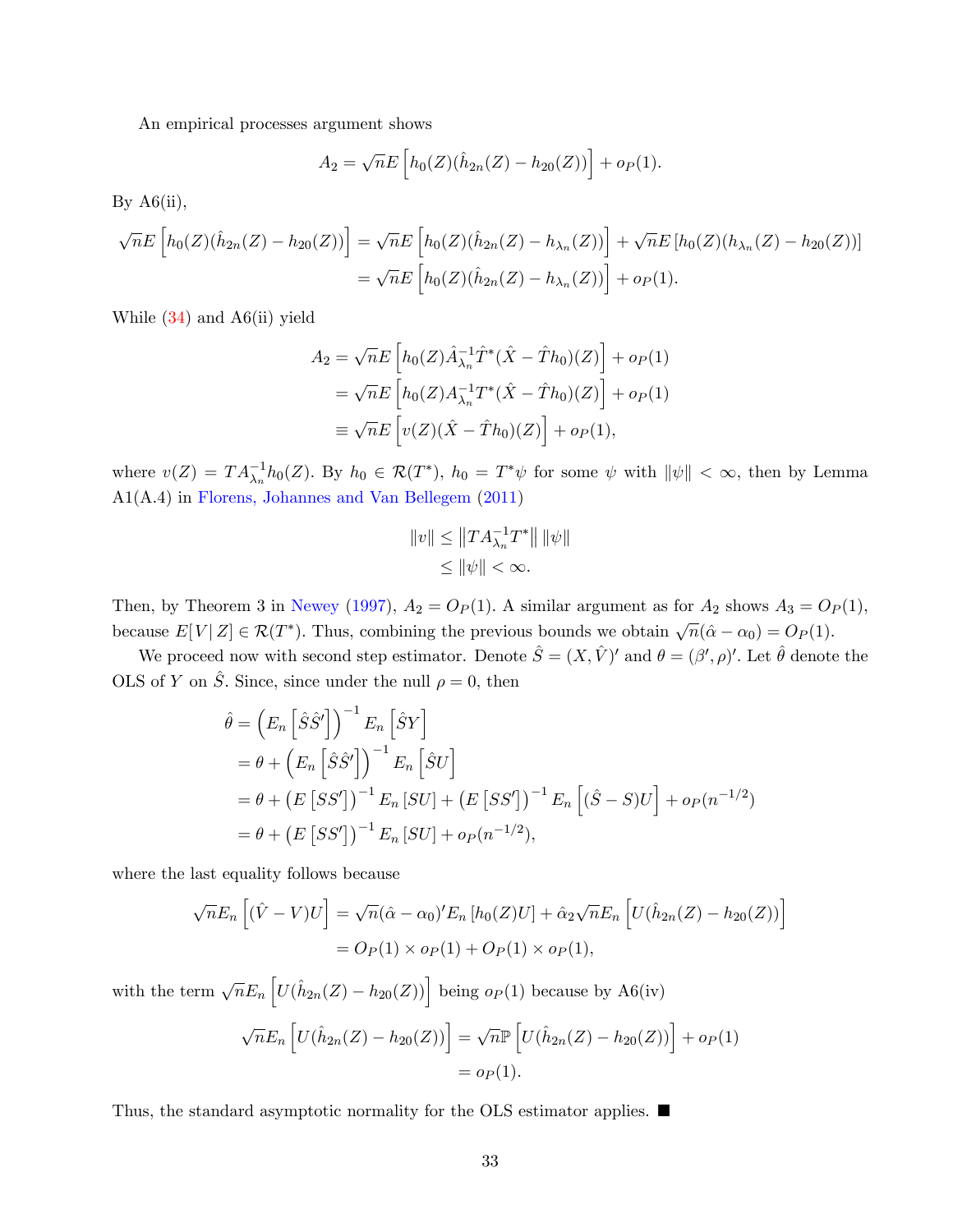# References

- <span id="page-33-4"></span>ABADIE, A. (2003): "Semiparametric Instrumental Variable Estimation of Treatment Response Models," Journal of Econometrics, 113, 231-263.
- <span id="page-33-1"></span>AI, C., AND X. CHEN (2003): "Efficient Estimation of Models with Conditional Moment Restrictions Containing Unknown Functions,"  $Econometrica$ , 71(6), 1795–1843.
- <span id="page-33-5"></span>AI, C., AND X. CHEN (2007): "Estimation of possibly misspecified semiparametric conditional moment restriction models with different conditioning variables", Journal of Econometrics, 141, 5-43.
- <span id="page-33-0"></span>IMBENS G., ANGRIST J., AND K. GRADDY (2000): "The Interpretation of Instrumental Variables Estimators in Simultaneous Equations Models with an Application to the Demand for Fish," Review of Economic Studies, 2000, 499-527.
- <span id="page-33-10"></span>BABII, A. AND FLORENS, J.P. (2018): "Is Completeness Necessary? Estimation and Inference in Non-identified Linear Models," working paper.
- <span id="page-33-11"></span>BIERENS, H. J. (1982): "Consistent model specification tests", Journal of Econometrics, 20, 105-134.
- <span id="page-33-2"></span>BLUNDELL, R., X. CHEN, AND D. KRISTENSEN (2007): "Semi-nonparametric IV Estimation of Shapeinvariant Engel Curves, " Econometrica, 75, 1613-1670.
- <span id="page-33-3"></span>BLUNDELL, R., AND J.L. HOROWITZ (2007): "A Nonparametric Test for Exogeneity, " Review of Economic Studies, 74, 1035-1058.
- <span id="page-33-8"></span>BREUNIG, C. AND JOHANNES, J. (2016): "Adaptive estimation of functionals in nonparametric instrumental regression," Econometric Theory, 32, 612-654.
- <span id="page-33-13"></span>CAMPBELL, J.Y. (2003): "Consumption-Based Asset Pricing", Chapter 13 in George Constantinides, Milton Harris, and Rene Stulz eds. Handbook of the Economics of Finance Vol. IB, North-Holland, Amsterdam, 803-887.
- <span id="page-33-9"></span>CANAY, I., SANTOS, A. AND A. SHAIKH (2013): "On the Testability of Identification in Some Nonparametric Models with Endogeneity," *Econometrica*, 81, 2535-2559.
- <span id="page-33-6"></span>CARRASCO, M., J. P. FLORENS, AND E. RENAULT (2006): "Linear Inverse Problem in Strucutral Econometrics Estimation Based on Spectral Decomposition and Regularization," in *Handbook of*  $Econometrics, vol. 6, ed. by J. J. Heckman and E. E. Leamer. Amsterdam: North-Holland, 5633–$ 5751.
- <span id="page-33-7"></span>CARRASCO, M., J. P. FLORENS, AND E. RENAULT (2014): "Asymptotic normal inference in linear inverse problems," in J. Racine, L. Su & A. Ullah, eds, 'The Oxford Handbook of Applied Nonparametric and Semiparametric Econometrics and Statistics', Oxford University Press, pp. 65-96.
- <span id="page-33-12"></span>CENTORRINO, S., FEVE, F., AND FLORENS, J.-P. (2017): "AdditiveNonparametric Instrumental Regressions: A Guide to Implementationî, Journal of Econometric Methods, 6(1), 1-25.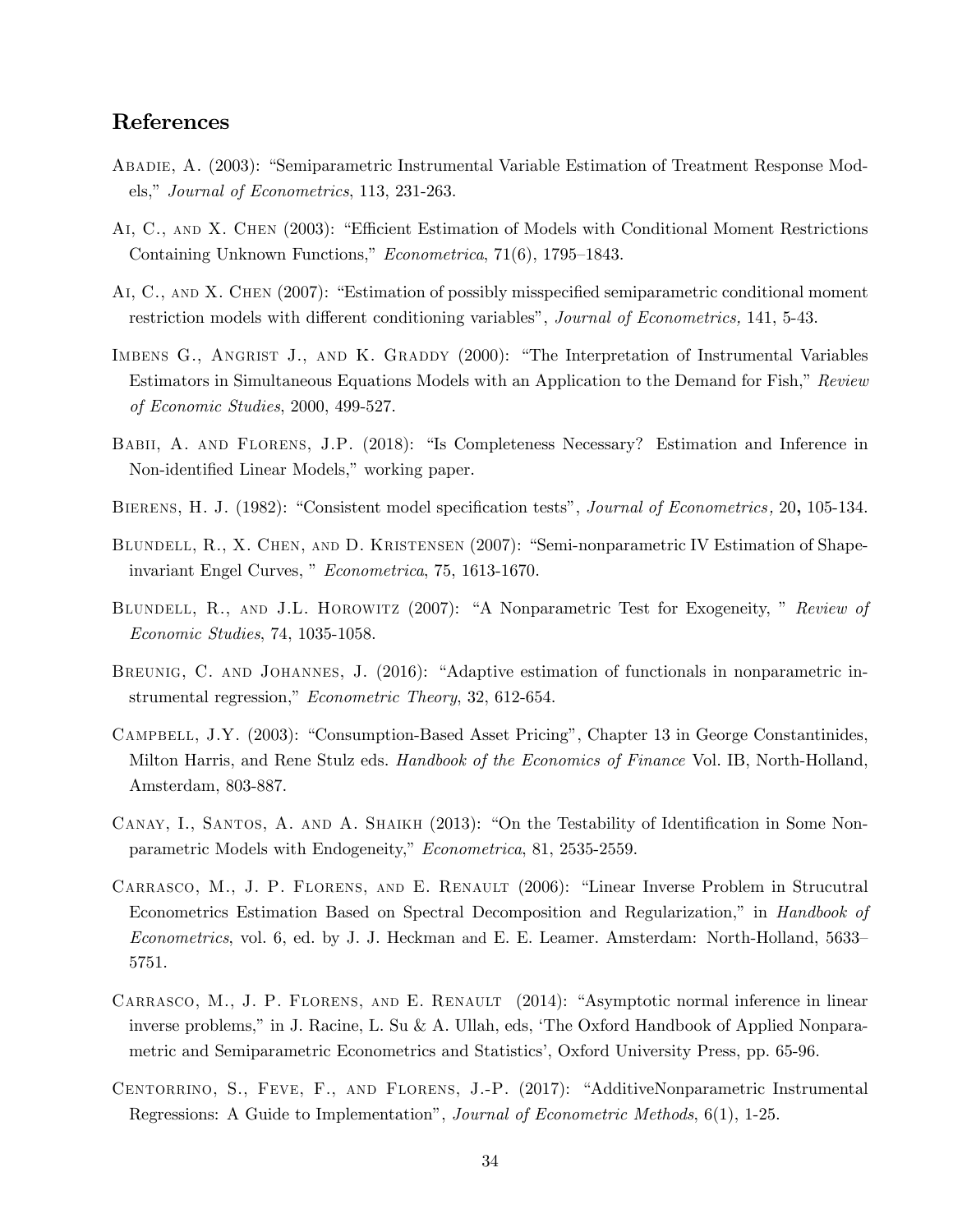- <span id="page-34-5"></span>CHAMBERLAIN, G. (1986): "Asymptotic Efficiency in Semi-Parametric Models with Censoring," Journal of Econometrics, 34, 305-334.
- <span id="page-34-13"></span>CHEN (2007): "Large sample sieve estimation of semi-nonparametric models, " in Handbook of Econometrics, vol. 6, ed. by J. J. Heckman and E. E. Leamer. Amsterdam: North-Holland,  $5549-5632$ .
- CHEN, X., AND D. POUZO (2009): "Efficient Estimation of Semiparametric Conditional Moment Models with Possibly Nonsmooth Residuals," Journal of Econometrics, 152, 46-60.
- <span id="page-34-0"></span>CHEN, X., AND D. POUZO (2012): "Estimation of Nonparametric Conditional Moment Models with Possibly Nonsmooth Gneralized Residuals," Econometrica, 80(1), 277-321.
- <span id="page-34-6"></span>CHEN, X., AND D. POUZO (2015): "Sieve Quasi Likelihood Ratio Inference on Semi/Nonparametric Conditional Moment Models," Econometrica 83(3), 1013-1079.
- CHEN, X., AND M. REISS  $(2011)$ : "On Rate Optimallity for Ill-Posed Inverse Problems in Econometrics,"  $Econometric Theory, 27, 497-521.$
- <span id="page-34-10"></span>CHEN, X., AND A. SANTOS (2018): "Overidentification in Regular Models," *Econometrica*, 86, 1771-1817.
- <span id="page-34-3"></span>CHETVERIKOV, D. AND D. WILHEM (2017): "Nonparametric Instrumental Variable Estimation Under Monotonicity,"  $Econometrica$ , 85(4), 1303–1320.
- <span id="page-34-2"></span>DAROLLES, S., Y. FAN, J. P. FLORENS, AND E. RENAULT (2011): "Nonparametric Instrumental Regression,"  $Econometrica$ , 79(5), 1541–1565.
- <span id="page-34-8"></span>Engl, H. W., M. Hanke, and A. Nuebauer (1996): Regularization of Inverse Problems. Dordrecht: Kluwer Academic Publishers.
- <span id="page-34-9"></span>ESCANCIANO, J. C. (2006): "A Consistent Diagnostic Test for Regression Models Using Projections", Econometric Theory, 22, 1030-1051.
- <span id="page-34-7"></span>ESCANCIANO, J.C. AND W. LI  $(2013)$ : "On the Identification of Structural Linear Functionals," CEMMAP working paper CWP48/13.
- <span id="page-34-11"></span>FLORENS, J.-P., J. JOHANNES, AND S. VAN BELLEGEM (2011): "Identification and Estimation by Penalization in Nonparametric Instrumental Regression, *" Econometric Theory*, 27, 472–496.
- <span id="page-34-4"></span>FREYBERGER, J. (2017): "On Completeness and Consistency in Nonparametric Instrumental Variable Models", *Econometrica*, 85(5), 1629-1644.
- <span id="page-34-12"></span>GAGLIARDINI, P., AND O. SCAILLET (2012): "Nonparametric Instrumental Variable Estimation of Structural Quantile Effects," Econometrica, 80: 1533-1562.
- <span id="page-34-1"></span>HALL, P., AND J. HOROWITZ (2005): "Nonparametric Methods for Inference in the Presence of Instrumental Variables," Annals of Statistics, 33, 2904–2929.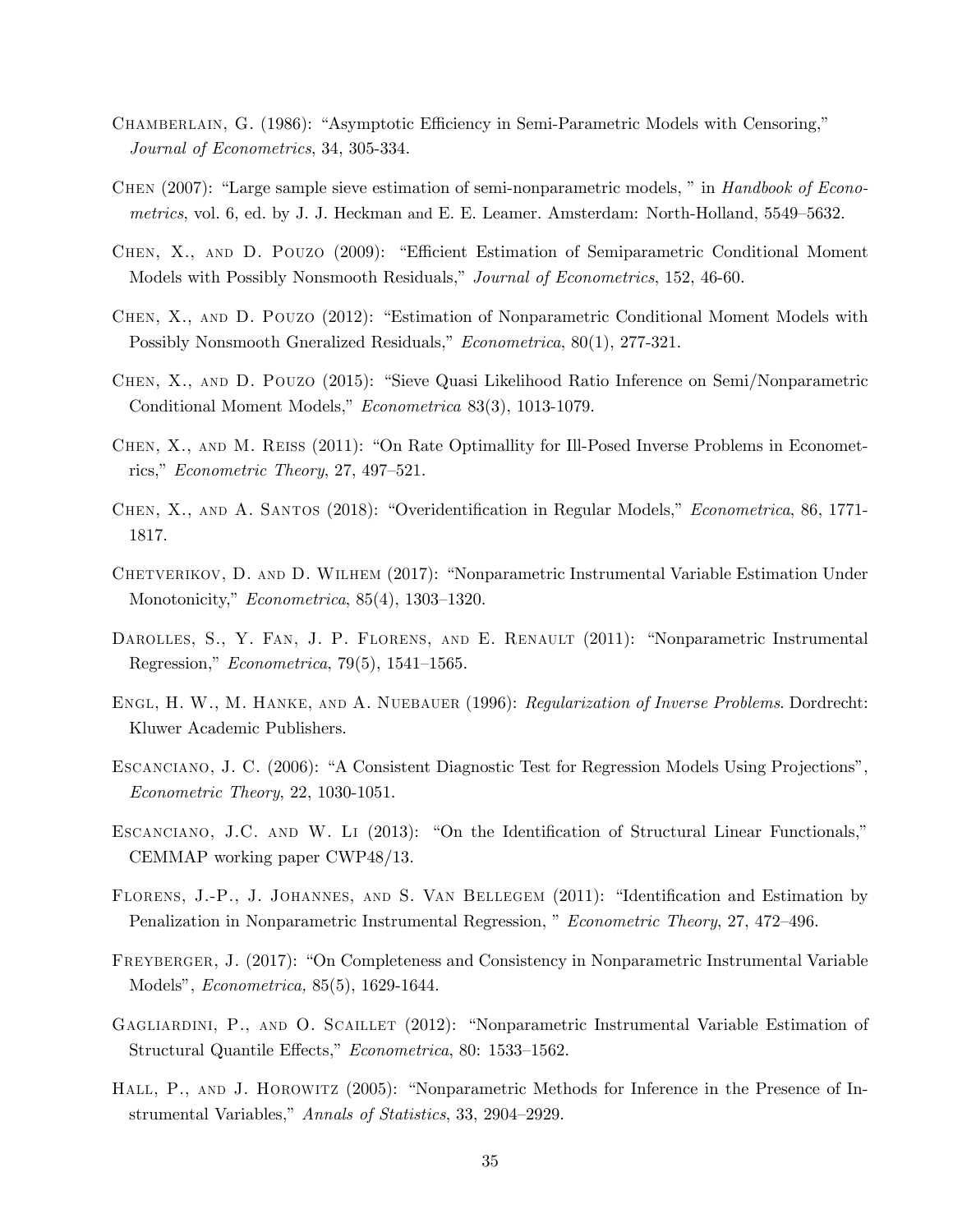- <span id="page-35-14"></span>HANSEN, L. P. AND SINGLETON, K. J. (1983): "Stochastic Consumption, Risk Aversion, and the Temporal Behavior of Asset Returns," Journal of Political Economy, 91, 249-265.
- <span id="page-35-5"></span>HAUSMAN, J.A (1978): "Specification Tests in Econometrics," *Econometrica* 6, 1251-1271.
- <span id="page-35-7"></span>HOROWITZ, J. (2007): "Asymptotic normality of a nonparametric instrumental variables estimator," International Economic Review, 48, 1329–1349.
- <span id="page-35-8"></span>HOROWITZ, J. (2011): "Applied Nonparametric Instrumental Variables Estimation," Econometrica,  $79(2), 347-394.$
- <span id="page-35-0"></span>IMBENS, G.W. AND J.D. ANGRIST (1994): "Identification and Estimation of Local Average Treatment Effects," *Econometrica*, 62, 467-475.
- <span id="page-35-12"></span>KHAN, S. AND E. TAMER (2010): "Irregular Identification, Support Conditions, and Inverse Weight Estimation," *Econometrica*, 6, 2021-2042.
- <span id="page-35-4"></span>LOCHNER, L., AND E. MORETTI (2015): "Estimating and Testing Models with Many Treatment Levels and Limited Instruments", The Review of Economics and Statistics, 97, 387-397.
- <span id="page-35-13"></span>LUENBERGER, D. G. (1997): *Optimization by Vector Space Methods*. New York: John Wiley & Sons. 1969 edition.
- <span id="page-35-3"></span>NEWEY, W. (1990): "Efficient Instrumental Variables Estimation of Nonlinear Models," Econometrica 58, 809-837.
- <span id="page-35-15"></span>NEWEY, W. (1997): "Convergence Rates and Asymptotic Normality for Series Estimators," Journal of Econometrics 79, 147-168.
- <span id="page-35-6"></span>NEWEY, W. K., AND J. POWELL (2003): "Instrumental Variables Estimation for Nonparametric Models," Econometrica, 71, 1565–1578.
- <span id="page-35-2"></span>ROBINSON, P. M. (1976): "Instrumental Variables Estimation of Differential Equations," Econometrica, 44, 765-776.
- <span id="page-35-11"></span>SANTOS, A. (2011): "Instrumental Variable Methods for Recovering Continuous Linear Functionals," Journal of Econometrics,  $161(2)$ ,  $129-146$ .
- <span id="page-35-9"></span>SANTOS, A. (2012): "Inference in Nonparametric Instrumental Variables with Partial Identification,"  $Econometrica, 80(1), 213-275.$
- <span id="page-35-10"></span>SEVERINI, T. A., AND G. TRIPATHI (2006): "Some Identification Issues in Nonparametric Linear Models with Endogenous Regressors," Econometric Theorey, 22(2), 258–278.
- <span id="page-35-1"></span>SEVERINI, T. A., AND G. TRIPATHI (2012): "Efficency Bounds for Estimating Linear Functionals of Nonparametric Regression Models with Endogenous Regressors," Journal of Econometrics, 170(2), 491-498.